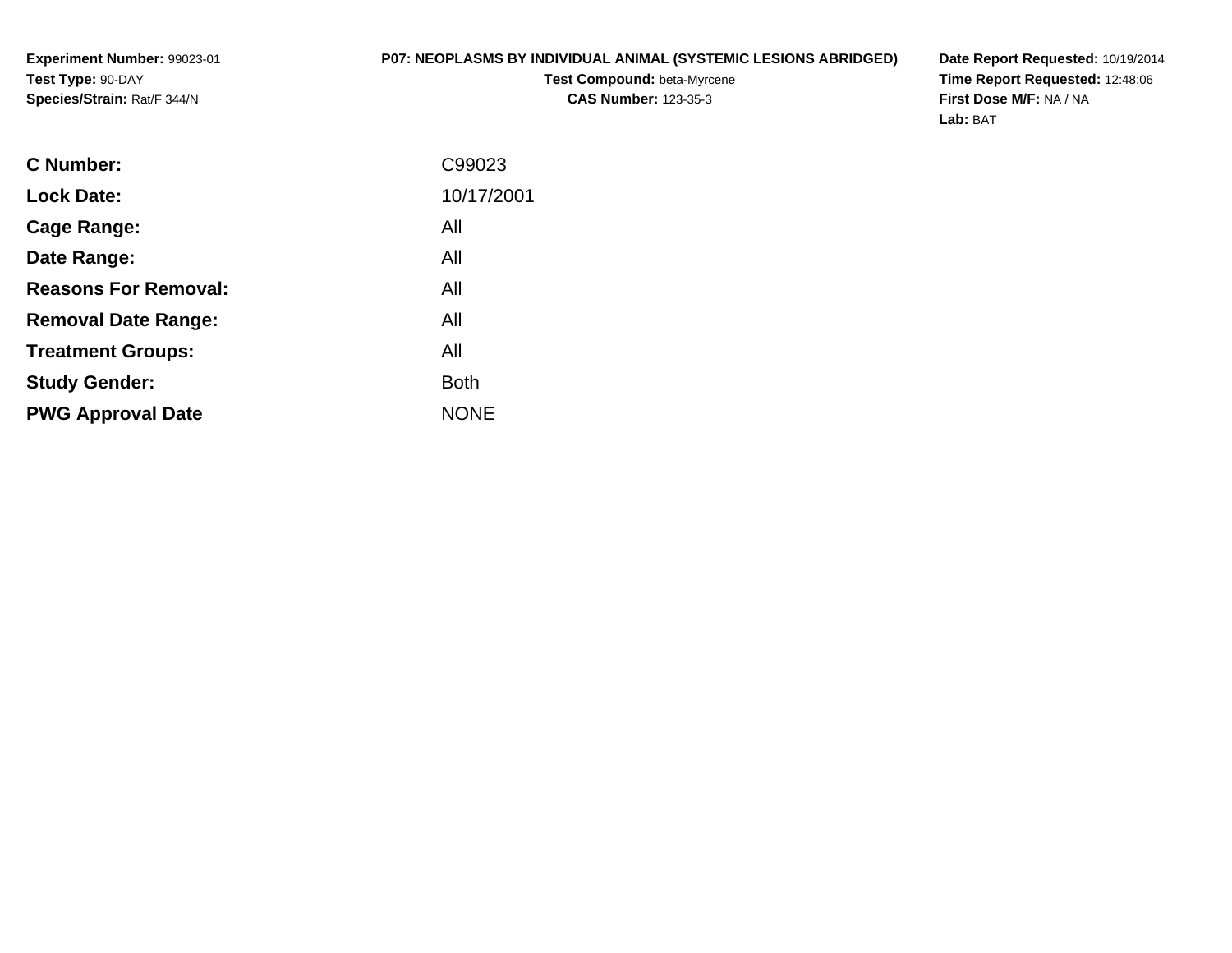**Species/Strain:** Rat/F 344/N

### **P07: NEOPLASMS BY INDIVIDUAL ANIMAL (SYSTEMIC LESIONS ABRIDGED)**

**Test Compound:** beta-Myrcene**CAS Number:** 123-35-3

**Date Report Requested:** 10/19/2014**Time Report Requested:** 12:48:06**First Dose M/F:** NA / NA**Lab:** BAT

|                              | DAY ON TEST      | 0                       | 0                       | 0                | 0                          | 0                          | 0                       | 0                       | 0                          | 0                          | 0                    |                       |
|------------------------------|------------------|-------------------------|-------------------------|------------------|----------------------------|----------------------------|-------------------------|-------------------------|----------------------------|----------------------------|----------------------|-----------------------|
| F 344/N Rat Male             |                  | 0<br>9                  | 0<br>9                  | 0<br>9           | $\boldsymbol{\theta}$<br>9 | $\boldsymbol{\theta}$<br>9 | 0<br>9                  | 0<br>9                  | $\boldsymbol{\theta}$<br>9 | $\boldsymbol{\theta}$<br>9 | 0<br>9               |                       |
| 0 G/KG                       |                  | $\overline{\mathbf{3}}$ | $\mathfrak{z}$          | 3                | 3                          | 3                          | $\overline{\mathbf{3}}$ | $\overline{\mathbf{3}}$ | 3                          | 3                          | $\boldsymbol{\beta}$ |                       |
|                              | <b>ANIMAL ID</b> | $\pmb{0}$<br>0          | $\mathbf 0$<br>$\Omega$ | $\mathbf 0$<br>0 | $\mathbf 0$<br>$\Omega$    | $\pmb{0}$<br>0             | $\mathbf 0$<br>$\Omega$ | 0<br>0                  | $\mathbf 0$<br>$\Omega$    | $\overline{0}$<br>0        | $\overline{0}$<br>0  |                       |
|                              |                  | 1<br>0<br>1             | 1<br>0<br>2             | 1<br>0<br>3      | $\mathbf{1}$<br>0<br>4     | 1<br>$\mathbf 0$<br>5      | 1<br>0<br>6             | 1<br>0<br>7             | 1<br>0<br>8                | 1<br>0<br>9                | 1<br>1<br>$\Omega$   | <i><b>*TOTALS</b></i> |
| <b>Alimentary System</b>     |                  |                         |                         |                  |                            |                            |                         |                         |                            |                            |                      |                       |
| Esophagus                    |                  | +                       | +                       | +                | +                          | +                          |                         | +                       | +                          | +                          | +                    | 10                    |
| Intestine Large, Cecum       |                  | +                       | +                       | +                | +                          | +                          | +                       | +                       | +                          | +                          | +                    | 10                    |
| Intestine Large, Colon       |                  | $\ddot{}$               | $\ddot{}$               | +                | $\ddot{}$                  | $\ddot{}$                  | $\ddot{}$               | $\ddot{}$               | $\ddot{}$                  | +                          | $\ddot{}$            | 10                    |
| Intestine Large, Rectum      |                  | +                       | $\ddot{}$               | +                | +                          | $\ddot{}$                  | $\ddot{}$               | $\ddot{}$               | $\ddot{}$                  | $\ddot{}$                  | $\ddot{}$            | 10                    |
| Intestine Small, Duodenum    |                  | $\ddot{}$               | $\ddot{}$               | $\ddot{}$        | $\ddot{}$                  | $\ddot{}$                  | $\ddot{}$               | $\ddot{}$               | $\ddot{}$                  | $\ddot{}$                  | $\ddot{}$            | 10                    |
| Intestine Small, Ileum       |                  | +                       | +                       | +                | +                          | $\ddot{}$                  | $\ddot{}$               | $\ddot{}$               | $\ddot{}$                  | +                          | $\ddot{}$            | 10                    |
| Intestine Small, Jejunum     |                  | $\ddot{}$               | $\ddot{}$               | $\ddot{}$        | $\ddot{}$                  | $\ddot{}$                  | $\ddot{}$               | $\ddot{}$               | $\ddot{}$                  | $\ddot{}$                  | $\ddot{}$            | 10                    |
| Liver                        |                  | $\ddot{}$               | $\ddot{}$               | $\ddot{}$        | $\ddot{}$                  | $+$                        | $+$                     | $+$                     | $\ddot{}$                  | $\ddot{}$                  | $\ddot{}$            | 10                    |
| Pancreas                     |                  | $\ddot{}$               | $\ddot{}$               | $\ddot{}$        | $\ddot{}$                  | $+$                        | $\ddot{}$               | $\ddot{}$               | $\ddot{}$                  | $\ddot{}$                  | $\ddot{}$            | 10                    |
| Salivary Glands              |                  | $\ddot{}$               | $\ddot{}$               | $\ddot{}$        | $\ddot{}$                  | $+$                        | $+$                     | $\ddot{}$               | $\ddot{}$                  | $\ddot{}$                  | $\ddot{}$            | 10                    |
| Stomach, Forestomach         |                  | +                       | $\ddot{}$               | $\ddot{}$        | $\ddot{}$                  | $+$                        | $+$                     | $\ddot{}$               | $+$                        | $+$                        | $\ddot{}$            | 10                    |
| Stomach, Glandular           |                  | $\ddot{}$               | $\ddot{}$               | $\ddot{}$        | $\ddot{}$                  | $\ddot{}$                  | $\ddot{}$               | $\ddot{}$               | $\ddot{}$                  | $\ddot{}$                  | $\ddot{}$            | 10                    |
| <b>Cardiovascular System</b> |                  |                         |                         |                  |                            |                            |                         |                         |                            |                            |                      |                       |
| <b>Blood Vessel</b>          |                  | +                       | +                       | +                |                            |                            |                         |                         |                            | +                          | +                    | 10                    |
| Heart                        |                  | $\ddot{}$               | $\ddot{}$               | $\ddot{}$        | $\ddot{}$                  | $\ddot{}$                  | $\ddot{}$               | $\ddot{}$               | $\ddot{}$                  | +                          | $\ddot{}$            | 10                    |
| <b>Endocrine System</b>      |                  |                         |                         |                  |                            |                            |                         |                         |                            |                            |                      |                       |
| <b>Adrenal Cortex</b>        |                  | +                       | ٠                       | +                | +                          |                            |                         | +                       |                            | +                          | +                    | 10                    |
| Adrenal Medulla              |                  | +                       | $\ddot{}$               | +                | $\ddot{}$                  | $\ddot{}$                  | $\ddot{}$               | $\ddot{}$               | +                          | +                          | $\ddot{}$            | 10                    |
| Islets, Pancreatic           |                  | +                       | +                       | +                | $\ddot{}$                  | $\ddot{}$                  | $\ddot{}$               | $+$                     | $\ddot{}$                  | $\ddot{}$                  | $\ddot{}$            | 10                    |
| Parathyroid Gland            |                  | +                       | +                       | +                | +                          | $\ddot{}$                  | $\ddot{}$               | +                       | $\ddot{}$                  | $\ddot{}$                  | +                    | 10                    |

\* ..Total animals with tissue examined microscopically; Total animals with tumor **M** . Missing tissue M ..Missing tissue

+ ..Tissue examined microscopically

I ..Insufficient tissue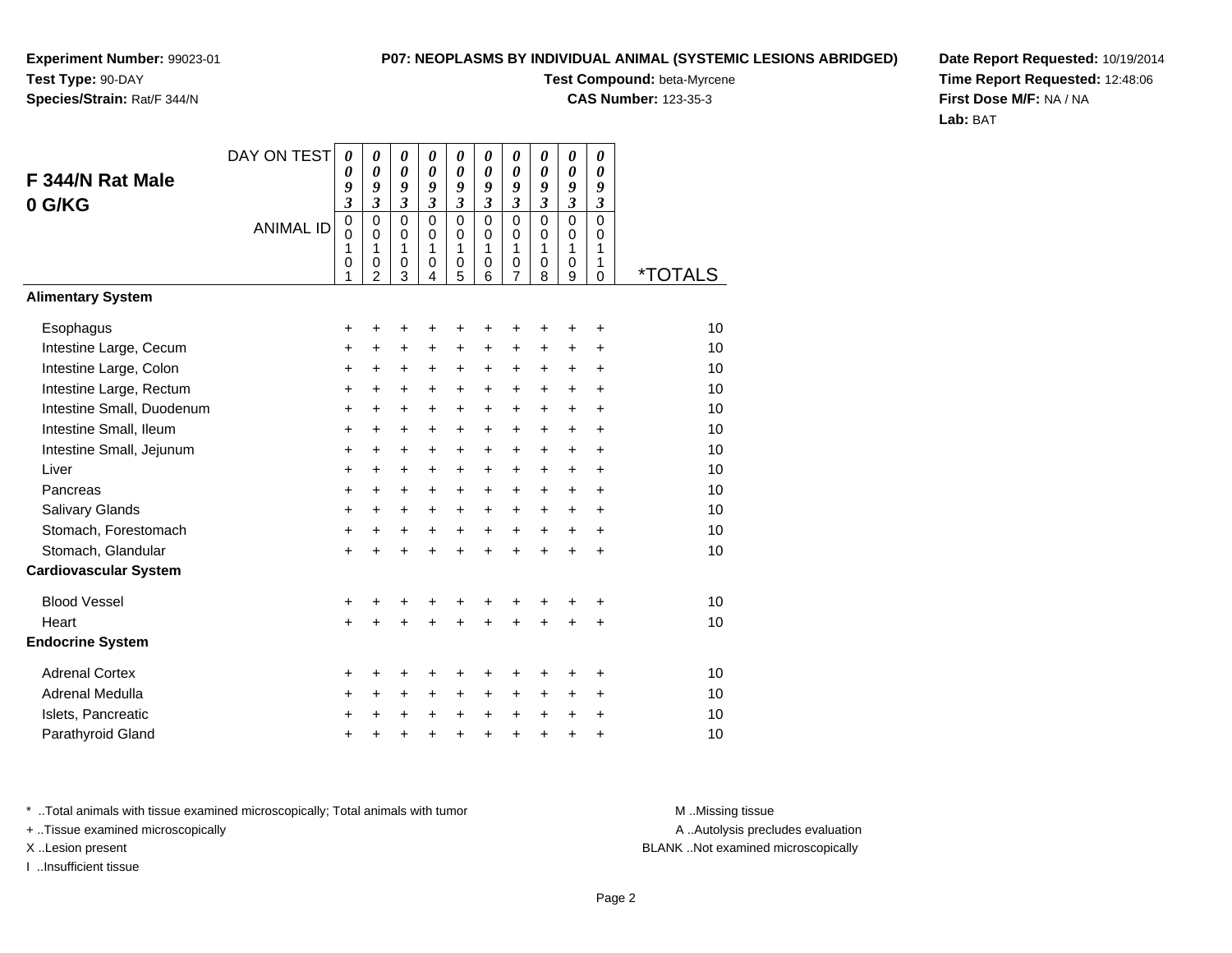### **P07: NEOPLASMS BY INDIVIDUAL ANIMAL (SYSTEMIC LESIONS ABRIDGED)**

**Experiment Number:** 99023-01**Test Type:** 90-DAY**Species/Strain:** Rat/F 344/N

**Test Compound:** beta-Myrcene

**CAS Number:** 123-35-3

**Date Report Requested:** 10/19/2014**Time Report Requested:** 12:48:06**First Dose M/F:** NA / NA**Lab:** BAT

| F 344/N Rat Male<br>0 G/KG  | DAY ON TEST<br><b>ANIMAL ID</b> | $\boldsymbol{\theta}$<br>0<br>9<br>3<br>$\mathbf 0$<br>$\mathbf 0$<br>1<br>0<br>1 | 0<br>0<br>9<br>$\overline{\mathbf{3}}$<br>0<br>0<br>1<br>0<br>$\overline{\mathbf{c}}$ | 0<br>$\boldsymbol{\theta}$<br>9<br>$\boldsymbol{\mathfrak{z}}$<br>$\mathbf 0$<br>$\mathbf 0$<br>1<br>0<br>$\ensuremath{\mathsf{3}}$ | 0<br>$\boldsymbol{\theta}$<br>9<br>$\boldsymbol{\beta}$<br>$\mathbf 0$<br>$\mathbf 0$<br>1<br>0<br>4 | $\boldsymbol{\theta}$<br>$\boldsymbol{\theta}$<br>9<br>$\boldsymbol{\beta}$<br>$\mathbf 0$<br>$\mathbf 0$<br>1<br>$\mathbf 0$<br>$\sqrt{5}$ | 0<br>0<br>9<br>$\boldsymbol{\beta}$<br>$\mathbf 0$<br>0<br>1<br>0<br>6 | 0<br>$\boldsymbol{\theta}$<br>9<br>$\boldsymbol{\beta}$<br>$\mathbf 0$<br>$\mathbf 0$<br>1<br>$\mathbf 0$<br>7 | 0<br>0<br>9<br>$\boldsymbol{\beta}$<br>$\mathbf 0$<br>0<br>1<br>0<br>8 | $\boldsymbol{\theta}$<br>$\boldsymbol{\theta}$<br>9<br>$\boldsymbol{\mathfrak{z}}$<br>$\mathsf 0$<br>0<br>$\mathbf{1}$<br>0<br>$\boldsymbol{9}$ | 0<br>0<br>9<br>$\boldsymbol{\beta}$<br>$\mathbf 0$<br>0<br>1<br>1<br>$\mathbf 0$ | <i><b>*TOTALS</b></i> |
|-----------------------------|---------------------------------|-----------------------------------------------------------------------------------|---------------------------------------------------------------------------------------|-------------------------------------------------------------------------------------------------------------------------------------|------------------------------------------------------------------------------------------------------|---------------------------------------------------------------------------------------------------------------------------------------------|------------------------------------------------------------------------|----------------------------------------------------------------------------------------------------------------|------------------------------------------------------------------------|-------------------------------------------------------------------------------------------------------------------------------------------------|----------------------------------------------------------------------------------|-----------------------|
| <b>Pituitary Gland</b>      |                                 | $\ddot{}$                                                                         | $\ddot{}$                                                                             | $\ddot{}$                                                                                                                           | $\ddot{}$                                                                                            | $\ddot{}$                                                                                                                                   | $\ddot{}$                                                              | +                                                                                                              | $\ddot{}$                                                              | $\ddot{}$                                                                                                                                       | $\ddot{}$                                                                        | 10                    |
| <b>Thyroid Gland</b>        |                                 | +                                                                                 | +                                                                                     | +                                                                                                                                   | +                                                                                                    | +                                                                                                                                           |                                                                        |                                                                                                                |                                                                        | +                                                                                                                                               | +                                                                                | 10                    |
| <b>General Body System</b>  |                                 |                                                                                   |                                                                                       |                                                                                                                                     |                                                                                                      |                                                                                                                                             |                                                                        |                                                                                                                |                                                                        |                                                                                                                                                 |                                                                                  |                       |
| <b>NONE</b>                 |                                 |                                                                                   |                                                                                       |                                                                                                                                     |                                                                                                      |                                                                                                                                             |                                                                        |                                                                                                                |                                                                        |                                                                                                                                                 |                                                                                  |                       |
| <b>Genital System</b>       |                                 |                                                                                   |                                                                                       |                                                                                                                                     |                                                                                                      |                                                                                                                                             |                                                                        |                                                                                                                |                                                                        |                                                                                                                                                 |                                                                                  |                       |
| Epididymis                  |                                 | +                                                                                 | +                                                                                     | +                                                                                                                                   | +                                                                                                    | +                                                                                                                                           |                                                                        |                                                                                                                |                                                                        |                                                                                                                                                 | +                                                                                | 10                    |
| <b>Preputial Gland</b>      |                                 | +                                                                                 | +                                                                                     | +                                                                                                                                   | +                                                                                                    | $\ddot{}$                                                                                                                                   | $\ddot{}$                                                              | +                                                                                                              | ٠                                                                      | +                                                                                                                                               | ٠                                                                                | 10                    |
| Prostate                    |                                 | +                                                                                 | $\pm$                                                                                 | +                                                                                                                                   | +                                                                                                    | $\ddot{}$                                                                                                                                   | $\ddot{}$                                                              | +                                                                                                              | $\ddot{}$                                                              | +                                                                                                                                               | +                                                                                | 10                    |
| <b>Seminal Vesicle</b>      |                                 | +                                                                                 | +                                                                                     | +                                                                                                                                   | $\ddot{}$                                                                                            | $\ddot{}$                                                                                                                                   | $\ddot{}$                                                              | $\ddot{}$                                                                                                      | $\ddot{}$                                                              | $\ddot{}$                                                                                                                                       | +                                                                                | 10                    |
| <b>Testes</b>               |                                 | $\ddot{}$                                                                         | +                                                                                     | $\ddot{}$                                                                                                                           | $\ddot{}$                                                                                            | $\ddot{}$                                                                                                                                   | $\ddot{}$                                                              | $\ddot{}$                                                                                                      | $\ddot{}$                                                              | $\ddot{}$                                                                                                                                       | $\ddot{}$                                                                        | 10                    |
| <b>Hematopoietic System</b> |                                 |                                                                                   |                                                                                       |                                                                                                                                     |                                                                                                      |                                                                                                                                             |                                                                        |                                                                                                                |                                                                        |                                                                                                                                                 |                                                                                  |                       |
| <b>Bone Marrow</b>          |                                 | $\ddot{}$                                                                         | +                                                                                     | +                                                                                                                                   |                                                                                                      |                                                                                                                                             |                                                                        |                                                                                                                |                                                                        |                                                                                                                                                 | +                                                                                | 10                    |
| Lymph Node                  |                                 |                                                                                   | +                                                                                     |                                                                                                                                     |                                                                                                      |                                                                                                                                             |                                                                        |                                                                                                                |                                                                        |                                                                                                                                                 |                                                                                  | $\mathbf{1}$          |
| Lymph Node, Mandibular      |                                 | M                                                                                 | M                                                                                     | M                                                                                                                                   | M                                                                                                    | M                                                                                                                                           | M                                                                      | M                                                                                                              | M                                                                      | M                                                                                                                                               | M                                                                                | $\mathbf 0$           |
| Lymph Node, Mesenteric      |                                 | +                                                                                 | $\ddot{}$                                                                             | +                                                                                                                                   | +                                                                                                    | +                                                                                                                                           | +                                                                      | +                                                                                                              | +                                                                      | +                                                                                                                                               | +                                                                                | 10                    |
| Spleen                      |                                 | +                                                                                 | +                                                                                     | +                                                                                                                                   | +                                                                                                    | +                                                                                                                                           | +                                                                      | $\ddot{}$                                                                                                      | +                                                                      | +                                                                                                                                               | +                                                                                | 10                    |
| Thymus                      |                                 | +                                                                                 | +                                                                                     | +                                                                                                                                   | +                                                                                                    | +                                                                                                                                           |                                                                        | +                                                                                                              |                                                                        | $\ddot{}$                                                                                                                                       | $\ddot{}$                                                                        | 10                    |
| <b>Integumentary System</b> |                                 |                                                                                   |                                                                                       |                                                                                                                                     |                                                                                                      |                                                                                                                                             |                                                                        |                                                                                                                |                                                                        |                                                                                                                                                 |                                                                                  |                       |
| <b>Mammary Gland</b>        |                                 | ٠                                                                                 |                                                                                       |                                                                                                                                     |                                                                                                      |                                                                                                                                             |                                                                        |                                                                                                                |                                                                        |                                                                                                                                                 | ٠                                                                                | 10                    |
| Skin                        |                                 | +                                                                                 | +                                                                                     | +                                                                                                                                   | +                                                                                                    | +                                                                                                                                           |                                                                        |                                                                                                                |                                                                        | +                                                                                                                                               | +                                                                                | 10                    |

\* ..Total animals with tissue examined microscopically; Total animals with tumor **M** . Missing tissue M ..Missing tissue

+ ..Tissue examined microscopically

I ..Insufficient tissue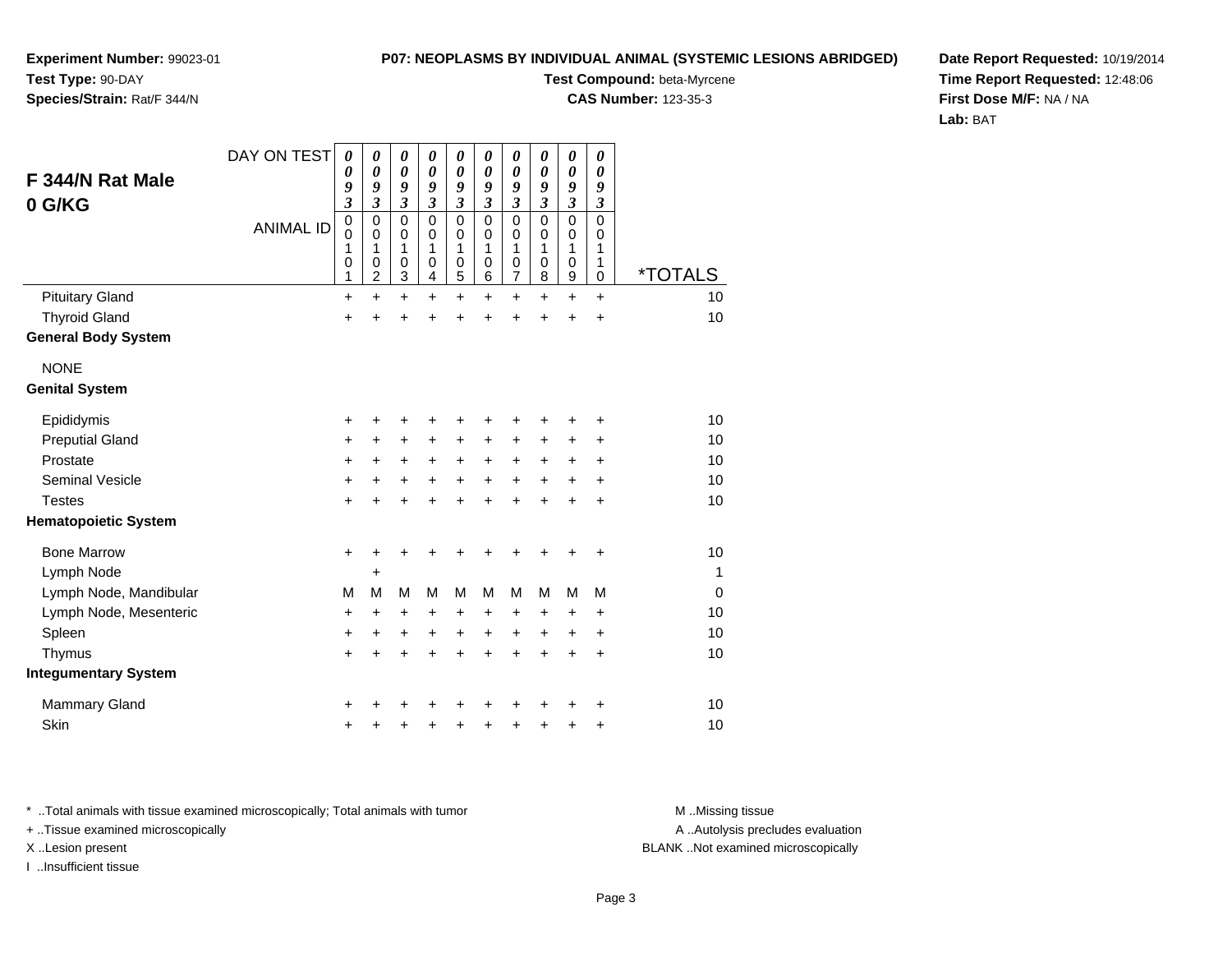# **Species/Strain:** Rat/F 344/N

### **P07: NEOPLASMS BY INDIVIDUAL ANIMAL (SYSTEMIC LESIONS ABRIDGED)**

**Test Compound:** beta-Myrcene

**CAS Number:** 123-35-3

**Date Report Requested:** 10/19/2014**Time Report Requested:** 12:48:06**First Dose M/F:** NA / NA**Lab:** BAT

| F 344/N Rat Male<br>0 G/KG                        | DAY ON TEST<br><b>ANIMAL ID</b> | 0<br>0<br>9<br>$\mathfrak{z}$<br>$\mathbf 0$<br>$\mathbf 0$<br>1<br>0<br>1 | 0<br>0<br>9<br>3<br>0<br>0<br>1<br>0<br>$\mathfrak{p}$ | 0<br>0<br>9<br>$\overline{\mathbf{3}}$<br>$\pmb{0}$<br>0<br>1<br>0<br>3 | 0<br>$\boldsymbol{\theta}$<br>9<br>$\mathfrak{z}$<br>$\mathbf 0$<br>$\mathbf 0$<br>1<br>0<br>4 | 0<br>0<br>9<br>$\mathfrak{z}$<br>$\mathbf 0$<br>$\mathbf 0$<br>1<br>$\mathbf 0$<br>5 | $\boldsymbol{\theta}$<br>0<br>9<br>$\mathfrak{z}$<br>$\mathbf 0$<br>$\mathbf 0$<br>1<br>$\mathbf 0$<br>6 | 0<br>0<br>9<br>$\mathfrak{z}$<br>$\mathbf 0$<br>0<br>1<br>0<br>7 | 0<br>0<br>9<br>$\mathfrak{z}$<br>$\mathbf 0$<br>0<br>1<br>$\mathbf 0$<br>8 | 0<br>0<br>9<br>$\mathfrak{z}$<br>0<br>0<br>1<br>0<br>9 | 0<br>$\boldsymbol{\theta}$<br>9<br>$\boldsymbol{\mathfrak{z}}$<br>0<br>0<br>1<br>1<br>$\mathbf 0$ | <i><b>*TOTALS</b></i> |
|---------------------------------------------------|---------------------------------|----------------------------------------------------------------------------|--------------------------------------------------------|-------------------------------------------------------------------------|------------------------------------------------------------------------------------------------|--------------------------------------------------------------------------------------|----------------------------------------------------------------------------------------------------------|------------------------------------------------------------------|----------------------------------------------------------------------------|--------------------------------------------------------|---------------------------------------------------------------------------------------------------|-----------------------|
| <b>Musculoskeletal System</b>                     |                                 |                                                                            |                                                        |                                                                         |                                                                                                |                                                                                      |                                                                                                          |                                                                  |                                                                            |                                                        |                                                                                                   |                       |
| <b>Bone</b>                                       |                                 | $\ddot{}$                                                                  | ┿                                                      |                                                                         |                                                                                                |                                                                                      |                                                                                                          | +                                                                | ٠                                                                          | ٠                                                      | +                                                                                                 | 10                    |
| <b>Nervous System</b>                             |                                 |                                                                            |                                                        |                                                                         |                                                                                                |                                                                                      |                                                                                                          |                                                                  |                                                                            |                                                        |                                                                                                   |                       |
| <b>Brain</b>                                      |                                 | $+$                                                                        |                                                        | +                                                                       |                                                                                                | +                                                                                    | +                                                                                                        | +                                                                | +                                                                          | +                                                      | $\ddot{}$                                                                                         | 10                    |
| <b>Respiratory System</b>                         |                                 |                                                                            |                                                        |                                                                         |                                                                                                |                                                                                      |                                                                                                          |                                                                  |                                                                            |                                                        |                                                                                                   |                       |
| Lung                                              |                                 | $\ddot{}$                                                                  |                                                        |                                                                         |                                                                                                |                                                                                      |                                                                                                          |                                                                  |                                                                            |                                                        | $\ddot{}$                                                                                         | 10                    |
| <b>Nose</b>                                       |                                 | $+$                                                                        | $\pm$                                                  | $\pm$                                                                   | $\ddot{}$                                                                                      | $+$                                                                                  | $+$                                                                                                      | $\ddot{}$                                                        | $\ddot{}$                                                                  | +                                                      | $\ddot{}$                                                                                         | 10                    |
| Trachea                                           |                                 | $+$                                                                        | +                                                      | $\pm$                                                                   | $\ddot{}$                                                                                      | $\ddot{}$                                                                            | $\ddot{}$                                                                                                | $\ddot{}$                                                        | $\ddot{}$                                                                  | $\ddot{}$                                              | $\ddot{}$                                                                                         | 10                    |
| <b>Special Senses System</b>                      |                                 |                                                                            |                                                        |                                                                         |                                                                                                |                                                                                      |                                                                                                          |                                                                  |                                                                            |                                                        |                                                                                                   |                       |
| Eye                                               |                                 | +                                                                          |                                                        |                                                                         |                                                                                                |                                                                                      |                                                                                                          | +                                                                | +                                                                          | +                                                      | ÷                                                                                                 | 10                    |
| <b>Harderian Gland</b>                            |                                 | $+$                                                                        |                                                        |                                                                         |                                                                                                |                                                                                      |                                                                                                          | $\ddot{}$                                                        | $\ddot{}$                                                                  | $\ddot{}$                                              | $\ddot{}$                                                                                         | 10                    |
| <b>Urinary System</b>                             |                                 |                                                                            |                                                        |                                                                         |                                                                                                |                                                                                      |                                                                                                          |                                                                  |                                                                            |                                                        |                                                                                                   |                       |
| Kidney                                            |                                 | $\ddot{}$                                                                  | ٠                                                      | ÷                                                                       | +                                                                                              |                                                                                      |                                                                                                          | +                                                                | +                                                                          | +                                                      |                                                                                                   | 7                     |
| <b>Urinary Bladder</b><br><b>SYSTEMIC LESIONS</b> |                                 | $+$                                                                        | +                                                      | +                                                                       | +                                                                                              | +                                                                                    | +                                                                                                        | $\pm$                                                            | $\ddot{}$                                                                  | +                                                      | +                                                                                                 | 10                    |
| Multiple Organ                                    |                                 | +                                                                          |                                                        |                                                                         |                                                                                                |                                                                                      |                                                                                                          |                                                                  | +                                                                          | +                                                      | +                                                                                                 | 10                    |

\* ..Total animals with tissue examined microscopically; Total animals with tumor **M** . Missing tissue M ..Missing tissue

+ ..Tissue examined microscopically

I ..Insufficient tissue

A ..Autolysis precludes evaluation

X ..Lesion present BLANK ..Not examined microscopically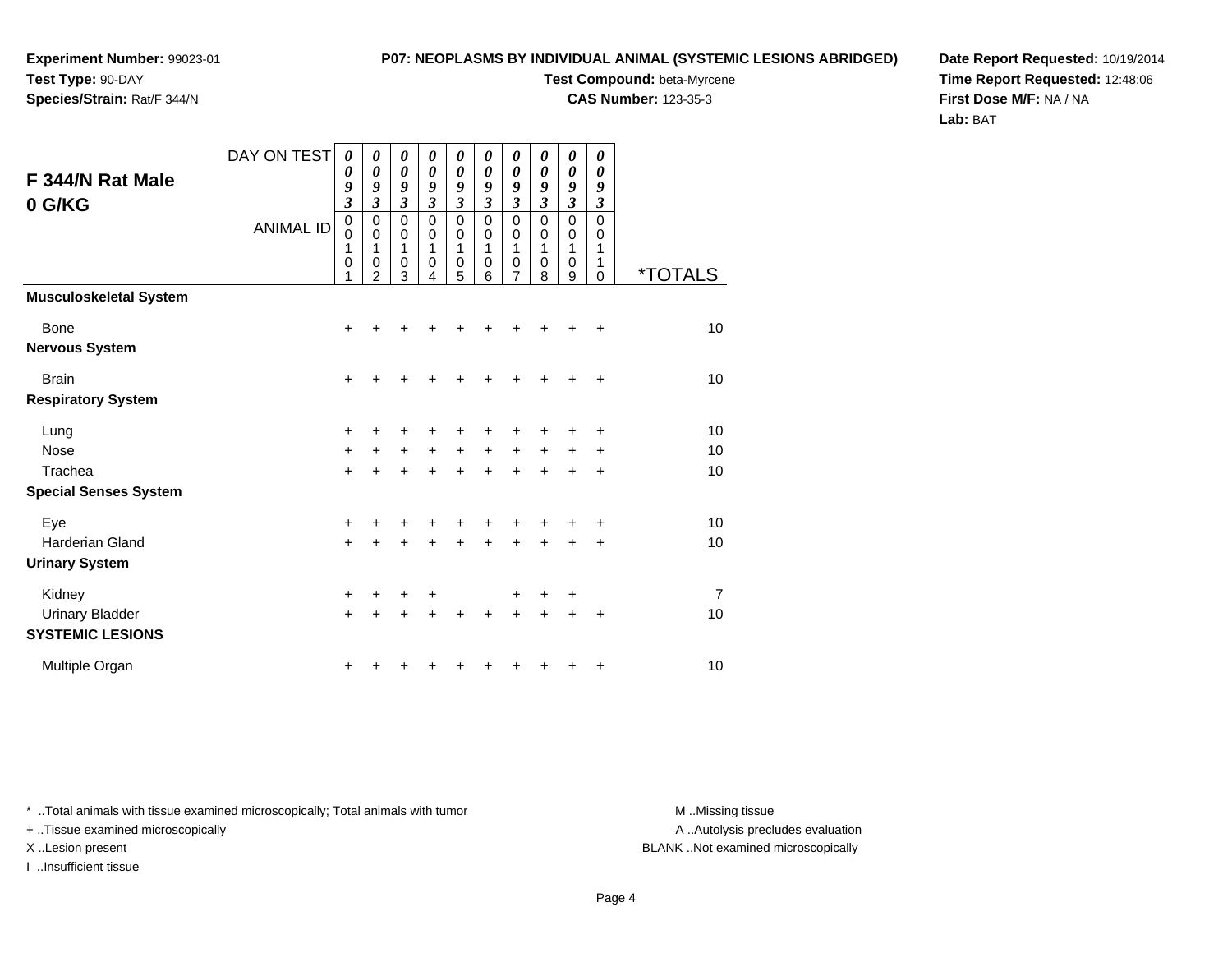### **P07: NEOPLASMS BY INDIVIDUAL ANIMAL (SYSTEMIC LESIONS ABRIDGED)**

**Test Compound:** beta-Myrcene**CAS Number:** 123-35-3

**Date Report Requested:** 10/19/2014**Time Report Requested:** 12:48:06**First Dose M/F:** NA / NA**Lab:** BAT

|                                                                                | DAY ON TEST      | $\boldsymbol{\theta}$<br>0         | $\boldsymbol{\theta}$<br>$\boldsymbol{\theta}$                              | $\boldsymbol{\theta}$<br>$\pmb{\theta}$                            | $\boldsymbol{\theta}$<br>$\pmb{\theta}$                | $\boldsymbol{\theta}$<br>0                           | $\pmb{\theta}$<br>$\boldsymbol{\theta}$                      | $\boldsymbol{\theta}$<br>$\boldsymbol{\theta}$            | 0<br>$\pmb{\theta}$                                            | $\pmb{\theta}$<br>$\pmb{\theta}$                           | 0<br>0                                                         |                       |
|--------------------------------------------------------------------------------|------------------|------------------------------------|-----------------------------------------------------------------------------|--------------------------------------------------------------------|--------------------------------------------------------|------------------------------------------------------|--------------------------------------------------------------|-----------------------------------------------------------|----------------------------------------------------------------|------------------------------------------------------------|----------------------------------------------------------------|-----------------------|
| F 344/N Rat Male<br>0.25<br>G/KG                                               |                  | 9<br>$\mathfrak{z}$                | 9<br>$\mathfrak{z}$                                                         | $\boldsymbol{g}$<br>$\mathfrak{z}$                                 | 9<br>$\mathfrak{z}$                                    | 9<br>$\boldsymbol{\mathfrak{z}}$                     | $\boldsymbol{g}$<br>$\mathfrak{z}$                           | $\boldsymbol{g}$<br>$\mathfrak{z}$                        | 9<br>$\mathfrak{z}$                                            | $\boldsymbol{g}$<br>$\mathfrak{z}$                         | 9<br>$\mathfrak{z}$                                            |                       |
|                                                                                | <b>ANIMAL ID</b> | 0<br>0<br>$\overline{c}$<br>0<br>1 | $\pmb{0}$<br>$\mathbf 0$<br>$\boldsymbol{2}$<br>$\pmb{0}$<br>$\overline{c}$ | $\mathbf 0$<br>$\mathbf 0$<br>$\boldsymbol{2}$<br>$\mathbf 0$<br>3 | $\mathbf 0$<br>$\mathbf 0$<br>$\overline{c}$<br>0<br>4 | $\pmb{0}$<br>$\mathbf 0$<br>$\overline{2}$<br>0<br>5 | $\pmb{0}$<br>$\mathbf 0$<br>$\overline{2}$<br>$\pmb{0}$<br>6 | 0<br>$\mathbf 0$<br>$\overline{c}$<br>0<br>$\overline{7}$ | $\pmb{0}$<br>$\mathbf 0$<br>$\boldsymbol{2}$<br>$\pmb{0}$<br>8 | $\pmb{0}$<br>$\pmb{0}$<br>$\overline{2}$<br>$\pmb{0}$<br>9 | $\pmb{0}$<br>$\pmb{0}$<br>$\boldsymbol{2}$<br>1<br>$\mathbf 0$ | <i><b>*TOTALS</b></i> |
| <b>Alimentary System</b>                                                       |                  |                                    |                                                                             |                                                                    |                                                        |                                                      |                                                              |                                                           |                                                                |                                                            |                                                                |                       |
| <b>NONE</b><br><b>Cardiovascular System</b>                                    |                  |                                    |                                                                             |                                                                    |                                                        |                                                      |                                                              |                                                           |                                                                |                                                            |                                                                |                       |
| <b>NONE</b><br><b>Endocrine System</b>                                         |                  |                                    |                                                                             |                                                                    |                                                        |                                                      |                                                              |                                                           |                                                                |                                                            |                                                                |                       |
| <b>NONE</b><br><b>General Body System</b>                                      |                  |                                    |                                                                             |                                                                    |                                                        |                                                      |                                                              |                                                           |                                                                |                                                            |                                                                |                       |
| <b>NONE</b><br><b>Genital System</b>                                           |                  |                                    |                                                                             |                                                                    |                                                        |                                                      |                                                              |                                                           |                                                                |                                                            |                                                                |                       |
| <b>NONE</b><br><b>Hematopoietic System</b>                                     |                  |                                    |                                                                             |                                                                    |                                                        |                                                      |                                                              |                                                           |                                                                |                                                            |                                                                |                       |
| Lymph Node                                                                     |                  |                                    |                                                                             |                                                                    |                                                        |                                                      |                                                              |                                                           | $+$<br>+ +                                                     |                                                            | +                                                              | $\overline{c}$        |
| Spleen<br><b>Integumentary System</b>                                          |                  |                                    |                                                                             |                                                                    | $+$                                                    | $+$                                                  | $\ddotmark$                                                  |                                                           |                                                                | $\ddot{}$                                                  | $+$                                                            | 10                    |
| <b>NONE</b><br><b>Musculoskeletal System</b>                                   |                  |                                    |                                                                             |                                                                    |                                                        |                                                      |                                                              |                                                           |                                                                |                                                            |                                                                |                       |
| <b>NONE</b>                                                                    |                  |                                    |                                                                             |                                                                    |                                                        |                                                      |                                                              |                                                           |                                                                |                                                            |                                                                |                       |
| <b>Nervous System</b>                                                          |                  |                                    |                                                                             |                                                                    |                                                        |                                                      |                                                              |                                                           |                                                                |                                                            |                                                                |                       |
|                                                                                |                  |                                    |                                                                             |                                                                    |                                                        |                                                      |                                                              |                                                           |                                                                |                                                            |                                                                |                       |
| * Total animals with tissue examined microscopically; Total animals with tumor |                  |                                    |                                                                             |                                                                    |                                                        |                                                      |                                                              |                                                           |                                                                |                                                            |                                                                | M Missing tissue      |

+ ..Tissue examined microscopically

I ..Insufficient tissue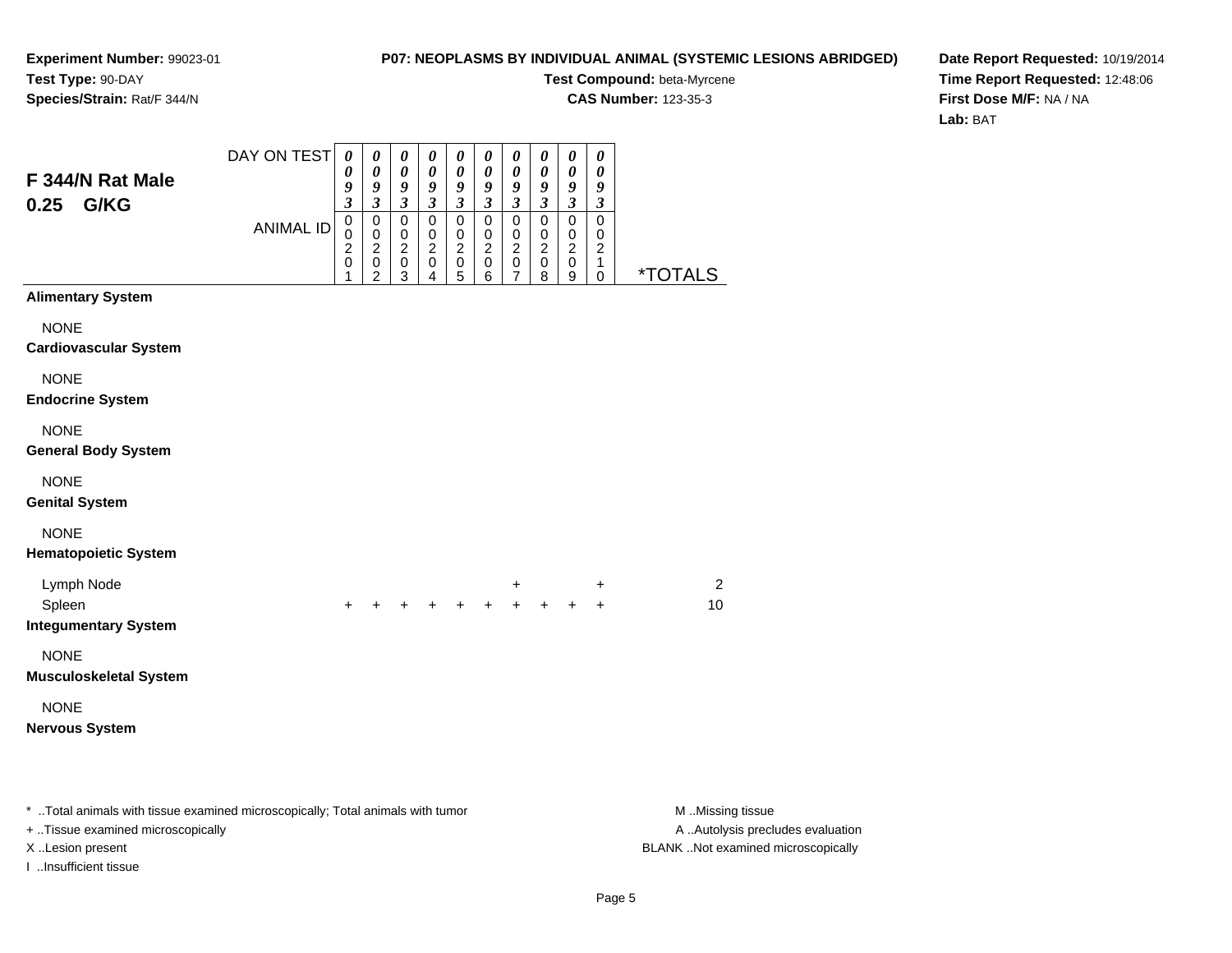**Species/Strain:** Rat/F 344/N

### **P07: NEOPLASMS BY INDIVIDUAL ANIMAL (SYSTEMIC LESIONS ABRIDGED)**

**Test Compound:** beta-Myrcene

**CAS Number:** 123-35-3

**Date Report Requested:** 10/19/2014**Time Report Requested:** 12:48:06**First Dose M/F:** NA / NA**Lab:** BAT

| F 344/N Rat Male<br>G/KG<br>0.25         | DAY ON TEST<br><b>ANIMAL ID</b> | $\boldsymbol{\theta}$<br>$\boldsymbol{\theta}$<br>9<br>$\overline{\mathbf{3}}$<br>$\mathbf 0$<br>$\mathbf 0$<br>$\frac{2}{0}$ | 0<br>$\theta$<br>9<br>3<br>$\mathbf 0$<br>$\mathbf 0$<br>$\frac{2}{0}$ | $\boldsymbol{\theta}$<br>$\boldsymbol{\theta}$<br>9<br>3<br>$\mathbf 0$<br>$\mathbf 0$<br>$\frac{2}{0}$ | 0<br>0<br>9<br>3<br>$\Omega$<br>0<br>$\boldsymbol{2}$<br>$\mathbf 0$ | $\boldsymbol{\theta}$<br>$\boldsymbol{\theta}$<br>9<br>$\boldsymbol{\beta}$<br>$\mathbf 0$<br>$\pmb{0}$<br>$\frac{2}{0}$ | 0<br>$\boldsymbol{\theta}$<br>9<br>3<br>$\Omega$<br>0<br>$\overline{c}$<br>$\mathbf 0$ | $\boldsymbol{\theta}$<br>$\boldsymbol{\theta}$<br>9<br>$\mathfrak{z}$<br>$\mathbf 0$<br>$\mathbf 0$<br>$\frac{2}{0}$ | 0<br>0<br>9<br>3<br>$\mathbf 0$<br>0<br>$\overline{c}$<br>$\mathbf 0$ | 0<br>0<br>9<br>3<br>$\mathbf 0$<br>0<br>$\overline{\mathbf{c}}$<br>$\mathbf 0$ | 0<br>0<br>9<br>3<br>0<br>0<br>2 |                       |
|------------------------------------------|---------------------------------|-------------------------------------------------------------------------------------------------------------------------------|------------------------------------------------------------------------|---------------------------------------------------------------------------------------------------------|----------------------------------------------------------------------|--------------------------------------------------------------------------------------------------------------------------|----------------------------------------------------------------------------------------|----------------------------------------------------------------------------------------------------------------------|-----------------------------------------------------------------------|--------------------------------------------------------------------------------|---------------------------------|-----------------------|
|                                          |                                 |                                                                                                                               | 2                                                                      | 3                                                                                                       |                                                                      | 5                                                                                                                        | 6                                                                                      | 7                                                                                                                    | 8                                                                     | 9                                                                              | 0                               | <i><b>*TOTALS</b></i> |
| <b>NONE</b><br><b>Respiratory System</b> |                                 |                                                                                                                               |                                                                        |                                                                                                         |                                                                      |                                                                                                                          |                                                                                        |                                                                                                                      |                                                                       |                                                                                |                                 |                       |
| Nose                                     |                                 | +                                                                                                                             |                                                                        |                                                                                                         |                                                                      |                                                                                                                          |                                                                                        |                                                                                                                      |                                                                       |                                                                                | $\ddot{}$                       | 10 <sup>1</sup>       |
| <b>Special Senses System</b>             |                                 |                                                                                                                               |                                                                        |                                                                                                         |                                                                      |                                                                                                                          |                                                                                        |                                                                                                                      |                                                                       |                                                                                |                                 |                       |
| <b>Harderian Gland</b>                   |                                 | $\ddot{}$                                                                                                                     |                                                                        |                                                                                                         |                                                                      |                                                                                                                          |                                                                                        |                                                                                                                      |                                                                       |                                                                                | +                               | 10 <sup>1</sup>       |
| <b>Urinary System</b>                    |                                 |                                                                                                                               |                                                                        |                                                                                                         |                                                                      |                                                                                                                          |                                                                                        |                                                                                                                      |                                                                       |                                                                                |                                 |                       |
| Kidney<br><b>SYSTEMIC LESIONS</b>        |                                 | +                                                                                                                             |                                                                        |                                                                                                         |                                                                      |                                                                                                                          |                                                                                        |                                                                                                                      |                                                                       |                                                                                | $\ddot{}$                       | 10 <sup>1</sup>       |
| Multiple Organ                           |                                 | +                                                                                                                             |                                                                        |                                                                                                         |                                                                      |                                                                                                                          |                                                                                        |                                                                                                                      |                                                                       |                                                                                | ٠                               | 10                    |

\* ..Total animals with tissue examined microscopically; Total animals with tumor **M** . Missing tissue M ..Missing tissue

+ ..Tissue examined microscopically

I ..Insufficient tissue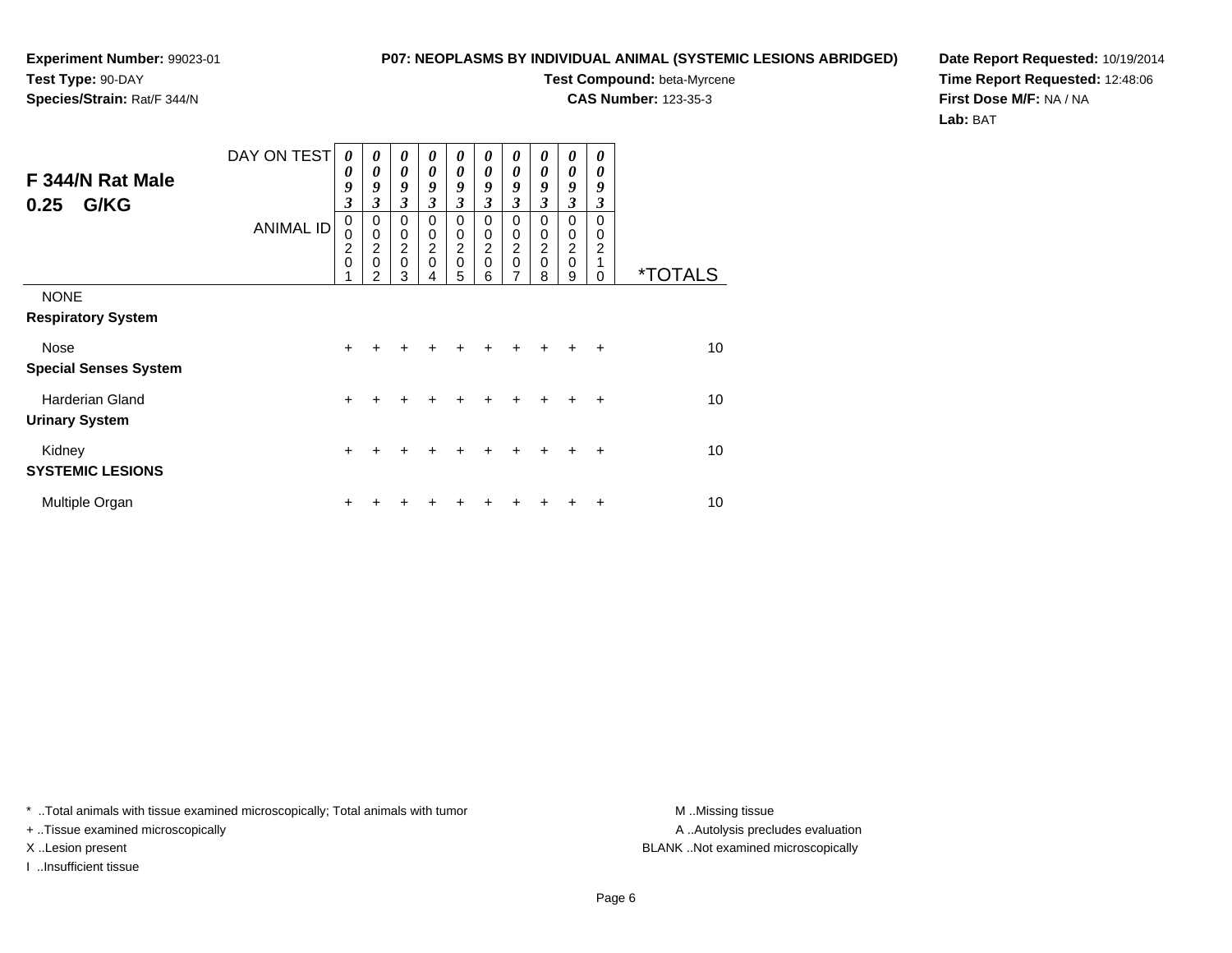### **P07: NEOPLASMS BY INDIVIDUAL ANIMAL (SYSTEMIC LESIONS ABRIDGED)**

**Test Compound:** beta-Myrcene

**CAS Number:** 123-35-3

**Date Report Requested:** 10/19/2014**Time Report Requested:** 12:48:06**First Dose M/F:** NA / NA**Lab:** BAT

|                              | DAY ON TEST      | 0                                      | 0                                                            | 0                               | 0                               | 0                                         | $\boldsymbol{\theta}$                                                   | 0                                                   | 0                               | 0                                                              | 0                                                 |                       |
|------------------------------|------------------|----------------------------------------|--------------------------------------------------------------|---------------------------------|---------------------------------|-------------------------------------------|-------------------------------------------------------------------------|-----------------------------------------------------|---------------------------------|----------------------------------------------------------------|---------------------------------------------------|-----------------------|
| F 344/N Rat Male             |                  | 0<br>9                                 | $\boldsymbol{\theta}$<br>9                                   | $\boldsymbol{\theta}$<br>3      | $\boldsymbol{\theta}$<br>9      | 0<br>9                                    | $\boldsymbol{\theta}$<br>9                                              | 0<br>9                                              | 0<br>9                          | $\boldsymbol{\theta}$<br>9                                     | $\boldsymbol{\theta}$<br>9                        |                       |
| G/KG<br>0.5                  |                  | 3                                      | $\boldsymbol{\mathfrak{z}}$                                  | $\overline{\mathbf{c}}$         | $\boldsymbol{\mathfrak{z}}$     | $\boldsymbol{\mathfrak{z}}$               | $\boldsymbol{\mathfrak{z}}$                                             | $\boldsymbol{\mathfrak{z}}$                         | $\boldsymbol{\beta}$            | $\boldsymbol{\beta}$                                           | $\boldsymbol{\beta}$                              |                       |
|                              | <b>ANIMAL ID</b> | $\mathbf 0$<br>$\Omega$<br>3<br>0<br>1 | $\pmb{0}$<br>$\mathbf 0$<br>3<br>$\pmb{0}$<br>$\overline{c}$ | $\mathbf 0$<br>0<br>3<br>0<br>3 | $\mathbf 0$<br>0<br>3<br>0<br>4 | $\mathbf 0$<br>0<br>3<br>$\mathbf 0$<br>5 | $\mathbf 0$<br>$\pmb{0}$<br>$\ensuremath{\mathsf{3}}$<br>$\pmb{0}$<br>6 | $\mathbf 0$<br>$\Omega$<br>3<br>0<br>$\overline{7}$ | $\mathbf 0$<br>0<br>3<br>0<br>8 | $\mathbf 0$<br>$\mathbf 0$<br>$\mathbf{3}$<br>$\mathbf 0$<br>9 | $\mathbf 0$<br>$\Omega$<br>$\mathbf{3}$<br>1<br>0 | <i><b>*TOTALS</b></i> |
| <b>Alimentary System</b>     |                  |                                        |                                                              |                                 |                                 |                                           |                                                                         |                                                     |                                 |                                                                |                                                   |                       |
| Esophagus                    |                  |                                        |                                                              | $\ddot{}$                       |                                 |                                           |                                                                         |                                                     |                                 |                                                                |                                                   | 1                     |
| Intestine Large, Cecum       |                  |                                        |                                                              | +                               |                                 |                                           |                                                                         |                                                     |                                 |                                                                |                                                   |                       |
| Intestine Large, Colon       |                  |                                        |                                                              | $\pm$                           |                                 |                                           |                                                                         |                                                     |                                 |                                                                |                                                   |                       |
| Intestine Large, Rectum      |                  |                                        |                                                              | +                               |                                 |                                           |                                                                         |                                                     |                                 |                                                                |                                                   |                       |
| Intestine Small, Duodenum    |                  |                                        |                                                              | +                               |                                 |                                           |                                                                         |                                                     |                                 |                                                                |                                                   |                       |
| Intestine Small, Ileum       |                  |                                        |                                                              | +                               |                                 |                                           |                                                                         |                                                     |                                 |                                                                |                                                   |                       |
| Intestine Small, Jejunum     |                  |                                        |                                                              | +                               |                                 |                                           |                                                                         |                                                     |                                 |                                                                |                                                   |                       |
| Liver                        |                  |                                        |                                                              | +                               |                                 |                                           |                                                                         |                                                     | +                               |                                                                |                                                   | 2                     |
| Pancreas                     |                  |                                        |                                                              | +                               |                                 |                                           |                                                                         |                                                     |                                 |                                                                |                                                   |                       |
| Salivary Glands              |                  |                                        |                                                              | $\pm$                           |                                 |                                           |                                                                         |                                                     |                                 |                                                                |                                                   |                       |
| Stomach, Forestomach         |                  |                                        |                                                              | +                               |                                 |                                           |                                                                         |                                                     |                                 |                                                                |                                                   |                       |
| Stomach, Glandular           |                  |                                        |                                                              | $\pm$                           |                                 |                                           |                                                                         |                                                     |                                 |                                                                |                                                   |                       |
| <b>Cardiovascular System</b> |                  |                                        |                                                              |                                 |                                 |                                           |                                                                         |                                                     |                                 |                                                                |                                                   |                       |
| <b>Blood Vessel</b>          |                  |                                        |                                                              | $\ddot{}$                       |                                 |                                           |                                                                         |                                                     |                                 |                                                                |                                                   | 1                     |
| Heart                        |                  |                                        |                                                              | $\ddot{}$                       |                                 |                                           |                                                                         |                                                     |                                 |                                                                |                                                   | 1                     |
| <b>Endocrine System</b>      |                  |                                        |                                                              |                                 |                                 |                                           |                                                                         |                                                     |                                 |                                                                |                                                   |                       |
| <b>Adrenal Cortex</b>        |                  |                                        |                                                              | +                               |                                 |                                           |                                                                         |                                                     |                                 |                                                                |                                                   |                       |
| Adrenal Medulla              |                  |                                        |                                                              | +                               |                                 |                                           |                                                                         |                                                     |                                 |                                                                |                                                   |                       |
| Islets, Pancreatic           |                  |                                        |                                                              | +                               |                                 |                                           |                                                                         |                                                     |                                 |                                                                |                                                   |                       |
| Parathyroid Gland            |                  |                                        |                                                              | +                               |                                 |                                           |                                                                         |                                                     |                                 |                                                                |                                                   |                       |

\* ..Total animals with tissue examined microscopically; Total animals with tumor **M** . Missing tissue M ..Missing tissue

+ ..Tissue examined microscopically

I ..Insufficient tissue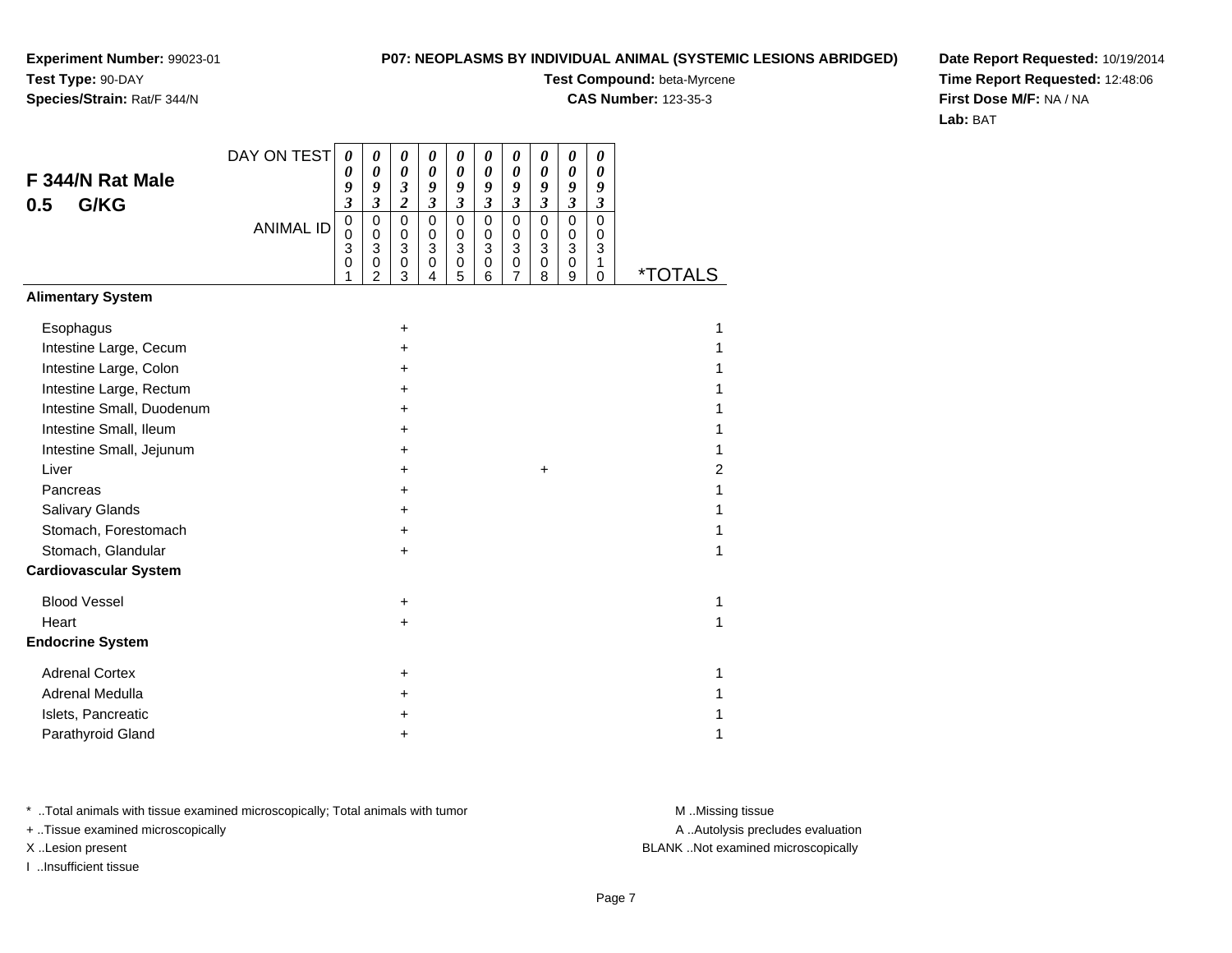# **Species/Strain:** Rat/F 344/N

### **P07: NEOPLASMS BY INDIVIDUAL ANIMAL (SYSTEMIC LESIONS ABRIDGED)**

**Test Compound:** beta-Myrcene

**CAS Number:** 123-35-3

**Date Report Requested:** 10/19/2014**Time Report Requested:** 12:48:06**First Dose M/F:** NA / NA**Lab:** BAT

|                             | DAY ON TEST      | 0                                  | 0                                                       | 0                                               | 0                                              | 0                                          | $\boldsymbol{\theta}$                                   | 0                                                                    | 0                                                              | 0                                                       | 0                       |                       |
|-----------------------------|------------------|------------------------------------|---------------------------------------------------------|-------------------------------------------------|------------------------------------------------|--------------------------------------------|---------------------------------------------------------|----------------------------------------------------------------------|----------------------------------------------------------------|---------------------------------------------------------|-------------------------|-----------------------|
| F 344/N Rat Male            |                  | $\boldsymbol{\theta}$<br>9         | $\boldsymbol{\theta}$<br>9                              | 0<br>3                                          | $\boldsymbol{\theta}$<br>9                     | $\boldsymbol{\theta}$<br>9                 | $\boldsymbol{\theta}$<br>9                              | 0<br>9                                                               | $\boldsymbol{\theta}$<br>9                                     | 0<br>9                                                  | 0<br>9                  |                       |
| G/KG<br>0.5                 |                  | $\mathfrak{z}$                     | $\boldsymbol{\mathfrak{z}}$                             | $\overline{\mathbf{c}}$                         | $\boldsymbol{\mathfrak{z}}$                    | $\boldsymbol{\beta}$                       | $\mathfrak{z}$                                          | $\mathfrak{z}$                                                       | $\mathfrak{z}$                                                 | $\boldsymbol{\beta}$                                    | $\boldsymbol{\beta}$    |                       |
|                             | <b>ANIMAL ID</b> | $\mathbf 0$<br>0<br>3<br>$\pmb{0}$ | $\mathbf 0$<br>$\mathbf 0$<br>$\mathbf{3}$<br>$\pmb{0}$ | $\mathbf 0$<br>0<br>$\mathbf{3}$<br>$\mathbf 0$ | $\mathbf 0$<br>$\mathbf 0$<br>3<br>$\mathbf 0$ | $\mathbf 0$<br>$\pmb{0}$<br>3<br>$\pmb{0}$ | $\pmb{0}$<br>$\pmb{0}$<br>$\overline{3}$<br>$\mathbf 0$ | $\mathbf 0$<br>$\mathbf 0$<br>$\ensuremath{\mathsf{3}}$<br>$\pmb{0}$ | $\pmb{0}$<br>$\,0\,$<br>$\ensuremath{\mathsf{3}}$<br>$\pmb{0}$ | $\mathbf 0$<br>$\pmb{0}$<br>$\mathbf{3}$<br>$\mathbf 0$ | $\Omega$<br>0<br>3<br>1 |                       |
|                             |                  | 1                                  | $\overline{2}$                                          | 3                                               | 4                                              | 5                                          | 6                                                       | 7                                                                    | 8                                                              | 9                                                       | $\mathbf 0$             | <i><b>*TOTALS</b></i> |
| <b>Pituitary Gland</b>      |                  |                                    |                                                         | $+$                                             |                                                |                                            |                                                         |                                                                      |                                                                |                                                         |                         | 1                     |
| <b>Thyroid Gland</b>        |                  |                                    |                                                         | $\ddot{}$                                       |                                                |                                            |                                                         |                                                                      |                                                                |                                                         |                         | 1                     |
| <b>General Body System</b>  |                  |                                    |                                                         |                                                 |                                                |                                            |                                                         |                                                                      |                                                                |                                                         |                         |                       |
| <b>NONE</b>                 |                  |                                    |                                                         |                                                 |                                                |                                            |                                                         |                                                                      |                                                                |                                                         |                         |                       |
| <b>Genital System</b>       |                  |                                    |                                                         |                                                 |                                                |                                            |                                                         |                                                                      |                                                                |                                                         |                         |                       |
| Epididymis                  |                  |                                    |                                                         | $\ddot{}$                                       |                                                |                                            |                                                         |                                                                      |                                                                |                                                         |                         | 1                     |
| <b>Preputial Gland</b>      |                  |                                    |                                                         | ÷                                               |                                                |                                            |                                                         |                                                                      |                                                                |                                                         |                         |                       |
| Prostate                    |                  |                                    |                                                         |                                                 |                                                |                                            |                                                         |                                                                      |                                                                |                                                         |                         |                       |
| <b>Seminal Vesicle</b>      |                  |                                    |                                                         | $\pm$                                           |                                                |                                            |                                                         |                                                                      |                                                                |                                                         |                         | 1                     |
| <b>Testes</b>               |                  |                                    |                                                         | +                                               |                                                |                                            |                                                         |                                                                      |                                                                |                                                         |                         | 1                     |
| <b>Hematopoietic System</b> |                  |                                    |                                                         |                                                 |                                                |                                            |                                                         |                                                                      |                                                                |                                                         |                         |                       |
| <b>Bone Marrow</b>          |                  |                                    |                                                         | +                                               |                                                |                                            |                                                         |                                                                      |                                                                |                                                         |                         | 1                     |
| Lymph Node                  |                  |                                    | $\ddot{}$                                               |                                                 | $\ddot{}$                                      |                                            |                                                         |                                                                      |                                                                |                                                         |                         | 4                     |
| Lymph Node, Mandibular      |                  |                                    |                                                         | M                                               |                                                |                                            |                                                         |                                                                      |                                                                |                                                         |                         | 0                     |
| Lymph Node, Mesenteric      |                  |                                    |                                                         | +                                               |                                                |                                            |                                                         |                                                                      |                                                                |                                                         |                         | 1                     |
| Spleen                      |                  | $\pm$                              |                                                         |                                                 |                                                |                                            |                                                         |                                                                      |                                                                |                                                         |                         | 10                    |
| Thymus                      |                  |                                    |                                                         | $\ddot{}$                                       |                                                |                                            |                                                         |                                                                      |                                                                |                                                         |                         | 1                     |
| <b>Integumentary System</b> |                  |                                    |                                                         |                                                 |                                                |                                            |                                                         |                                                                      |                                                                |                                                         |                         |                       |
| Mammary Gland               |                  |                                    |                                                         | $\pm$                                           |                                                |                                            |                                                         |                                                                      |                                                                |                                                         |                         | 1                     |
| Skin                        |                  |                                    |                                                         | +                                               |                                                |                                            |                                                         |                                                                      |                                                                |                                                         |                         | 1                     |

\* ..Total animals with tissue examined microscopically; Total animals with tumor **M** . Missing tissue M ..Missing tissue

+ ..Tissue examined microscopically

I ..Insufficient tissue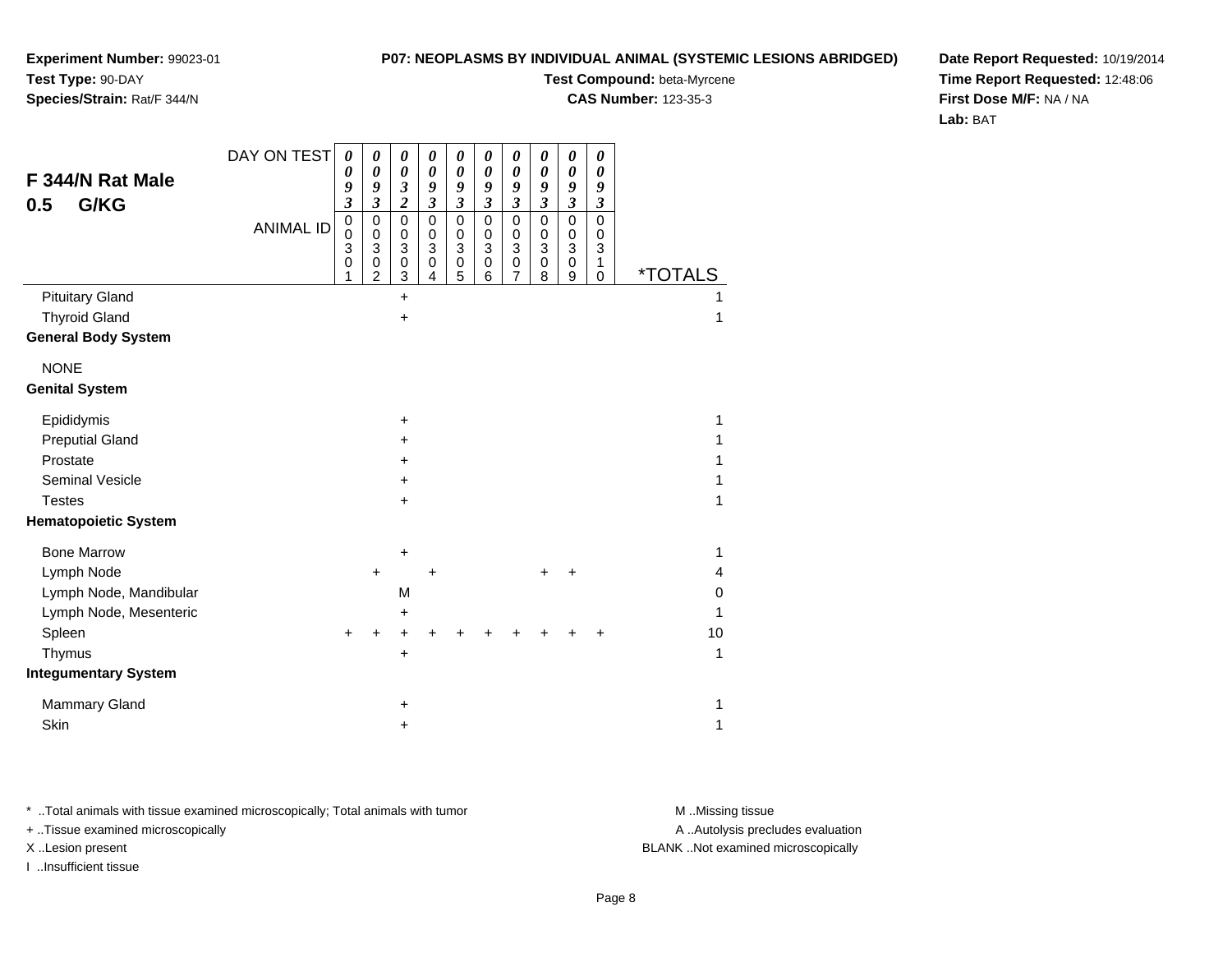**Species/Strain:** Rat/F 344/N

### **P07: NEOPLASMS BY INDIVIDUAL ANIMAL (SYSTEMIC LESIONS ABRIDGED)**

**Test Compound:** beta-Myrcene**CAS Number:** 123-35-3

**Date Report Requested:** 10/19/2014**Time Report Requested:** 12:48:06**First Dose M/F:** NA / NA**Lab:** BAT

| Page 9 |  |  |
|--------|--|--|

A ..Autolysis precludes evaluation

| F 344/N Rat Male<br>G/KG<br>0.5                   | DAY ON TEST<br><b>ANIMAL ID</b> | 0<br>0<br>9<br>3<br>$\pmb{0}$<br>$\mathbf 0$<br>3<br>0<br>1 | 0<br>0<br>9<br>$\boldsymbol{\beta}$<br>0<br>$\mathbf 0$<br>3<br>0<br>2 | 0<br>$\boldsymbol{\theta}$<br>$\boldsymbol{\beta}$<br>$\overline{2}$<br>$\mathbf 0$<br>$\mathbf 0$<br>3<br>$\pmb{0}$<br>3 | 0<br>0<br>9<br>$\boldsymbol{\beta}$<br>$\mathbf 0$<br>0<br>3<br>0<br>4 | 0<br>$\boldsymbol{\theta}$<br>9<br>$\mathfrak{z}$<br>$\mathbf 0$<br>0<br>3<br>$\pmb{0}$<br>5 | 0<br>0<br>9<br>$\boldsymbol{\beta}$<br>$\mathbf 0$<br>0<br>3<br>0<br>6 | 0<br>$\boldsymbol{\theta}$<br>9<br>$\mathfrak{z}$<br>$\mathbf 0$<br>$\mathbf 0$<br>3<br>$\mathbf 0$<br>$\overline{7}$ | 0<br>0<br>9<br>$\boldsymbol{\mathfrak{z}}$<br>$\mathbf 0$<br>0<br>3<br>0<br>8 | 0<br>0<br>9<br>$\boldsymbol{\mathfrak{z}}$<br>$\mathbf 0$<br>0<br>$\ensuremath{\mathsf{3}}$<br>$\boldsymbol{0}$<br>9 | 0<br>0<br>9<br>3<br>$\mathbf 0$<br>0<br>3<br>1<br>0 | <i><b>*TOTALS</b></i> |
|---------------------------------------------------|---------------------------------|-------------------------------------------------------------|------------------------------------------------------------------------|---------------------------------------------------------------------------------------------------------------------------|------------------------------------------------------------------------|----------------------------------------------------------------------------------------------|------------------------------------------------------------------------|-----------------------------------------------------------------------------------------------------------------------|-------------------------------------------------------------------------------|----------------------------------------------------------------------------------------------------------------------|-----------------------------------------------------|-----------------------|
| <b>Musculoskeletal System</b>                     |                                 |                                                             |                                                                        |                                                                                                                           |                                                                        |                                                                                              |                                                                        |                                                                                                                       |                                                                               |                                                                                                                      |                                                     |                       |
| <b>Bone</b>                                       |                                 |                                                             |                                                                        | $\ddot{}$                                                                                                                 |                                                                        |                                                                                              |                                                                        |                                                                                                                       |                                                                               |                                                                                                                      |                                                     | 1                     |
| <b>Skeletal Muscle</b><br><b>Nervous System</b>   |                                 |                                                             |                                                                        | $\ddot{}$                                                                                                                 |                                                                        |                                                                                              |                                                                        |                                                                                                                       |                                                                               |                                                                                                                      |                                                     | 1                     |
| <b>Brain</b>                                      |                                 |                                                             |                                                                        | $\ddot{}$                                                                                                                 |                                                                        |                                                                                              |                                                                        |                                                                                                                       |                                                                               |                                                                                                                      |                                                     | 1                     |
| <b>Respiratory System</b>                         |                                 |                                                             |                                                                        |                                                                                                                           |                                                                        |                                                                                              |                                                                        |                                                                                                                       |                                                                               |                                                                                                                      |                                                     |                       |
| Lung                                              |                                 |                                                             |                                                                        | $\ddot{}$                                                                                                                 |                                                                        |                                                                                              |                                                                        |                                                                                                                       |                                                                               |                                                                                                                      |                                                     | $\mathbf{1}$          |
| Nose                                              |                                 | $\ddot{}$                                                   |                                                                        |                                                                                                                           |                                                                        |                                                                                              |                                                                        |                                                                                                                       |                                                                               |                                                                                                                      |                                                     | 10                    |
| Trachea                                           |                                 |                                                             |                                                                        | $\ddot{}$                                                                                                                 |                                                                        |                                                                                              |                                                                        |                                                                                                                       |                                                                               |                                                                                                                      |                                                     | 1                     |
| <b>Special Senses System</b>                      |                                 |                                                             |                                                                        |                                                                                                                           |                                                                        |                                                                                              |                                                                        |                                                                                                                       |                                                                               |                                                                                                                      |                                                     |                       |
| Eye                                               |                                 |                                                             |                                                                        | +                                                                                                                         |                                                                        |                                                                                              |                                                                        |                                                                                                                       |                                                                               |                                                                                                                      |                                                     | $\mathbf{1}$          |
| <b>Harderian Gland</b>                            |                                 | $\ddot{}$                                                   | +                                                                      | +                                                                                                                         |                                                                        |                                                                                              |                                                                        |                                                                                                                       |                                                                               |                                                                                                                      | +                                                   | 10                    |
| <b>Urinary System</b>                             |                                 |                                                             |                                                                        |                                                                                                                           |                                                                        |                                                                                              |                                                                        |                                                                                                                       |                                                                               |                                                                                                                      |                                                     |                       |
| Kidney                                            |                                 | $+$                                                         |                                                                        | А                                                                                                                         |                                                                        |                                                                                              |                                                                        |                                                                                                                       |                                                                               |                                                                                                                      | ٠                                                   | $\boldsymbol{9}$      |
| <b>Urinary Bladder</b><br><b>SYSTEMIC LESIONS</b> |                                 |                                                             |                                                                        | +                                                                                                                         |                                                                        |                                                                                              |                                                                        |                                                                                                                       |                                                                               |                                                                                                                      |                                                     | 1                     |
| Multiple Organ                                    |                                 | +                                                           |                                                                        |                                                                                                                           |                                                                        |                                                                                              |                                                                        |                                                                                                                       |                                                                               | ٠                                                                                                                    | +                                                   | 10                    |

\* ..Total animals with tissue examined microscopically; Total animals with tumor **M** ...Missing tissue M ...Missing tissue

+ ..Tissue examined microscopically

X ..Lesion present BLANK ..Not examined microscopically

I ..Insufficient tissue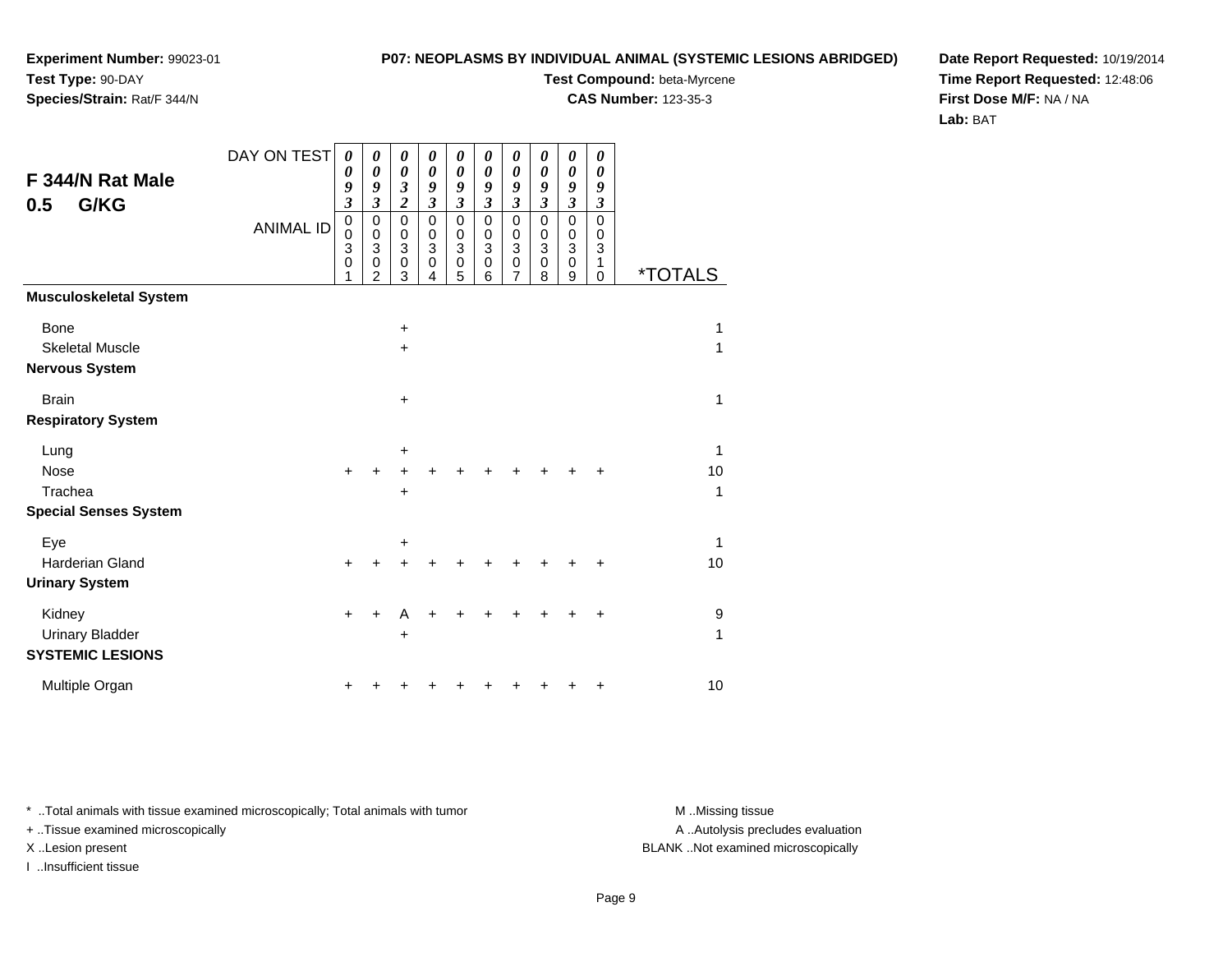### **P07: NEOPLASMS BY INDIVIDUAL ANIMAL (SYSTEMIC LESIONS ABRIDGED)**

**Test Compound:** beta-Myrcene

**CAS Number:** 123-35-3

**Date Report Requested:** 10/19/2014**Time Report Requested:** 12:48:06**First Dose M/F:** NA / NA**Lab:** BAT

|                              | DAY ON TEST      | 0                       | 0                          | 0                       | 0                       | 0                          | 0                           | 0                          | 0                          | 0                           | 0                    |                       |
|------------------------------|------------------|-------------------------|----------------------------|-------------------------|-------------------------|----------------------------|-----------------------------|----------------------------|----------------------------|-----------------------------|----------------------|-----------------------|
| F 344/N Rat Male             |                  | 0<br>9                  | $\boldsymbol{\theta}$<br>9 | 0<br>$\boldsymbol{2}$   | 0<br>9                  | $\boldsymbol{\theta}$<br>9 | $\boldsymbol{\theta}$<br>9  | 0<br>9                     | $\boldsymbol{\theta}$<br>9 | 0<br>9                      | 0<br>9               |                       |
| G/KG<br>1.0                  |                  | $\overline{\mathbf{3}}$ | $\overline{\mathbf{3}}$    | 6                       | $\mathfrak{z}$          | $\mathfrak{z}$             | $\boldsymbol{\mathfrak{z}}$ | $\overline{\mathbf{3}}$    | $\boldsymbol{\beta}$       | $\boldsymbol{\mathfrak{z}}$ | $\boldsymbol{\beta}$ |                       |
|                              | <b>ANIMAL ID</b> | $\mathsf 0$<br>$\Omega$ | $\mathbf 0$<br>$\Omega$    | $\mathbf 0$<br>$\Omega$ | $\mathbf 0$<br>$\Omega$ | $\mathbf 0$<br>$\Omega$    | $\mathbf 0$<br>$\mathbf 0$  | $\mathbf 0$<br>$\mathbf 0$ | $\mathbf 0$<br>$\mathbf 0$ | $\Omega$<br>0               | $\mathbf 0$<br>0     |                       |
|                              |                  | $\overline{4}$          | 4                          | $\overline{4}$          | $\overline{4}$          | $\overline{4}$             | 4                           | 4                          | $\overline{4}$             | $\overline{\mathbf{4}}$     | 4                    |                       |
|                              |                  | 0                       | 0<br>$\overline{c}$        | $\mathbf 0$<br>3        | 0<br>4                  | $\mathbf 0$<br>5           | $\pmb{0}$<br>6              | 0<br>7                     | $\mathbf 0$<br>8           | 0<br>9                      | 1<br>$\mathbf 0$     | <i><b>*TOTALS</b></i> |
| <b>Alimentary System</b>     |                  |                         |                            |                         |                         |                            |                             |                            |                            |                             |                      |                       |
| Esophagus                    |                  |                         |                            | +                       |                         |                            |                             |                            |                            |                             |                      | 1                     |
| Intestine Large, Cecum       |                  |                         |                            | $\div$                  |                         |                            |                             |                            |                            |                             |                      |                       |
| Intestine Large, Colon       |                  |                         |                            |                         |                         |                            |                             |                            |                            |                             |                      |                       |
| Intestine Large, Rectum      |                  |                         |                            | +                       |                         |                            |                             |                            |                            |                             |                      |                       |
| Intestine Small, Duodenum    |                  |                         |                            | +                       |                         |                            |                             |                            |                            |                             |                      |                       |
| Intestine Small, Ileum       |                  |                         |                            | ٠                       |                         |                            |                             |                            |                            |                             |                      |                       |
| Intestine Small, Jejunum     |                  |                         |                            |                         |                         |                            |                             |                            |                            |                             |                      |                       |
| Liver                        |                  |                         |                            | ٠                       |                         |                            |                             |                            |                            |                             |                      |                       |
| Pancreas                     |                  |                         |                            | ٠                       |                         |                            |                             |                            |                            |                             |                      |                       |
| Salivary Glands              |                  |                         |                            | +                       |                         |                            |                             |                            |                            |                             |                      |                       |
| Stomach, Forestomach         |                  |                         |                            |                         |                         |                            |                             |                            |                            |                             |                      | 10                    |
| Stomach, Glandular           |                  |                         |                            | $\pm$                   |                         |                            |                             |                            |                            |                             |                      | 1                     |
| <b>Cardiovascular System</b> |                  |                         |                            |                         |                         |                            |                             |                            |                            |                             |                      |                       |
| <b>Blood Vessel</b>          |                  |                         |                            | $\ddot{}$               |                         |                            |                             |                            |                            |                             |                      | 1                     |
| Heart                        |                  |                         |                            | +                       |                         |                            |                             |                            |                            |                             |                      | 1                     |
| <b>Endocrine System</b>      |                  |                         |                            |                         |                         |                            |                             |                            |                            |                             |                      |                       |
| <b>Adrenal Cortex</b>        |                  |                         |                            | $\pm$                   |                         |                            |                             |                            |                            |                             |                      | 1                     |
| Adrenal Medulla              |                  |                         |                            | +                       |                         |                            |                             |                            |                            |                             |                      | 1                     |
| Islets, Pancreatic           |                  |                         |                            |                         |                         |                            |                             |                            |                            |                             |                      |                       |
| Parathyroid Gland            |                  |                         |                            | ٠                       |                         |                            |                             |                            |                            |                             |                      | 1                     |

\* ..Total animals with tissue examined microscopically; Total animals with tumor **M** . Missing tissue M ..Missing tissue

+ ..Tissue examined microscopically

I ..Insufficient tissue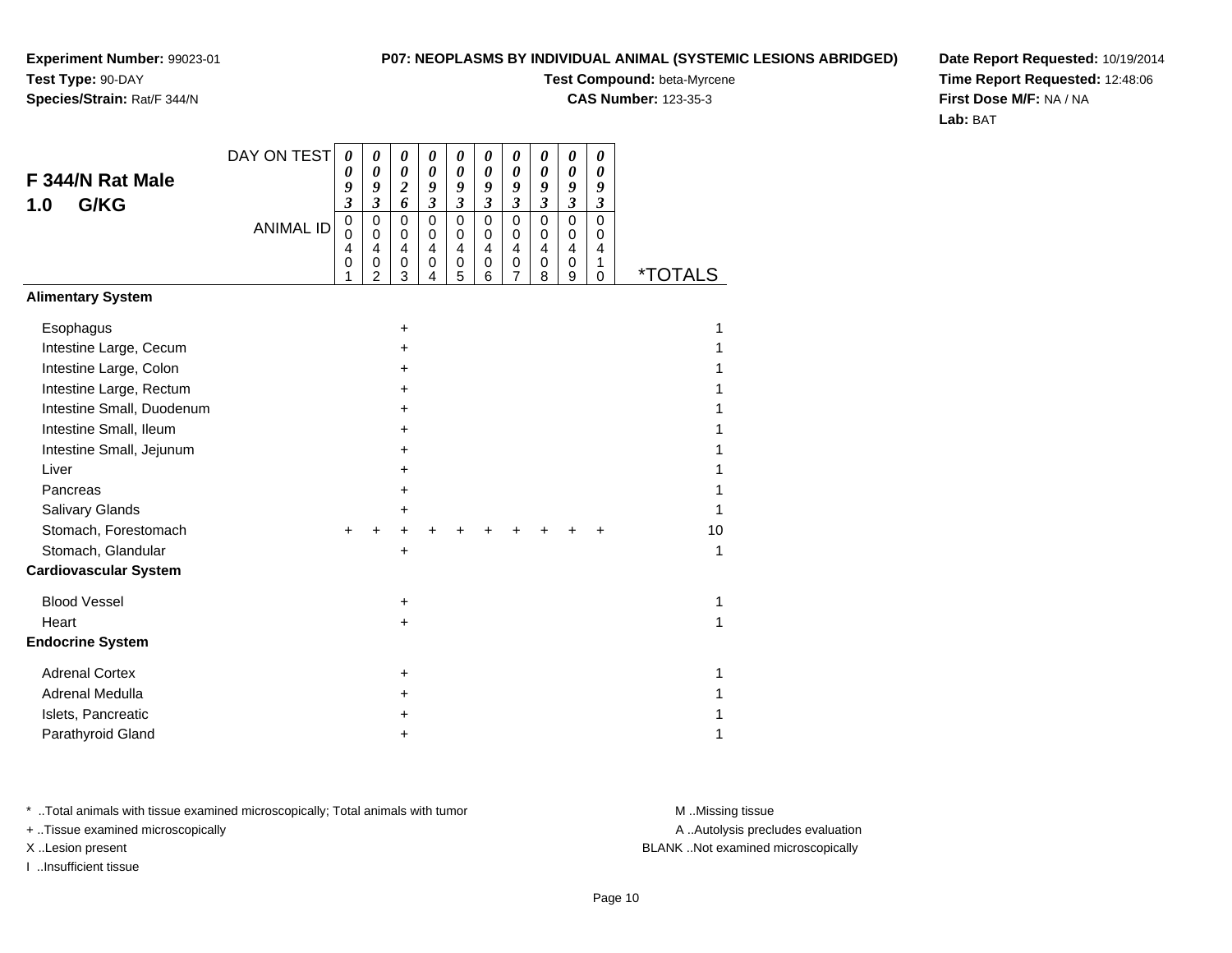# **Species/Strain:** Rat/F 344/N

### **P07: NEOPLASMS BY INDIVIDUAL ANIMAL (SYSTEMIC LESIONS ABRIDGED)**

**Test Compound:** beta-Myrcene

**CAS Number:** 123-35-3

**Date Report Requested:** 10/19/2014**Time Report Requested:** 12:48:07**First Dose M/F:** NA / NA**Lab:** BAT

|                             | DAY ON TEST      | 0                                                             | 0                                                                   | 0                                                                         | 0                                                                   | 0                                                                | 0                                                        | 0                               | $\boldsymbol{\theta}$                 | 0                               | 0                               |                       |  |
|-----------------------------|------------------|---------------------------------------------------------------|---------------------------------------------------------------------|---------------------------------------------------------------------------|---------------------------------------------------------------------|------------------------------------------------------------------|----------------------------------------------------------|---------------------------------|---------------------------------------|---------------------------------|---------------------------------|-----------------------|--|
| F 344/N Rat Male            |                  | 0<br>9                                                        | $\boldsymbol{\theta}$<br>9                                          | 0<br>$\overline{\mathbf{c}}$                                              | $\boldsymbol{\theta}$<br>9                                          | $\boldsymbol{\theta}$<br>9                                       | $\boldsymbol{\theta}$<br>9                               | 0<br>9                          | $\boldsymbol{\theta}$<br>9            | 0<br>9                          | 0<br>9                          |                       |  |
| G/KG<br>1.0                 |                  | 3                                                             | $\boldsymbol{\mathfrak{z}}$                                         | 6                                                                         | $\mathfrak{z}$                                                      | $\mathfrak{z}$                                                   | $\boldsymbol{\mathfrak{z}}$                              | $\overline{\mathbf{3}}$         | $\boldsymbol{\mathfrak{z}}$           | $\boldsymbol{\beta}$            | $\boldsymbol{\mathfrak{z}}$     |                       |  |
|                             | <b>ANIMAL ID</b> | $\pmb{0}$<br>$\mathbf 0$<br>$\overline{\mathbf{4}}$<br>0<br>1 | $\mathbf 0$<br>$\mathbf 0$<br>$\overline{4}$<br>0<br>$\overline{2}$ | $\mathbf 0$<br>$\mathbf 0$<br>$\overline{\mathbf{4}}$<br>$\mathbf 0$<br>3 | $\overline{0}$<br>$\mathbf 0$<br>$\overline{4}$<br>$\mathbf 0$<br>4 | $\mathbf 0$<br>$\mathbf 0$<br>$\overline{4}$<br>$\mathbf 0$<br>5 | $\overline{0}$<br>0<br>$\overline{\mathbf{4}}$<br>0<br>6 | $\mathbf 0$<br>0<br>4<br>0<br>7 | $\pmb{0}$<br>0<br>4<br>$\pmb{0}$<br>8 | $\mathbf 0$<br>0<br>4<br>0<br>9 | $\mathbf 0$<br>0<br>4<br>1<br>0 | <i><b>*TOTALS</b></i> |  |
| <b>Pituitary Gland</b>      |                  |                                                               |                                                                     | $\ddot{}$                                                                 |                                                                     |                                                                  |                                                          |                                 |                                       |                                 |                                 |                       |  |
| <b>Thyroid Gland</b>        |                  |                                                               |                                                                     | $\ddot{}$                                                                 |                                                                     |                                                                  |                                                          |                                 |                                       |                                 |                                 | 1                     |  |
| <b>General Body System</b>  |                  |                                                               |                                                                     |                                                                           |                                                                     |                                                                  |                                                          |                                 |                                       |                                 |                                 |                       |  |
| <b>NONE</b>                 |                  |                                                               |                                                                     |                                                                           |                                                                     |                                                                  |                                                          |                                 |                                       |                                 |                                 |                       |  |
| <b>Genital System</b>       |                  |                                                               |                                                                     |                                                                           |                                                                     |                                                                  |                                                          |                                 |                                       |                                 |                                 |                       |  |
| Epididymis                  |                  |                                                               |                                                                     | +                                                                         |                                                                     |                                                                  |                                                          |                                 |                                       |                                 |                                 | 1                     |  |
| <b>Preputial Gland</b>      |                  |                                                               |                                                                     | ٠                                                                         |                                                                     |                                                                  |                                                          |                                 |                                       |                                 |                                 | 1                     |  |
| Prostate                    |                  |                                                               |                                                                     | +                                                                         |                                                                     |                                                                  |                                                          |                                 |                                       |                                 |                                 |                       |  |
| <b>Seminal Vesicle</b>      |                  |                                                               |                                                                     | +                                                                         |                                                                     |                                                                  |                                                          |                                 |                                       |                                 |                                 | 1                     |  |
| <b>Testes</b>               |                  |                                                               |                                                                     | $\ddot{}$                                                                 |                                                                     |                                                                  |                                                          |                                 |                                       |                                 |                                 | 1                     |  |
| <b>Hematopoietic System</b> |                  |                                                               |                                                                     |                                                                           |                                                                     |                                                                  |                                                          |                                 |                                       |                                 |                                 |                       |  |
| <b>Bone Marrow</b>          |                  |                                                               |                                                                     | +                                                                         |                                                                     |                                                                  |                                                          |                                 |                                       |                                 |                                 | 1                     |  |
| Lymph Node                  |                  |                                                               |                                                                     |                                                                           |                                                                     |                                                                  |                                                          |                                 | $\ddot{}$                             |                                 |                                 | 1                     |  |
| Lymph Node, Mandibular      |                  |                                                               |                                                                     | +                                                                         |                                                                     |                                                                  |                                                          |                                 |                                       |                                 |                                 | 1                     |  |
| Lymph Node, Mesenteric      |                  |                                                               |                                                                     | +                                                                         |                                                                     |                                                                  |                                                          |                                 |                                       |                                 |                                 | 1                     |  |
| Spleen                      |                  | $\pm$                                                         |                                                                     | +                                                                         | +                                                                   |                                                                  |                                                          |                                 |                                       |                                 |                                 | 10                    |  |
| Thymus                      |                  |                                                               |                                                                     | +                                                                         | +                                                                   | +                                                                | +                                                        | +                               | +                                     |                                 | +                               | 10                    |  |
| <b>Integumentary System</b> |                  |                                                               |                                                                     |                                                                           |                                                                     |                                                                  |                                                          |                                 |                                       |                                 |                                 |                       |  |
| Mammary Gland               |                  |                                                               |                                                                     | +                                                                         |                                                                     |                                                                  |                                                          |                                 |                                       |                                 |                                 | 1                     |  |
| Skin                        |                  |                                                               |                                                                     | +                                                                         |                                                                     |                                                                  |                                                          |                                 |                                       |                                 |                                 | 1                     |  |

\* ..Total animals with tissue examined microscopically; Total animals with tumor **M** . Missing tissue M ..Missing tissue

+ ..Tissue examined microscopically

I ..Insufficient tissue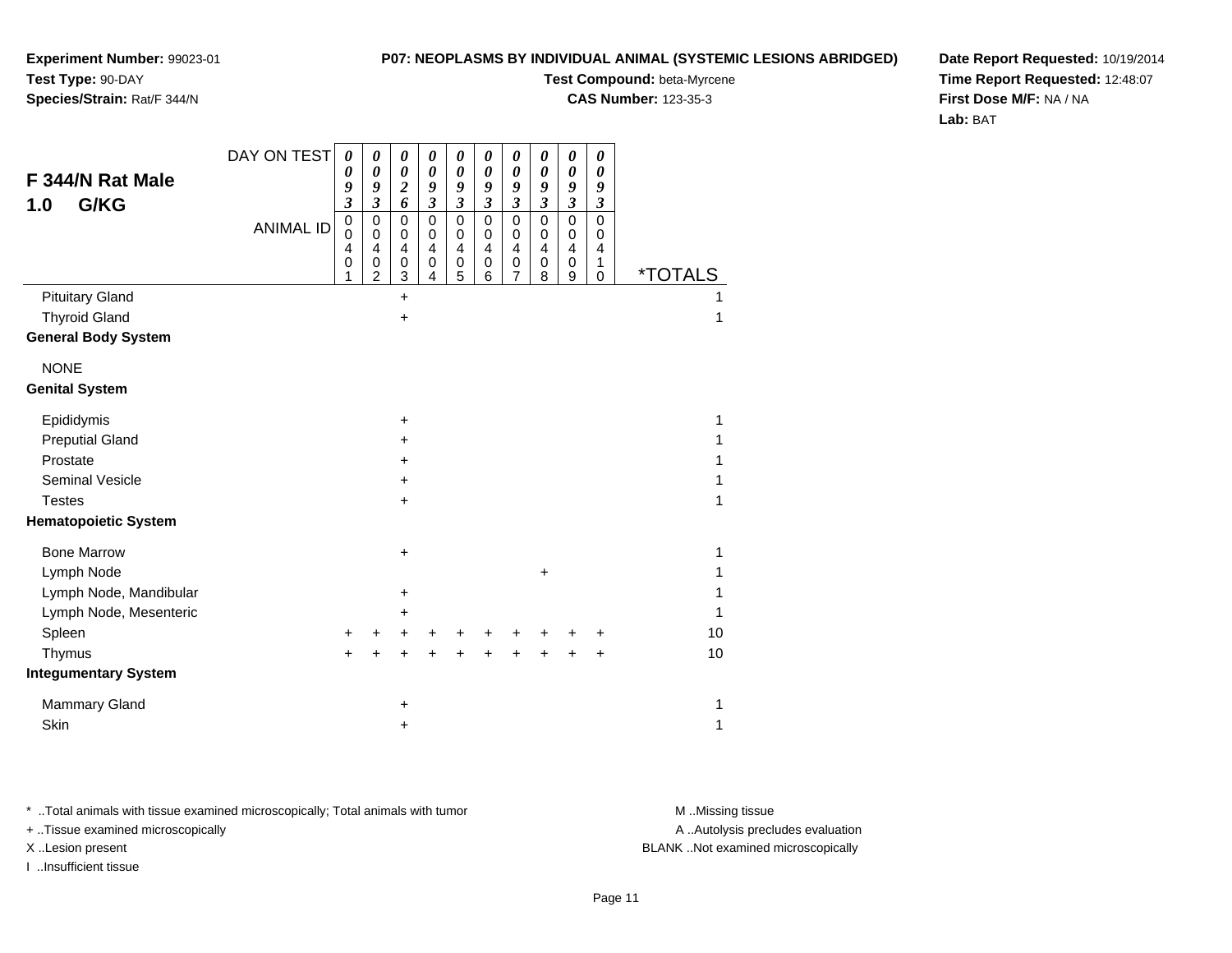# **Species/Strain:** Rat/F 344/N

### **P07: NEOPLASMS BY INDIVIDUAL ANIMAL (SYSTEMIC LESIONS ABRIDGED)**

**Test Compound:** beta-Myrcene

**CAS Number:** 123-35-3

**Date Report Requested:** 10/19/2014**Time Report Requested:** 12:48:07**First Dose M/F:** NA / NA**Lab:** BAT

| F 344/N Rat Male<br>G/KG<br>1.0                   | DAY ON TEST<br><b>ANIMAL ID</b> | 0<br>0<br>9<br>3<br>0<br>0<br>4<br>0 | 0<br>$\boldsymbol{\theta}$<br>9<br>$\overline{\mathbf{3}}$<br>0<br>$\mathbf 0$<br>4<br>0<br>2 | 0<br>$\boldsymbol{\theta}$<br>$\overline{\mathbf{c}}$<br>6<br>$\mathbf 0$<br>$\mathbf 0$<br>4<br>$\mathbf 0$<br>3 | 0<br>$\boldsymbol{\theta}$<br>9<br>$\mathfrak{z}$<br>$\mathbf 0$<br>$\mathbf 0$<br>$\overline{4}$<br>$\mathbf 0$<br>4 | 0<br>$\boldsymbol{\theta}$<br>9<br>$\boldsymbol{\beta}$<br>$\mathbf 0$<br>$\mathbf 0$<br>$\overline{\mathbf{4}}$<br>0<br>5 | 0<br>$\boldsymbol{\theta}$<br>9<br>$\mathfrak{z}$<br>$\mathbf 0$<br>0<br>$\overline{4}$<br>0<br>6 | 0<br>$\boldsymbol{\theta}$<br>9<br>$\mathfrak{z}$<br>$\mathbf 0$<br>$\mathbf 0$<br>$\overline{4}$<br>$\mathbf 0$<br>7 | 0<br>$\boldsymbol{\theta}$<br>9<br>$\mathfrak{z}$<br>$\mathbf 0$<br>0<br>$\overline{4}$<br>0<br>8 | 0<br>$\boldsymbol{\theta}$<br>9<br>$\mathfrak{z}$<br>$\mathbf 0$<br>$\mathbf 0$<br>4<br>$\mathbf 0$<br>9 | $\boldsymbol{\theta}$<br>$\boldsymbol{\theta}$<br>9<br>$\boldsymbol{\beta}$<br>$\mathbf 0$<br>0<br>4<br>1<br>$\mathbf 0$ | <i><b>*TOTALS</b></i> |
|---------------------------------------------------|---------------------------------|--------------------------------------|-----------------------------------------------------------------------------------------------|-------------------------------------------------------------------------------------------------------------------|-----------------------------------------------------------------------------------------------------------------------|----------------------------------------------------------------------------------------------------------------------------|---------------------------------------------------------------------------------------------------|-----------------------------------------------------------------------------------------------------------------------|---------------------------------------------------------------------------------------------------|----------------------------------------------------------------------------------------------------------|--------------------------------------------------------------------------------------------------------------------------|-----------------------|
| <b>Musculoskeletal System</b>                     |                                 |                                      |                                                                                               |                                                                                                                   |                                                                                                                       |                                                                                                                            |                                                                                                   |                                                                                                                       |                                                                                                   |                                                                                                          |                                                                                                                          |                       |
| <b>Bone</b>                                       |                                 |                                      |                                                                                               | $\ddot{}$                                                                                                         |                                                                                                                       |                                                                                                                            |                                                                                                   |                                                                                                                       |                                                                                                   |                                                                                                          |                                                                                                                          | 1                     |
| <b>Nervous System</b>                             |                                 |                                      |                                                                                               |                                                                                                                   |                                                                                                                       |                                                                                                                            |                                                                                                   |                                                                                                                       |                                                                                                   |                                                                                                          |                                                                                                                          |                       |
| <b>Brain</b>                                      |                                 |                                      |                                                                                               | $\ddot{}$                                                                                                         |                                                                                                                       |                                                                                                                            |                                                                                                   |                                                                                                                       |                                                                                                   |                                                                                                          |                                                                                                                          | 1                     |
| <b>Respiratory System</b>                         |                                 |                                      |                                                                                               |                                                                                                                   |                                                                                                                       |                                                                                                                            |                                                                                                   |                                                                                                                       |                                                                                                   |                                                                                                          |                                                                                                                          |                       |
| Lung                                              |                                 |                                      |                                                                                               | +                                                                                                                 |                                                                                                                       |                                                                                                                            |                                                                                                   |                                                                                                                       |                                                                                                   |                                                                                                          |                                                                                                                          | 1                     |
| Nose                                              |                                 | $+$                                  |                                                                                               |                                                                                                                   |                                                                                                                       |                                                                                                                            |                                                                                                   |                                                                                                                       |                                                                                                   |                                                                                                          | +                                                                                                                        | 10                    |
| Trachea                                           |                                 |                                      |                                                                                               | +                                                                                                                 |                                                                                                                       |                                                                                                                            |                                                                                                   |                                                                                                                       |                                                                                                   |                                                                                                          |                                                                                                                          | 1                     |
| <b>Special Senses System</b>                      |                                 |                                      |                                                                                               |                                                                                                                   |                                                                                                                       |                                                                                                                            |                                                                                                   |                                                                                                                       |                                                                                                   |                                                                                                          |                                                                                                                          |                       |
| Eye                                               |                                 |                                      |                                                                                               | +                                                                                                                 |                                                                                                                       |                                                                                                                            |                                                                                                   |                                                                                                                       |                                                                                                   |                                                                                                          |                                                                                                                          | 1                     |
| <b>Harderian Gland</b>                            |                                 | $\ddot{}$                            |                                                                                               |                                                                                                                   |                                                                                                                       |                                                                                                                            |                                                                                                   |                                                                                                                       |                                                                                                   |                                                                                                          | +                                                                                                                        | 10                    |
| <b>Urinary System</b>                             |                                 |                                      |                                                                                               |                                                                                                                   |                                                                                                                       |                                                                                                                            |                                                                                                   |                                                                                                                       |                                                                                                   |                                                                                                          |                                                                                                                          |                       |
| Kidney                                            |                                 | $\pm$                                |                                                                                               |                                                                                                                   |                                                                                                                       |                                                                                                                            |                                                                                                   |                                                                                                                       |                                                                                                   |                                                                                                          | ٠                                                                                                                        | 10                    |
| <b>Urinary Bladder</b><br><b>SYSTEMIC LESIONS</b> |                                 |                                      |                                                                                               |                                                                                                                   |                                                                                                                       |                                                                                                                            |                                                                                                   |                                                                                                                       |                                                                                                   |                                                                                                          |                                                                                                                          | 1                     |
| Multiple Organ                                    |                                 |                                      |                                                                                               |                                                                                                                   |                                                                                                                       |                                                                                                                            |                                                                                                   |                                                                                                                       |                                                                                                   |                                                                                                          | +                                                                                                                        | 10                    |

\* ..Total animals with tissue examined microscopically; Total animals with tumor **M** . Missing tissue M ..Missing tissue

+ ..Tissue examined microscopically

I ..Insufficient tissue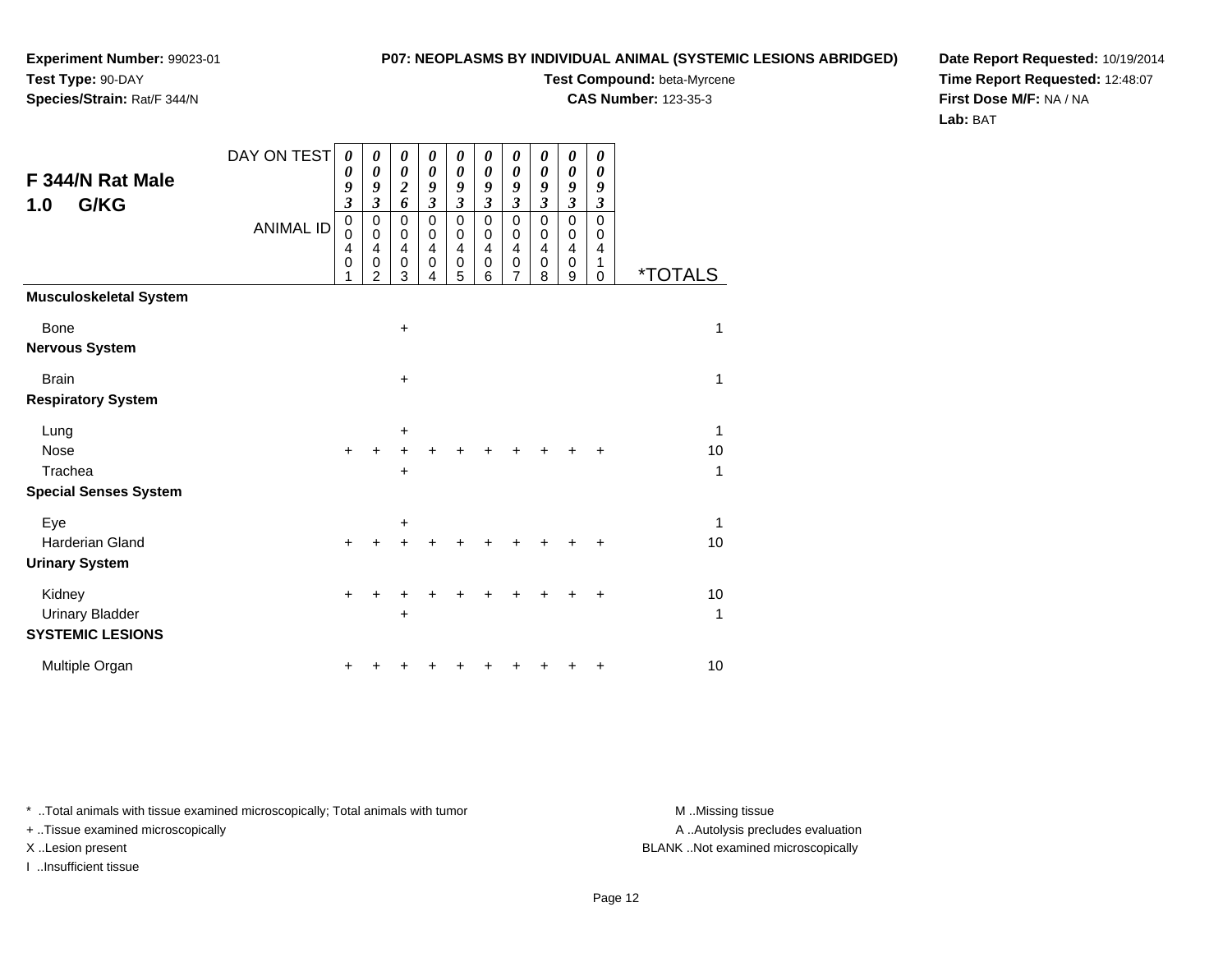## **Species/Strain:** Rat/F 344/N

### **P07: NEOPLASMS BY INDIVIDUAL ANIMAL (SYSTEMIC LESIONS ABRIDGED)**

**Test Compound:** beta-Myrcene

**CAS Number:** 123-35-3

**Date Report Requested:** 10/19/2014**Time Report Requested:** 12:48:07**First Dose M/F:** NA / NA**Lab:** BAT

|                              | DAY ON TEST      | 0                               | 0                                                              | 0                               | 0                                   | 0                                                   | 0                                       | 0                                                                             | 0                                         | 0                          | 0                                      |                       |
|------------------------------|------------------|---------------------------------|----------------------------------------------------------------|---------------------------------|-------------------------------------|-----------------------------------------------------|-----------------------------------------|-------------------------------------------------------------------------------|-------------------------------------------|----------------------------|----------------------------------------|-----------------------|
| F 344/N Rat Male             |                  | 0<br>9                          | 0<br>9                                                         | 0<br>9                          | $\boldsymbol{\theta}$<br>9          | $\boldsymbol{\theta}$<br>9                          | $\boldsymbol{\theta}$<br>9              | $\boldsymbol{\theta}$<br>9                                                    | 0<br>$\boldsymbol{l}$                     | $\boldsymbol{\theta}$<br>9 | $\boldsymbol{\theta}$<br>0             |                       |
| G/KG<br>2.0                  |                  | $\mathfrak{z}$                  | $\mathfrak{z}$                                                 | $\mathfrak{z}$                  | $\overline{\mathbf{3}}$             | $\mathfrak{z}$                                      | $\mathfrak{z}$                          | $\mathfrak{z}$                                                                | 8                                         | $\overline{\mathbf{3}}$    | $\overline{\boldsymbol{4}}$            |                       |
|                              | <b>ANIMAL ID</b> | 0<br>$\mathbf 0$<br>5<br>0<br>1 | $\mathbf 0$<br>$\mathbf 0$<br>5<br>$\pmb{0}$<br>$\overline{2}$ | $\mathbf 0$<br>0<br>5<br>0<br>3 | $\Omega$<br>$\Omega$<br>5<br>0<br>4 | $\mathbf 0$<br>$\mathbf 0$<br>5<br>$\mathbf 0$<br>5 | $\mathbf 0$<br>$\pmb{0}$<br>5<br>0<br>6 | $\mathbf 0$<br>$\mathbf 0$<br>$\overline{5}$<br>$\mathbf 0$<br>$\overline{7}$ | $\mathbf 0$<br>$\mathbf 0$<br>5<br>0<br>8 | 0<br>0<br>5<br>0<br>9      | 0<br>$\mathbf 0$<br>5<br>1<br>$\Omega$ | <i><b>*TOTALS</b></i> |
| <b>Alimentary System</b>     |                  |                                 |                                                                |                                 |                                     |                                                     |                                         |                                                                               |                                           |                            |                                        |                       |
| Esophagus                    |                  | +                               | ٠                                                              | ٠                               | +                                   | +                                                   | +                                       | ٠                                                                             | +                                         | +                          | +                                      | 10                    |
| Intestine Large, Cecum       |                  | +                               | +                                                              | +                               | +                                   | +                                                   | +                                       | +                                                                             | +                                         | +                          | +                                      | 10                    |
| Intestine Large, Colon       |                  | +                               | +                                                              | +                               | +                                   | $\ddot{}$                                           | $\ddot{}$                               | +                                                                             | +                                         | +                          | $\ddot{}$                              | 10                    |
| Intestine Large, Rectum      |                  | +                               | $\ddot{}$                                                      | $\ddot{}$                       | $\ddot{}$                           | $\ddot{}$                                           | $\ddot{}$                               | $\ddot{}$                                                                     | $\ddot{}$                                 | $\ddot{}$                  | $\ddot{}$                              | 10                    |
| Intestine Small, Duodenum    |                  | +                               | $\ddot{}$                                                      | $\ddot{}$                       | $\ddot{}$                           | $\ddot{}$                                           | $+$                                     | $\ddot{}$                                                                     | $\ddot{}$                                 | $\ddot{}$                  | $\ddot{}$                              | 10                    |
| Intestine Small, Ileum       |                  | +                               | $\ddot{}$                                                      | $\ddot{}$                       | $\ddot{}$                           | $\ddot{}$                                           | +                                       | $\ddot{}$                                                                     | $\ddot{}$                                 | $\ddot{}$                  | $\ddot{}$                              | 10                    |
| Intestine Small, Jejunum     |                  | +                               | +                                                              | $\ddot{}$                       | $\ddot{}$                           | $\ddot{}$                                           | $\ddot{}$                               | $\ddot{}$                                                                     | $\ddot{}$                                 | $\ddot{}$                  | $\ddot{}$                              | 10                    |
| Liver                        |                  | $\ddot{}$                       | $\ddot{}$                                                      | $\ddot{}$                       | $\ddot{}$                           | $\ddot{}$                                           | $\ddot{}$                               | $\ddot{}$                                                                     | $\ddot{}$                                 | $\ddot{}$                  | $\ddot{}$                              | 10                    |
| Oral Mucosa                  |                  |                                 |                                                                |                                 | +                                   | $\ddot{}$                                           |                                         |                                                                               |                                           |                            |                                        | $\overline{2}$        |
| Pancreas                     |                  | +                               | +                                                              | +                               | +                                   | +                                                   | $\pm$                                   | $\pm$                                                                         | +                                         | +                          | +                                      | 10                    |
| Salivary Glands              |                  | $\ddot{}$                       | $\ddot{}$                                                      | $\ddot{}$                       | $\ddot{}$                           | $\ddot{}$                                           | $\ddot{}$                               | $\ddot{}$                                                                     | $\ddot{}$                                 | +                          | $\ddot{}$                              | 10                    |
| Stomach, Forestomach         |                  | +                               | $\ddot{}$                                                      | $\ddot{}$                       | $\ddot{}$                           | $\ddot{}$                                           | $\ddot{}$                               | $\ddot{}$                                                                     | $\ddot{}$                                 | $\ddot{}$                  | $\ddot{}$                              | 10                    |
| Stomach, Glandular           |                  | $\ddot{}$                       |                                                                | $\ddot{}$                       | $\ddot{}$                           | $\ddot{}$                                           | $\ddot{}$                               | $\ddot{}$                                                                     | $\ddot{}$                                 | $\ddot{}$                  | $\ddot{}$                              | 10                    |
| <b>Cardiovascular System</b> |                  |                                 |                                                                |                                 |                                     |                                                     |                                         |                                                                               |                                           |                            |                                        |                       |
| <b>Blood Vessel</b>          |                  | +                               | +                                                              | +                               | +                                   | +                                                   | +                                       | +                                                                             | +                                         | +                          | +                                      | 10                    |
| Heart                        |                  | $\ddot{}$                       |                                                                | Ŧ.                              | $\ddot{}$                           | $\ddot{}$                                           |                                         | $\ddot{}$                                                                     | $\ddot{}$                                 | $\ddot{}$                  | $\ddot{}$                              | 10                    |
| <b>Endocrine System</b>      |                  |                                 |                                                                |                                 |                                     |                                                     |                                         |                                                                               |                                           |                            |                                        |                       |
| <b>Adrenal Cortex</b>        |                  | +                               | +                                                              | +                               | +                                   | +                                                   | +                                       | ٠                                                                             | +                                         | ٠                          | ٠                                      | 10                    |
| Adrenal Medulla              |                  | +                               |                                                                | ٠                               | +                                   | +                                                   | $\ddot{}$                               | $\pm$                                                                         | +                                         | +                          | +                                      | 10                    |
| Islets, Pancreatic           |                  | +                               | +                                                              | +                               | +                                   | +                                                   | +                                       | $\ddot{}$                                                                     | $\ddot{}$                                 | +                          | +                                      | 10                    |

\* ..Total animals with tissue examined microscopically; Total animals with tumor **M** . Missing tissue M ..Missing tissue

+ ..Tissue examined microscopically

I ..Insufficient tissue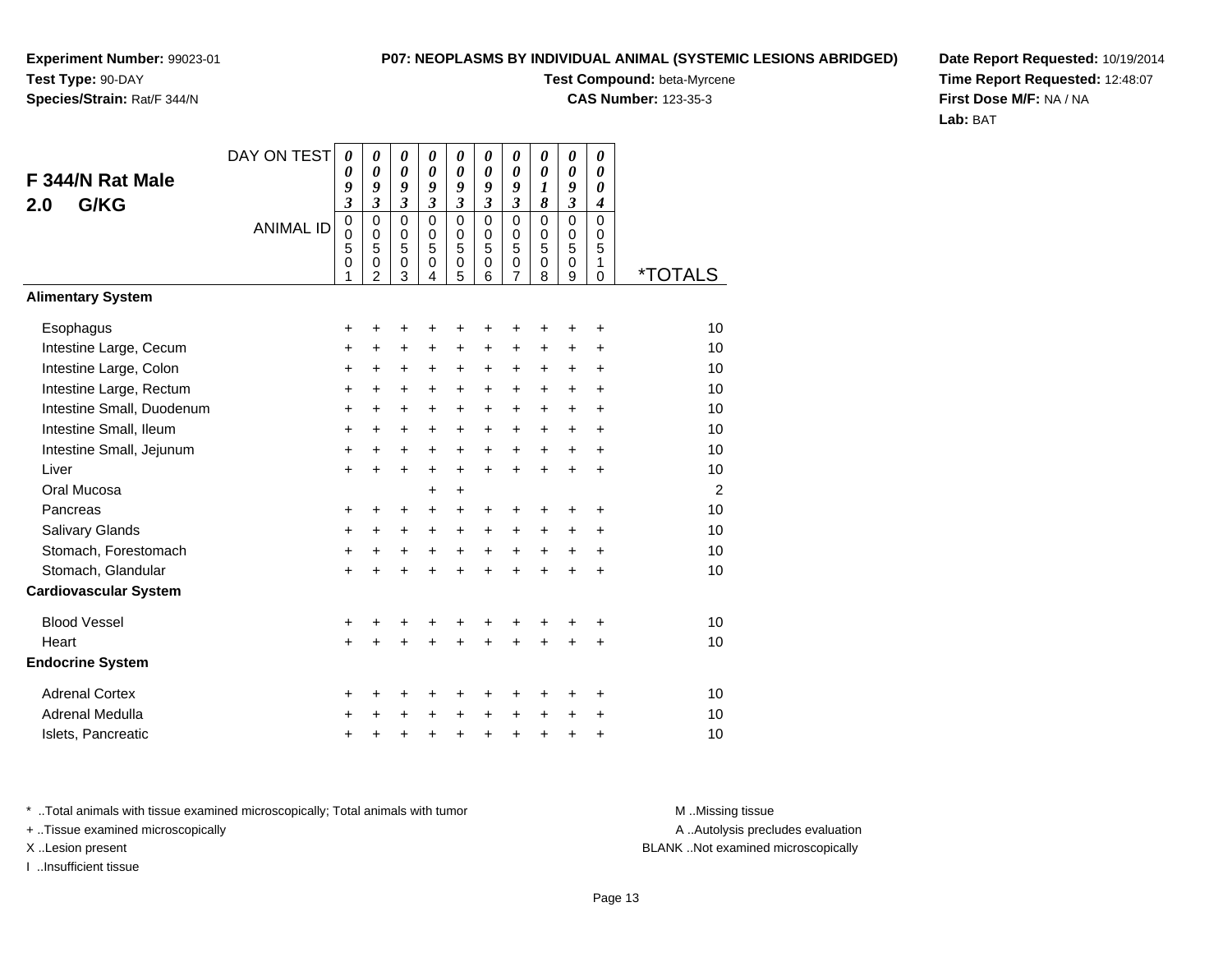**P07: NEOPLASMS BY INDIVIDUAL ANIMAL (SYSTEMIC LESIONS ABRIDGED)**

**Test Compound:** beta-Myrcene**CAS Number:** 123-35-3

**Experiment Number:** 99023-01**Test Type:** 90-DAY

### **Species/Strain:** Rat/F 344/N

**Date Report Requested:** 10/19/2014**Time Report Requested:** 12:48:07**First Dose M/F:** NA / NA**Lab:** BAT

| F 344/N Rat Male<br>G/KG<br>2.0 | DAY ON TEST<br><b>ANIMAL ID</b> | $\boldsymbol{\theta}$<br>$\boldsymbol{\theta}$<br>9<br>3<br>$\mathbf 0$<br>$\mathbf 0$<br>5 | $\boldsymbol{\theta}$<br>$\boldsymbol{\theta}$<br>9<br>3<br>$\mathbf 0$<br>$\pmb{0}$<br>5 | $\boldsymbol{\theta}$<br>$\pmb{\theta}$<br>9<br>$\mathfrak{z}$<br>$\mathbf 0$<br>$\pmb{0}$<br>5 | 0<br>$\boldsymbol{\theta}$<br>9<br>$\mathfrak{z}$<br>$\mathbf 0$<br>$\mathbf 0$<br>5 | $\boldsymbol{\theta}$<br>$\boldsymbol{\theta}$<br>9<br>$\mathfrak{z}$<br>$\mathbf 0$<br>0<br>5 | $\pmb{\theta}$<br>$\boldsymbol{\theta}$<br>9<br>$\mathfrak{z}$<br>$\mathbf 0$<br>$\mathbf 0$<br>5 | $\pmb{\theta}$<br>$\pmb{\theta}$<br>9<br>$\overline{\mathbf{3}}$<br>0<br>$\begin{array}{c} 0 \\ 5 \end{array}$ | 0<br>$\boldsymbol{\theta}$<br>1<br>8<br>0<br>0<br>5 | $\pmb{\theta}$<br>$\boldsymbol{\theta}$<br>9<br>$\overline{\mathbf{3}}$<br>0<br>0<br>5 | 0<br>$\boldsymbol{\theta}$<br>0<br>$\boldsymbol{4}$<br>$\Omega$<br>0<br>5 |                       |
|---------------------------------|---------------------------------|---------------------------------------------------------------------------------------------|-------------------------------------------------------------------------------------------|-------------------------------------------------------------------------------------------------|--------------------------------------------------------------------------------------|------------------------------------------------------------------------------------------------|---------------------------------------------------------------------------------------------------|----------------------------------------------------------------------------------------------------------------|-----------------------------------------------------|----------------------------------------------------------------------------------------|---------------------------------------------------------------------------|-----------------------|
|                                 |                                 | 0<br>1                                                                                      | $\pmb{0}$<br>$\overline{c}$                                                               | $\pmb{0}$<br>3                                                                                  | $\mathbf 0$<br>4                                                                     | $\mathbf 0$<br>5                                                                               | $\mathbf 0$<br>6                                                                                  | $\frac{0}{7}$                                                                                                  | 0<br>8                                              | 0<br>9                                                                                 | 1<br>0                                                                    | <i><b>*TOTALS</b></i> |
| Parathyroid Gland               |                                 | $\ddot{}$                                                                                   | $+$                                                                                       | $+$                                                                                             | M                                                                                    | $\ddot{}$                                                                                      | $\ddot{}$                                                                                         | $\ddot{}$                                                                                                      | $\ddot{}$                                           | $\ddot{}$                                                                              | $\ddot{}$                                                                 | 9                     |
| <b>Pituitary Gland</b>          |                                 | +                                                                                           | +                                                                                         | $\ddot{}$                                                                                       | +                                                                                    | +                                                                                              | $\ddot{}$                                                                                         | $\pm$                                                                                                          | $\pm$                                               | $\pm$                                                                                  | $\ddot{}$                                                                 | 10                    |
| <b>Thyroid Gland</b>            |                                 | $\ddot{}$                                                                                   |                                                                                           | $\ddot{}$                                                                                       | $\ddot{}$                                                                            | $\ddot{}$                                                                                      | $\ddot{}$                                                                                         | $\ddot{}$                                                                                                      | $\ddot{}$                                           | $\ddot{}$                                                                              | $\ddot{}$                                                                 | 10                    |
| <b>General Body System</b>      |                                 |                                                                                             |                                                                                           |                                                                                                 |                                                                                      |                                                                                                |                                                                                                   |                                                                                                                |                                                     |                                                                                        |                                                                           |                       |
| <b>NONE</b>                     |                                 |                                                                                             |                                                                                           |                                                                                                 |                                                                                      |                                                                                                |                                                                                                   |                                                                                                                |                                                     |                                                                                        |                                                                           |                       |
| <b>Genital System</b>           |                                 |                                                                                             |                                                                                           |                                                                                                 |                                                                                      |                                                                                                |                                                                                                   |                                                                                                                |                                                     |                                                                                        |                                                                           |                       |
| Epididymis                      |                                 | +                                                                                           |                                                                                           | +                                                                                               | +                                                                                    | +                                                                                              | +                                                                                                 | +                                                                                                              | +                                                   | +                                                                                      | +                                                                         | 10                    |
| <b>Preputial Gland</b>          |                                 | $\pmb{+}$                                                                                   | $\ddot{}$                                                                                 | $\ddot{}$                                                                                       | $\ddot{}$                                                                            | $\ddot{}$                                                                                      | $\ddot{}$                                                                                         | +                                                                                                              | +                                                   | +                                                                                      | +                                                                         | 10                    |
| Prostate                        |                                 | $\ddot{}$                                                                                   | $\ddot{}$                                                                                 | $\ddot{}$                                                                                       | $\ddot{}$                                                                            | $\ddot{}$                                                                                      | $\ddot{}$                                                                                         | $\ddot{}$                                                                                                      | $\ddot{}$                                           | +                                                                                      | +                                                                         | 10                    |
| <b>Seminal Vesicle</b>          |                                 | $\pmb{+}$                                                                                   | +                                                                                         | +                                                                                               | +                                                                                    | $\ddot{}$                                                                                      | $\ddot{}$                                                                                         | $\ddot{}$                                                                                                      | +                                                   | +                                                                                      | $\ddot{}$                                                                 | 10                    |
| <b>Testes</b>                   |                                 | $\ddot{}$                                                                                   |                                                                                           | $\div$                                                                                          | $\ddot{}$                                                                            | $\ddot{}$                                                                                      | $\ddot{}$                                                                                         | $\ddot{}$                                                                                                      | $\ddot{}$                                           | $\div$                                                                                 | $\ddot{}$                                                                 | 10                    |
| <b>Hematopoietic System</b>     |                                 |                                                                                             |                                                                                           |                                                                                                 |                                                                                      |                                                                                                |                                                                                                   |                                                                                                                |                                                     |                                                                                        |                                                                           |                       |
| <b>Bone Marrow</b>              |                                 | +                                                                                           | ٠                                                                                         | ٠                                                                                               | ٠                                                                                    | +                                                                                              | +                                                                                                 | +                                                                                                              | +                                                   | +                                                                                      | +                                                                         | 10                    |
| Lymph Node, Mandibular          |                                 | M                                                                                           | M                                                                                         | M                                                                                               | M                                                                                    | M                                                                                              | м                                                                                                 | M                                                                                                              | м                                                   | м                                                                                      | М                                                                         | $\Omega$              |
| Lymph Node, Mesenteric          |                                 | +                                                                                           | $\ddot{}$                                                                                 | $\ddot{}$                                                                                       | $\ddot{}$                                                                            | +                                                                                              | $\ddot{}$                                                                                         | $\pm$                                                                                                          | ٠                                                   | ÷                                                                                      | ÷                                                                         | 10                    |
| Spleen                          |                                 | $\ddot{}$                                                                                   | +                                                                                         | $\ddot{}$                                                                                       | $\ddot{}$                                                                            | $\ddot{}$                                                                                      | $\ddot{}$                                                                                         | $\ddot{}$                                                                                                      | $\ddot{}$                                           | $\ddot{}$                                                                              | $\ddot{}$                                                                 | 10                    |
| Thymus                          |                                 | $\ddot{}$                                                                                   | $\ddot{}$                                                                                 | $\ddot{}$                                                                                       | M                                                                                    | $\ddot{}$                                                                                      | $\ddot{}$                                                                                         | $\ddot{}$                                                                                                      | $\ddot{}$                                           | $\ddot{}$                                                                              | $\ddot{}$                                                                 | 9                     |
| <b>Integumentary System</b>     |                                 |                                                                                             |                                                                                           |                                                                                                 |                                                                                      |                                                                                                |                                                                                                   |                                                                                                                |                                                     |                                                                                        |                                                                           |                       |
| <b>Mammary Gland</b>            |                                 | +                                                                                           |                                                                                           |                                                                                                 |                                                                                      | +                                                                                              |                                                                                                   |                                                                                                                |                                                     |                                                                                        | ٠                                                                         | 10                    |
| Skin                            |                                 | $\ddot{}$                                                                                   |                                                                                           | +                                                                                               | +                                                                                    | +                                                                                              | +                                                                                                 | +                                                                                                              | +                                                   | +                                                                                      | +                                                                         | 10                    |

\* ..Total animals with tissue examined microscopically; Total animals with tumor **M** . Missing tissue M ..Missing tissue

+ ..Tissue examined microscopically

I ..Insufficient tissue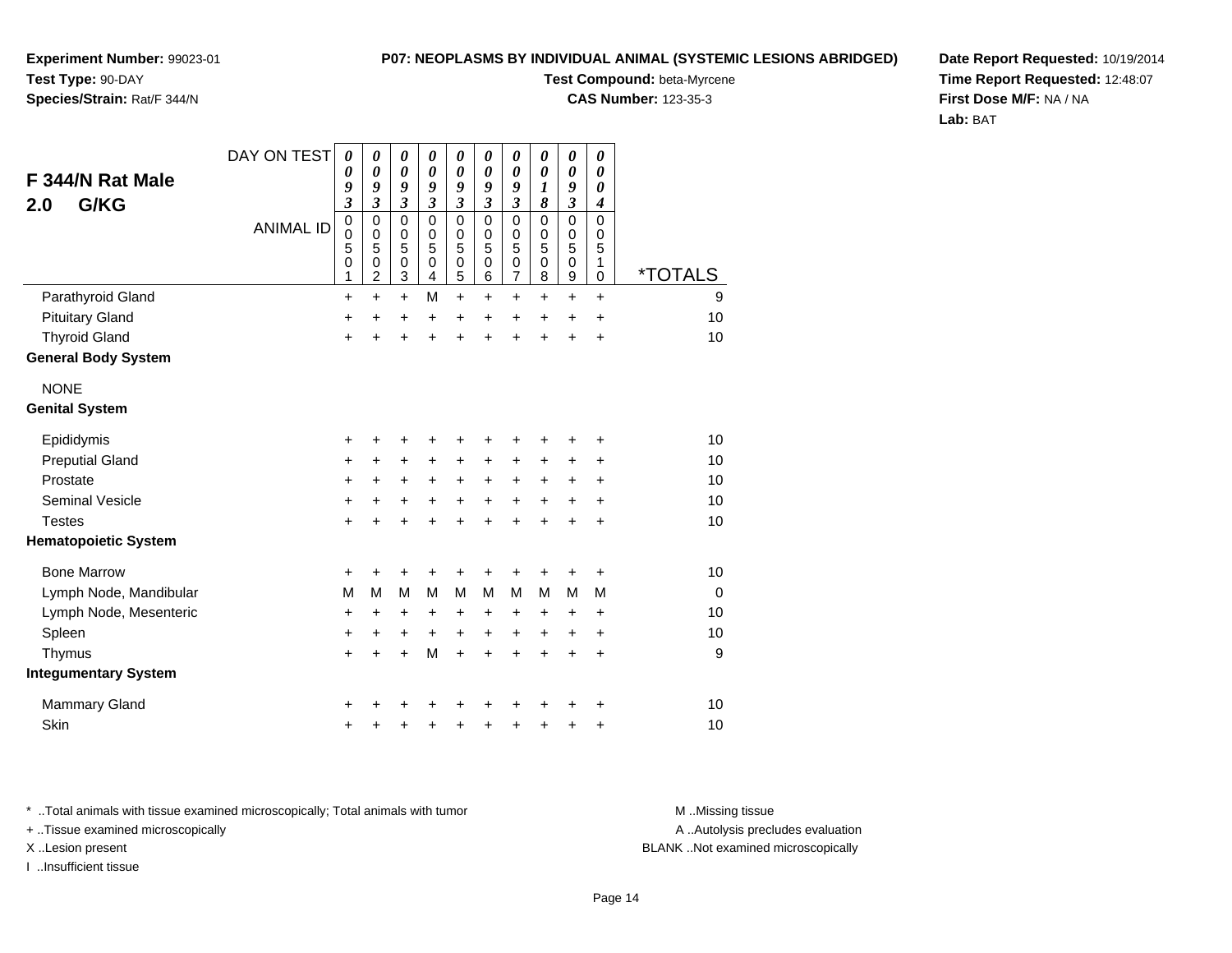# **Species/Strain:** Rat/F 344/N

### **P07: NEOPLASMS BY INDIVIDUAL ANIMAL (SYSTEMIC LESIONS ABRIDGED)**

**Test Compound:** beta-Myrcene

**CAS Number:** 123-35-3

**Date Report Requested:** 10/19/2014**Time Report Requested:** 12:48:07**First Dose M/F:** NA / NA**Lab:** BAT

| F 344/N Rat Male<br>G/KG<br>2.0                   | DAY ON TEST      | $\boldsymbol{\theta}$<br>0<br>9<br>$\mathfrak{z}$   | 0<br>0<br>9<br>3                           | 0<br>0<br>9<br>3              | 0<br>$\boldsymbol{\theta}$<br>9<br>$\mathfrak{z}$ | $\boldsymbol{\theta}$<br>0<br>9<br>$\mathfrak{z}$ | 0<br>0<br>9<br>$\mathfrak{z}$             | 0<br>0<br>9<br>3                                    | 0<br>0<br>$\boldsymbol{l}$<br>8                     | 0<br>0<br>9<br>$\mathfrak{z}$                       | 0<br>$\boldsymbol{\theta}$<br>0<br>$\boldsymbol{4}$ |                       |
|---------------------------------------------------|------------------|-----------------------------------------------------|--------------------------------------------|-------------------------------|---------------------------------------------------|---------------------------------------------------|-------------------------------------------|-----------------------------------------------------|-----------------------------------------------------|-----------------------------------------------------|-----------------------------------------------------|-----------------------|
|                                                   | <b>ANIMAL ID</b> | $\mathbf 0$<br>$\mathbf 0$<br>5<br>$\mathbf 0$<br>1 | 0<br>$\pmb{0}$<br>5<br>0<br>$\overline{2}$ | $\pmb{0}$<br>0<br>5<br>0<br>3 | 0<br>$\mathbf 0$<br>5<br>$\mathbf 0$<br>4         | $\mathbf 0$<br>0<br>5<br>$\mathbf 0$<br>5         | $\mathbf 0$<br>0<br>5<br>$\mathbf 0$<br>6 | $\mathbf 0$<br>$\mathbf 0$<br>5<br>$\mathbf 0$<br>7 | $\mathbf 0$<br>$\mathbf 0$<br>5<br>$\mathbf 0$<br>8 | $\mathbf 0$<br>$\mathbf 0$<br>5<br>$\mathbf 0$<br>9 | $\mathsf 0$<br>0<br>5<br>1<br>$\mathbf 0$           | <i><b>*TOTALS</b></i> |
| <b>Musculoskeletal System</b>                     |                  |                                                     |                                            |                               |                                                   |                                                   |                                           |                                                     |                                                     |                                                     |                                                     |                       |
| <b>Bone</b><br><b>Nervous System</b>              |                  | +                                                   |                                            |                               |                                                   |                                                   |                                           |                                                     | +                                                   | +                                                   | +                                                   | 10                    |
| <b>Brain</b><br><b>Respiratory System</b>         |                  | $\ddot{}$                                           |                                            | +                             |                                                   |                                                   |                                           | ٠                                                   | +                                                   | +                                                   | +                                                   | 10                    |
| Lung                                              |                  | +                                                   |                                            | +                             |                                                   |                                                   |                                           | +                                                   | +                                                   | +                                                   | +                                                   | 10                    |
| <b>Nose</b>                                       |                  | $+$                                                 | $\ddot{}$                                  | $+$                           | $\ddot{}$                                         | $+$                                               | $\ddot{}$                                 | $+$                                                 | $\ddot{}$                                           | $\ddot{}$                                           | $\ddot{}$                                           | 10                    |
| Trachea<br><b>Special Senses System</b>           |                  | $+$                                                 | $\ddot{}$                                  | $\ddot{}$                     | $\ddot{}$                                         | $\ddot{}$                                         | $\ddot{}$                                 | $\ddot{}$                                           | $\ddot{}$                                           | $\ddot{}$                                           | $\ddot{}$                                           | 10                    |
| Eye                                               |                  | +                                                   |                                            |                               |                                                   |                                                   | +                                         | +                                                   | +                                                   | ٠                                                   | +                                                   | 10                    |
| <b>Harderian Gland</b>                            |                  | $\ddot{}$                                           |                                            | +                             | +                                                 | $\ddot{}$                                         | M                                         | $+$                                                 | $\ddot{}$                                           | +                                                   | +                                                   | 9                     |
| <b>Lacrimal Gland</b><br>Zymbal's Gland           |                  |                                                     |                                            |                               |                                                   | +                                                 |                                           |                                                     | $\ddot{}$                                           |                                                     |                                                     | 1<br>1                |
| <b>Urinary System</b>                             |                  |                                                     |                                            |                               |                                                   |                                                   |                                           |                                                     |                                                     |                                                     |                                                     |                       |
| Kidney                                            |                  | +                                                   |                                            |                               |                                                   |                                                   |                                           |                                                     | +                                                   | +                                                   | +                                                   | 10                    |
| <b>Urinary Bladder</b><br><b>SYSTEMIC LESIONS</b> |                  | $+$                                                 | +                                          | +                             | $\ddot{}$                                         | $\ddot{}$                                         | $\ddot{}$                                 | $\ddot{}$                                           | $\ddot{}$                                           | $\ddot{}$                                           | $\ddot{}$                                           | 10                    |
| Multiple Organ                                    |                  | +                                                   |                                            |                               |                                                   |                                                   |                                           | +                                                   | +                                                   | +                                                   | $\ddot{}$                                           | 10                    |

\* ..Total animals with tissue examined microscopically; Total animals with tumor **M** . Missing tissue M ..Missing tissue

+ ..Tissue examined microscopically

I ..Insufficient tissue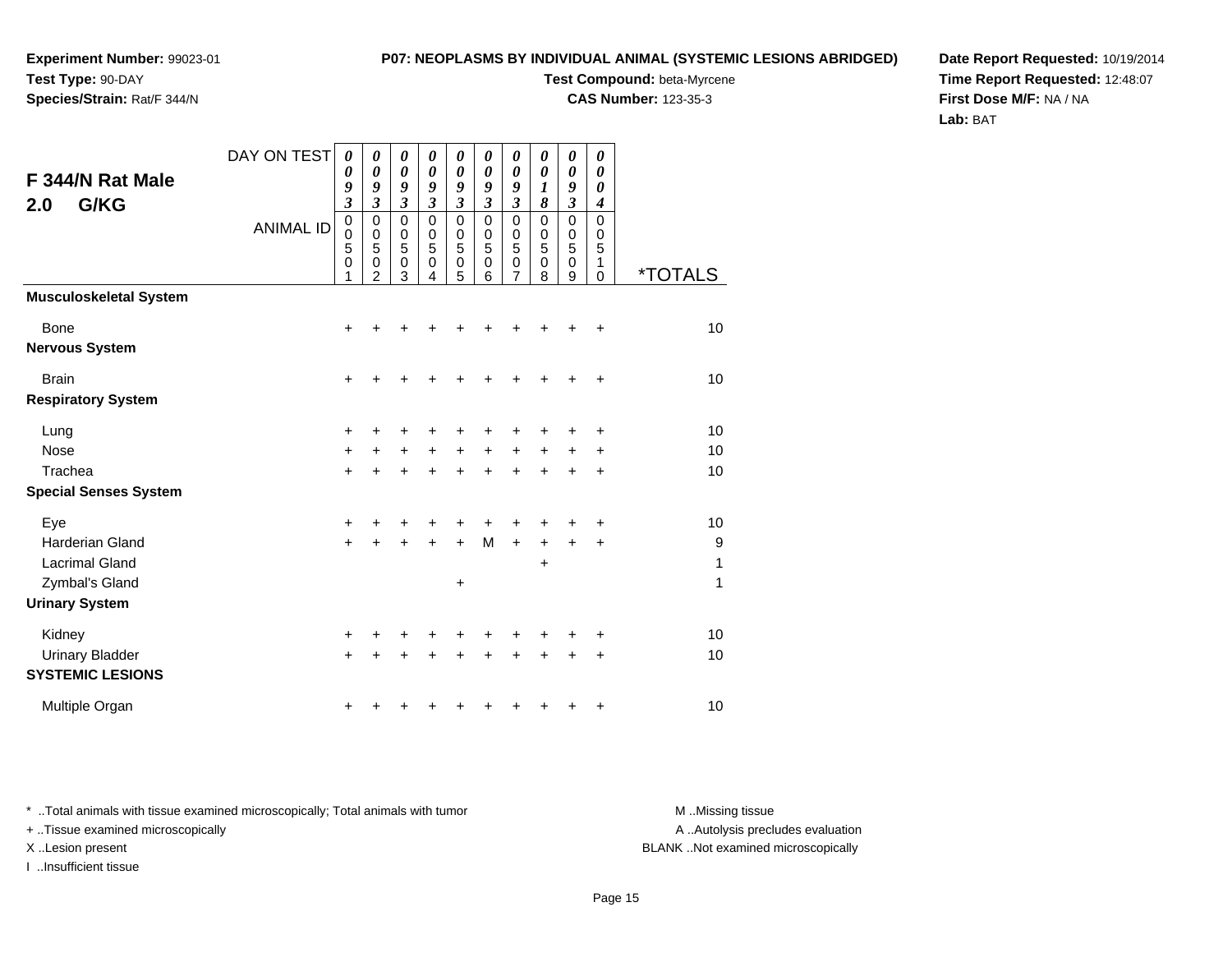# **Species/Strain:** Rat/F 344/N

### **P07: NEOPLASMS BY INDIVIDUAL ANIMAL (SYSTEMIC LESIONS ABRIDGED)**

**Test Compound:** beta-Myrcene

**CAS Number:** 123-35-3

**Date Report Requested:** 10/19/2014**Time Report Requested:** 12:48:07**First Dose M/F:** NA / NA**Lab:** BAT

|                              | DAY ON TEST      | 0                       | 0                          | 0                                              | 0                                              | 0                          | 0                          | 0                                              | 0                                              | 0                                              | 0                     |                       |
|------------------------------|------------------|-------------------------|----------------------------|------------------------------------------------|------------------------------------------------|----------------------------|----------------------------|------------------------------------------------|------------------------------------------------|------------------------------------------------|-----------------------|-----------------------|
| F 344/N Rat Male             |                  | 0<br>0                  | 0<br>$\boldsymbol{\theta}$ | $\boldsymbol{\theta}$<br>$\boldsymbol{\theta}$ | $\boldsymbol{\theta}$<br>$\boldsymbol{\theta}$ | $\boldsymbol{\theta}$<br>0 | $\boldsymbol{\theta}$<br>0 | $\boldsymbol{\theta}$<br>$\boldsymbol{\theta}$ | $\boldsymbol{\theta}$<br>$\boldsymbol{\theta}$ | $\boldsymbol{\theta}$<br>$\boldsymbol{\theta}$ | 0<br>$\boldsymbol{l}$ |                       |
| G/KG<br>4.0                  |                  | $\overline{\mathbf{3}}$ | $\mathfrak{z}$             | $\boldsymbol{\beta}$                           | $\boldsymbol{\beta}$                           | $\mathfrak{z}$             | $\boldsymbol{\beta}$       | 4                                              | $\boldsymbol{\beta}$                           | $\mathfrak{z}$                                 | $\boldsymbol{l}$      |                       |
|                              | <b>ANIMAL ID</b> | 0                       | $\mathbf 0$<br>$\Omega$    | $\mathbf 0$                                    | $\mathbf 0$                                    | $\mathbf 0$                | $\Omega$                   | $\mathbf 0$                                    | $\mathbf 0$                                    | $\overline{0}$                                 | $\mathbf 0$           |                       |
|                              |                  | $\mathbf 0$<br>6        | 6                          | $\mathbf 0$<br>6                               | $\mathbf 0$<br>6                               | $\mathbf 0$<br>6           | $\Omega$<br>6              | $\mathbf 0$<br>6                               | $\mathbf 0$<br>6                               | $\mathbf 0$<br>6                               | $\mathbf 0$<br>6      |                       |
|                              |                  | 0<br>1                  | 0<br>$\overline{2}$        | 0<br>3                                         | 0<br>4                                         | 0<br>$\overline{5}$        | 0<br>6                     | $\boldsymbol{0}$<br>$\overline{7}$             | $\mathbf 0$<br>8                               | 0<br>9                                         | 1<br>$\mathbf 0$      | <i><b>*TOTALS</b></i> |
| <b>Alimentary System</b>     |                  |                         |                            |                                                |                                                |                            |                            |                                                |                                                |                                                |                       |                       |
| Esophagus                    |                  | +                       | +                          | +                                              | +                                              | +                          | +                          | +                                              |                                                | +                                              | +                     | 10                    |
| Intestine Large, Cecum       |                  | +                       | +                          | +                                              | +                                              | +                          | $\ddot{}$                  | $\ddot{}$                                      | $\ddot{}$                                      | $\ddot{}$                                      | +                     | 10                    |
| Intestine Large, Colon       |                  | $\ddot{}$               | $\ddot{}$                  | $\ddot{}$                                      | $\ddot{}$                                      | +                          | $\ddot{}$                  | $\ddot{}$                                      | $\ddot{}$                                      | $\ddot{}$                                      | $\ddot{}$             | 10                    |
| Intestine Large, Rectum      |                  | +                       | $\ddot{}$                  | $\ddot{}$                                      | +                                              | +                          | +                          | $\ddot{}$                                      | +                                              | +                                              | $\ddot{}$             | 10                    |
| Intestine Small, Duodenum    |                  | $\pm$                   | +                          | $\ddot{}$                                      | $\ddot{}$                                      | $+$                        | $\ddot{}$                  | $\ddot{}$                                      | $\ddot{}$                                      | $+$                                            | +                     | 10                    |
| Intestine Small, Ileum       |                  | $\ddot{}$               | $\ddot{}$                  | +                                              | $\ddot{}$                                      | +                          | $\ddot{}$                  | +                                              | +                                              | $\ddot{}$                                      | $\ddot{}$             | 10                    |
| Intestine Small, Jejunum     |                  | $\ddot{}$               | +                          | +                                              | $\pm$                                          | $\ddot{}$                  | $\ddot{}$                  | +                                              | $\ddot{}$                                      | $\ddot{}$                                      | +                     | 10                    |
| Liver                        |                  | $\ddot{}$               | $\ddot{}$                  | $\ddot{}$                                      | $\ddot{}$                                      | +                          | +                          | $\ddot{}$                                      | $\ddot{}$                                      | $\ddot{}$                                      | $\ddot{}$             | 10                    |
| Pancreas                     |                  | $\ddot{}$               | $\ddot{}$                  | $\ddot{}$                                      | $\ddot{}$                                      | $\ddot{}$                  | +                          | +                                              | +                                              | +                                              | +                     | 10                    |
| Salivary Glands              |                  | $\ddot{}$               | $\ddot{}$                  | $\ddot{}$                                      | +                                              | $\ddot{}$                  | +                          | +                                              | $\ddot{}$                                      | $\ddot{}$                                      | $\ddot{}$             | 10                    |
| Stomach, Forestomach         |                  | +                       | $\ddot{}$                  | +                                              | +                                              | +                          | +                          | +                                              | +                                              | +                                              | +                     | 10                    |
| Stomach, Glandular           |                  | $\ddot{}$               | $\ddot{}$                  | $\ddot{}$                                      | $\ddot{}$                                      | $\ddot{}$                  | $\ddot{}$                  | $\ddot{}$                                      | $\ddot{}$                                      | ÷                                              | $\ddot{}$             | 10                    |
| <b>Cardiovascular System</b> |                  |                         |                            |                                                |                                                |                            |                            |                                                |                                                |                                                |                       |                       |
| <b>Blood Vessel</b>          |                  | +                       | +                          | +                                              | +                                              | +                          | +                          | +                                              |                                                | ٠                                              | +                     | 10                    |
| Heart                        |                  | $\ddot{}$               |                            | $\ddot{}$                                      |                                                | $\ddot{}$                  |                            | $\ddot{}$                                      | ÷                                              | $\ddot{}$                                      | +                     | 10                    |
| <b>Endocrine System</b>      |                  |                         |                            |                                                |                                                |                            |                            |                                                |                                                |                                                |                       |                       |
| <b>Adrenal Cortex</b>        |                  | +                       | +                          | +                                              | +                                              | +                          | +                          | +                                              | +                                              | +                                              | +                     | 10                    |
| Adrenal Medulla              |                  | +                       | $\ddot{}$                  | +                                              | $\ddot{}$                                      | +                          | $\ddot{}$                  | +                                              | +                                              | $\ddot{}$                                      | $\ddot{}$             | 10                    |
| Islets, Pancreatic           |                  | +                       | +                          | +                                              | +                                              | +                          | $\ddot{}$                  | $\ddot{}$                                      | $\ddot{}$                                      | +                                              | +                     | 10                    |
| Parathyroid Gland            |                  | +                       | +                          | +                                              | +                                              | $\ddot{}$                  | $\ddot{}$                  | M                                              | $\ddot{}$                                      | $\ddot{}$                                      | +                     | 9                     |

\* ..Total animals with tissue examined microscopically; Total animals with tumor **M** . Missing tissue M ..Missing tissue

+ ..Tissue examined microscopically

I ..Insufficient tissue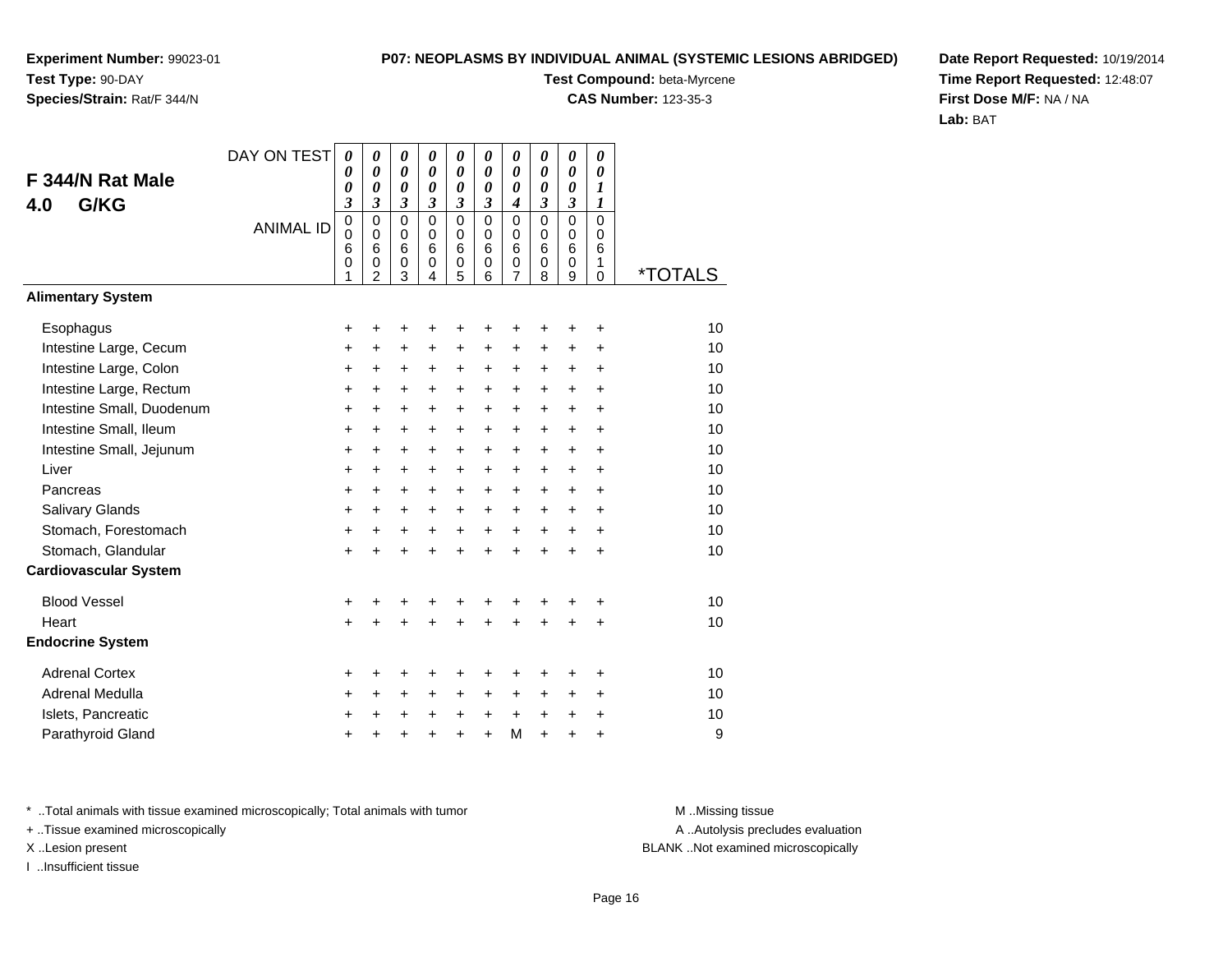**P07: NEOPLASMS BY INDIVIDUAL ANIMAL (SYSTEMIC LESIONS ABRIDGED)**

**Experiment Number:** 99023-01**Test Type:** 90-DAY**Species/Strain:** Rat/F 344/N

**Test Compound:** beta-Myrcene

**CAS Number:** 123-35-3

**Date Report Requested:** 10/19/2014**Time Report Requested:** 12:48:07**First Dose M/F:** NA / NA**Lab:** BAT

| F 344/N Rat Male<br>G/KG<br>4.0 | DAY ON TEST<br><b>ANIMAL ID</b> | 0<br>0<br>0<br>3<br>$\mathbf 0$<br>0<br>6<br>$\mathbf 0$ | 0<br>0<br>$\boldsymbol{\theta}$<br>3<br>0<br>0<br>6<br>0 | 0<br>$\boldsymbol{\theta}$<br>$\boldsymbol{\theta}$<br>$\mathfrak{z}$<br>$\mathbf 0$<br>0<br>6<br>$\mathbf 0$ | 0<br>0<br>0<br>3<br>$\mathbf 0$<br>0<br>6<br>$\mathbf 0$ | 0<br>$\boldsymbol{\theta}$<br>0<br>$\mathfrak{z}$<br>$\mathbf 0$<br>0<br>$6\phantom{1}6$<br>$\mathbf 0$ | 0<br>0<br>0<br>3<br>$\mathbf 0$<br>0<br>6<br>0 | 0<br>0<br>0<br>$\boldsymbol{4}$<br>$\mathbf 0$<br>0<br>6<br>0 | 0<br>0<br>0<br>3<br>0<br>$\Omega$<br>6<br>$\mathbf 0$ | $\boldsymbol{\theta}$<br>$\boldsymbol{\theta}$<br>0<br>$\mathfrak{z}$<br>$\mathbf 0$<br>0<br>6<br>$\mathbf 0$ | $\boldsymbol{\theta}$<br>0<br>1<br>$\boldsymbol{l}$<br>$\Omega$<br>$\Omega$<br>6<br>1 |                       |
|---------------------------------|---------------------------------|----------------------------------------------------------|----------------------------------------------------------|---------------------------------------------------------------------------------------------------------------|----------------------------------------------------------|---------------------------------------------------------------------------------------------------------|------------------------------------------------|---------------------------------------------------------------|-------------------------------------------------------|---------------------------------------------------------------------------------------------------------------|---------------------------------------------------------------------------------------|-----------------------|
|                                 |                                 | 1                                                        | 2                                                        | $\ensuremath{\mathsf{3}}$                                                                                     | 4                                                        | 5                                                                                                       | 6                                              | $\overline{7}$                                                | 8                                                     | 9                                                                                                             | $\mathbf 0$                                                                           | <i><b>*TOTALS</b></i> |
| <b>Pituitary Gland</b>          |                                 | $\ddot{}$                                                | $\ddot{}$                                                | $\ddot{}$                                                                                                     | $\ddot{}$                                                | $\ddot{}$                                                                                               | +                                              | $\ddot{}$                                                     | $\ddot{}$                                             | $\ddot{}$                                                                                                     | $\ddot{}$                                                                             | 10                    |
| <b>Thyroid Gland</b>            |                                 | $\ddot{}$                                                | $\ddot{}$                                                | $\ddot{}$                                                                                                     | $\ddot{}$                                                | $\ddot{}$                                                                                               | $\ddot{}$                                      | $\ddot{}$                                                     | $\ddot{}$                                             | $\ddot{}$                                                                                                     | $\ddot{}$                                                                             | 10                    |
| <b>General Body System</b>      |                                 |                                                          |                                                          |                                                                                                               |                                                          |                                                                                                         |                                                |                                                               |                                                       |                                                                                                               |                                                                                       |                       |
| <b>NONE</b>                     |                                 |                                                          |                                                          |                                                                                                               |                                                          |                                                                                                         |                                                |                                                               |                                                       |                                                                                                               |                                                                                       |                       |
| <b>Genital System</b>           |                                 |                                                          |                                                          |                                                                                                               |                                                          |                                                                                                         |                                                |                                                               |                                                       |                                                                                                               |                                                                                       |                       |
| Epididymis                      |                                 | +                                                        | +                                                        | +                                                                                                             | +                                                        | +                                                                                                       | +                                              | +                                                             | +                                                     | +                                                                                                             | +                                                                                     | 10                    |
| <b>Preputial Gland</b>          |                                 | +                                                        | +                                                        | +                                                                                                             | +                                                        | +                                                                                                       | +                                              | +                                                             | +                                                     | +                                                                                                             | +                                                                                     | 10                    |
| Prostate                        |                                 | +                                                        | $\ddot{}$                                                | $\ddot{}$                                                                                                     | $\ddot{}$                                                | $\ddot{}$                                                                                               | $\ddot{}$                                      | $\ddot{}$                                                     | +                                                     | +                                                                                                             | $\ddot{}$                                                                             | 10                    |
| <b>Seminal Vesicle</b>          |                                 | +                                                        | $\ddot{}$                                                | M                                                                                                             | $\ddot{}$                                                | $\ddot{}$                                                                                               | $\ddot{}$                                      | $\ddot{}$                                                     | +                                                     | $\ddot{}$                                                                                                     | $\ddot{}$                                                                             | 9                     |
| <b>Testes</b>                   |                                 | $\ddot{}$                                                | $\ddot{}$                                                | $\ddot{}$                                                                                                     | $\ddot{}$                                                | $\ddot{}$                                                                                               | $\ddot{}$                                      | $\ddot{}$                                                     | $\ddot{}$                                             | $\ddot{}$                                                                                                     | $\ddot{}$                                                                             | 10                    |
| <b>Hematopoietic System</b>     |                                 |                                                          |                                                          |                                                                                                               |                                                          |                                                                                                         |                                                |                                                               |                                                       |                                                                                                               |                                                                                       |                       |
| <b>Bone Marrow</b>              |                                 | +                                                        | +                                                        | +                                                                                                             | +                                                        | +                                                                                                       | +                                              | +                                                             | +                                                     | +                                                                                                             | +                                                                                     | 10                    |
| Lymph Node, Mandibular          |                                 | M                                                        | M                                                        | M                                                                                                             | M                                                        | M                                                                                                       | M                                              | M                                                             | M                                                     | M                                                                                                             | M                                                                                     | $\overline{0}$        |
| Lymph Node, Mesenteric          |                                 | +                                                        | $\ddot{}$                                                | $\ddot{}$                                                                                                     | +                                                        | $\ddot{}$                                                                                               | +                                              | $\ddot{}$                                                     | +                                                     | $\ddot{}$                                                                                                     | $\ddot{}$                                                                             | 10                    |
| Spleen                          |                                 | +                                                        | +                                                        | +                                                                                                             | +                                                        | $\ddot{}$                                                                                               | +                                              | $\ddot{}$                                                     | +                                                     | $\ddot{}$                                                                                                     | $\ddot{}$                                                                             | 10                    |
| Thymus                          |                                 | $\ddot{}$                                                | $\ddot{}$                                                | $\ddot{}$                                                                                                     | $\ddot{}$                                                | $\ddot{}$                                                                                               | $\ddot{}$                                      | $\ddot{}$                                                     | $\ddot{}$                                             | $\ddot{}$                                                                                                     | $\ddot{}$                                                                             | 10                    |
| <b>Integumentary System</b>     |                                 |                                                          |                                                          |                                                                                                               |                                                          |                                                                                                         |                                                |                                                               |                                                       |                                                                                                               |                                                                                       |                       |
| <b>Mammary Gland</b>            |                                 | +                                                        | +                                                        | +                                                                                                             | +                                                        | +                                                                                                       | +                                              | +                                                             | +                                                     | +                                                                                                             | $\ddot{}$                                                                             | 10                    |
| Skin                            |                                 |                                                          |                                                          | +                                                                                                             | +                                                        | +                                                                                                       |                                                | +                                                             | +                                                     | +                                                                                                             | +                                                                                     | 10                    |
| <b>Musculoskeletal System</b>   |                                 |                                                          |                                                          |                                                                                                               |                                                          |                                                                                                         |                                                |                                                               |                                                       |                                                                                                               |                                                                                       |                       |

\* ..Total animals with tissue examined microscopically; Total animals with tumor **M** . Missing tissue M ..Missing tissue

+ ..Tissue examined microscopically

I ..Insufficient tissue

A ..Autolysis precludes evaluation

X ..Lesion present BLANK ..Not examined microscopically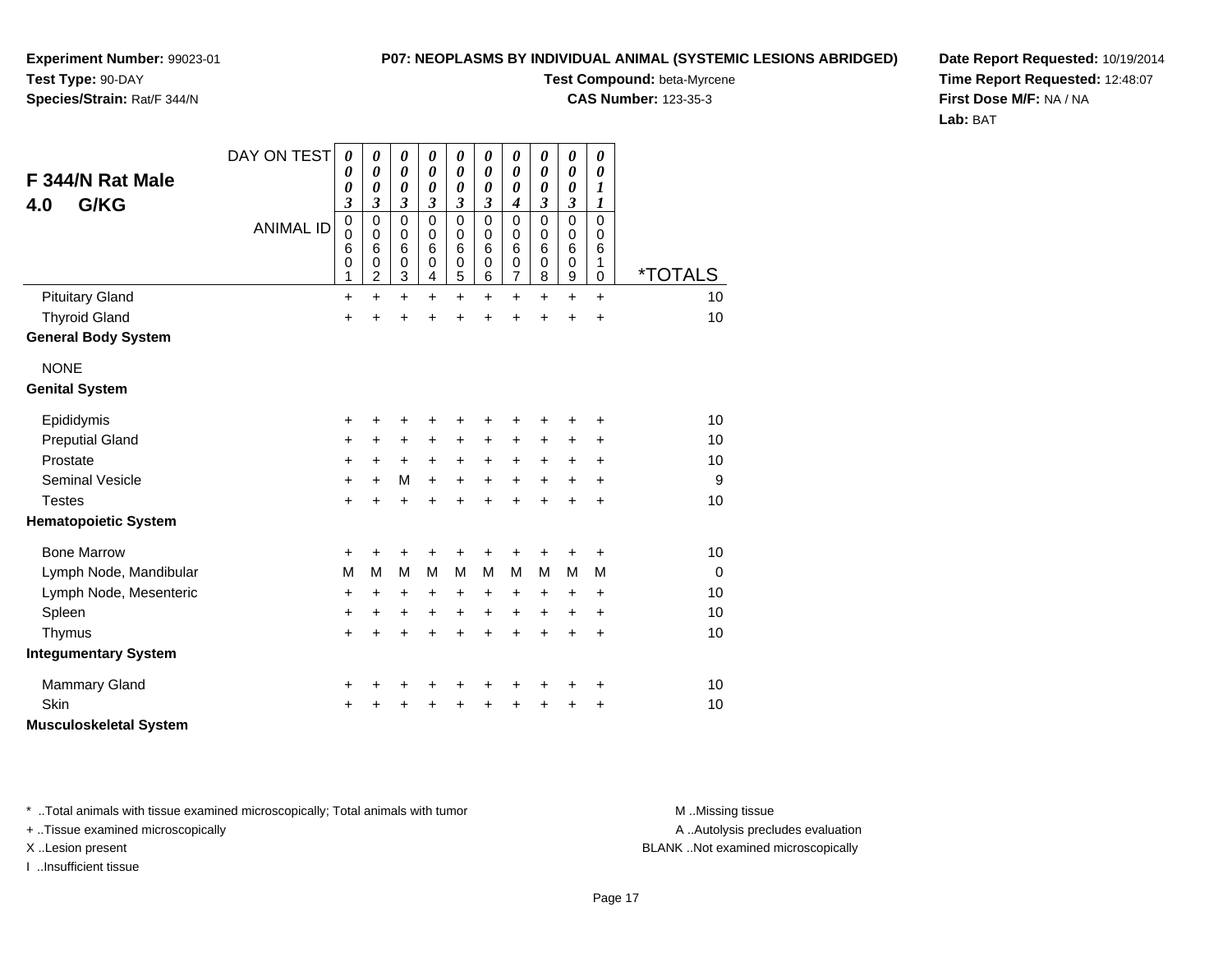# **Species/Strain:** Rat/F 344/N

### **P07: NEOPLASMS BY INDIVIDUAL ANIMAL (SYSTEMIC LESIONS ABRIDGED)**

**Test Compound:** beta-Myrcene

**CAS Number:** 123-35-3

**Date Report Requested:** 10/19/2014**Time Report Requested:** 12:48:07**First Dose M/F:** NA / NA**Lab:** BAT

| F 344/N Rat Male<br>G/KG<br>4.0 | DAY ON TEST<br><b>ANIMAL ID</b> | 0<br>0<br>0<br>$\boldsymbol{\beta}$<br>$\mathbf 0$<br>0<br>6<br>0<br>1 | 0<br>0<br>$\boldsymbol{\theta}$<br>3<br>$\mathbf 0$<br>0<br>6<br>0<br>$\overline{c}$ | 0<br>0<br>0<br>3<br>0<br>0<br>6<br>0<br>3 | 0<br>0<br>0<br>3<br>0<br>0<br>6<br>0<br>4 | 0<br>0<br>0<br>3<br>0<br>0<br>6<br>0<br>5 | 0<br>0<br>0<br>3<br>$\mathbf 0$<br>0<br>6<br>0<br>6 | 0<br>0<br>0<br>4<br>$\mathbf 0$<br>0<br>6<br>$\mathbf 0$<br>7 | 0<br>$\boldsymbol{\theta}$<br>0<br>3<br>$\mathbf 0$<br>0<br>6<br>0<br>8 | 0<br>0<br>0<br>3<br>$\mathbf 0$<br>0<br>$6\phantom{1}6$<br>$\mathbf 0$<br>9 | 0<br>0<br>1<br>1<br>$\mathbf 0$<br>0<br>6<br>1<br>0 | <i><b>*TOTALS</b></i>      |
|---------------------------------|---------------------------------|------------------------------------------------------------------------|--------------------------------------------------------------------------------------|-------------------------------------------|-------------------------------------------|-------------------------------------------|-----------------------------------------------------|---------------------------------------------------------------|-------------------------------------------------------------------------|-----------------------------------------------------------------------------|-----------------------------------------------------|----------------------------|
| <b>Bone</b>                     |                                 | +                                                                      | $\ddot{}$                                                                            | $\ddot{}$                                 | $\ddot{}$                                 | $\ddot{}$                                 | $\ddot{}$                                           | $\ddot{}$                                                     | $\ddot{}$                                                               | $\ddot{}$                                                                   | $\ddot{}$                                           | 10                         |
| <b>Nervous System</b>           |                                 |                                                                        |                                                                                      |                                           |                                           |                                           |                                                     |                                                               |                                                                         |                                                                             |                                                     |                            |
| <b>Brain</b>                    |                                 | $\pm$                                                                  |                                                                                      |                                           |                                           |                                           |                                                     |                                                               |                                                                         |                                                                             | ÷                                                   | 10                         |
| <b>Respiratory System</b>       |                                 |                                                                        |                                                                                      |                                           |                                           |                                           |                                                     |                                                               |                                                                         |                                                                             |                                                     |                            |
| Lung                            |                                 | +                                                                      |                                                                                      |                                           |                                           |                                           |                                                     |                                                               |                                                                         |                                                                             | ٠                                                   | 10                         |
| <b>Nose</b>                     |                                 | $\ddot{}$                                                              | $\pm$                                                                                | $\ddot{}$                                 | +                                         | $\ddot{}$                                 | $\ddot{}$                                           | $\ddot{}$                                                     | +                                                                       | ٠                                                                           | +                                                   | 10                         |
| Trachea                         |                                 | +                                                                      | $\pm$                                                                                | $\ddot{}$                                 | +                                         | $+$                                       | $\ddot{}$                                           | $+$                                                           | $\ddot{}$                                                               | $+$                                                                         | +                                                   | 10                         |
| <b>Special Senses System</b>    |                                 |                                                                        |                                                                                      |                                           |                                           |                                           |                                                     |                                                               |                                                                         |                                                                             |                                                     |                            |
| Eye                             |                                 | $\ddot{}$                                                              |                                                                                      |                                           |                                           |                                           |                                                     |                                                               |                                                                         |                                                                             | ÷                                                   | 10                         |
| <b>Harderian Gland</b>          |                                 | $\ddot{}$                                                              | +                                                                                    | +                                         | +                                         | $\ddot{}$                                 | $\div$                                              | $\ddot{}$                                                     | $\ddot{}$                                                               | $\pm$                                                                       | ÷                                                   | 10                         |
| <b>Urinary System</b>           |                                 |                                                                        |                                                                                      |                                           |                                           |                                           |                                                     |                                                               |                                                                         |                                                                             |                                                     |                            |
| Kidney                          |                                 | +                                                                      |                                                                                      | +                                         |                                           |                                           |                                                     |                                                               |                                                                         |                                                                             | +                                                   | 10                         |
| <b>Urinary Bladder</b>          |                                 | $\ddot{}$                                                              |                                                                                      | $\ddot{}$                                 |                                           |                                           |                                                     |                                                               |                                                                         |                                                                             | $\ddot{}$                                           | 10                         |
| <b>SYSTEMIC LESIONS</b>         |                                 |                                                                        |                                                                                      |                                           |                                           |                                           |                                                     |                                                               |                                                                         |                                                                             |                                                     |                            |
| Multiple Organ                  |                                 | +                                                                      |                                                                                      | +                                         |                                           | +                                         | +                                                   | +                                                             |                                                                         |                                                                             | +                                                   | 10                         |
|                                 |                                 |                                                                        |                                                                                      |                                           |                                           |                                           |                                                     |                                                               |                                                                         |                                                                             |                                                     | ***<br>***END OF MALE DATA |

\* ..Total animals with tissue examined microscopically; Total animals with tumor **M** . Missing tissue M ..Missing tissue

+ ..Tissue examined microscopically

I ..Insufficient tissue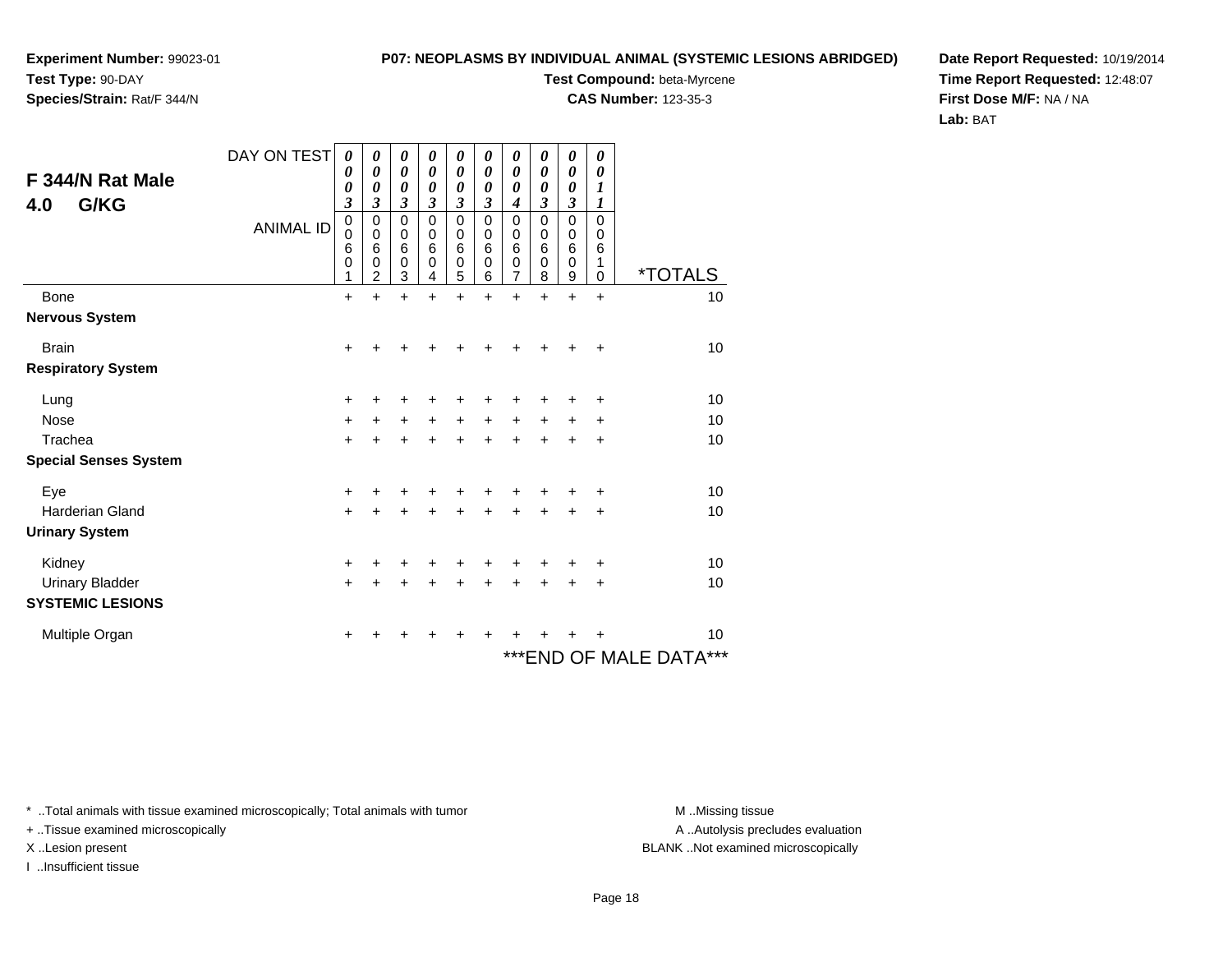# **Species/Strain:** Rat/F 344/N

### **P07: NEOPLASMS BY INDIVIDUAL ANIMAL (SYSTEMIC LESIONS ABRIDGED)**

**Test Compound:** beta-Myrcene

**CAS Number:** 123-35-3

**Date Report Requested:** 10/19/2014**Time Report Requested:** 12:48:07**First Dose M/F:** NA / NA**Lab:** BAT

| F 344/N Rat Female<br>0 G/KG | DAY ON TEST<br><b>ANIMAL ID</b> | $\boldsymbol{\theta}$<br>$\boldsymbol{\theta}$<br>9<br>$\mathfrak{z}$<br>$\pmb{0}$<br>$\mathbf 0$<br>1<br>5<br>1 | 0<br>0<br>9<br>$\mathfrak{z}$<br>$\mathbf 0$<br>$\Omega$<br>$\mathbf{1}$<br>5<br>$\overline{2}$ | 0<br>0<br>9<br>3<br>$\Omega$<br>$\mathbf 0$<br>$\mathbf{1}$<br>5<br>$\overline{3}$ | 0<br>0<br>9<br>3<br>$\Omega$<br>$\Omega$<br>1<br>5<br>$\overline{4}$ | $\boldsymbol{\theta}$<br>$\boldsymbol{\theta}$<br>9<br>$\mathfrak{z}$<br>$\mathbf 0$<br>$\mathbf 0$<br>$\mathbf{1}$<br>$\frac{5}{5}$ | 0<br>0<br>9<br>$\overline{\mathbf{3}}$<br>$\Omega$<br>$\Omega$<br>$\mathbf{1}$<br>5<br>6 | 0<br>0<br>9<br>3<br>$\mathbf 0$<br>0<br>1<br>5<br>$\overline{7}$ | 0<br>0<br>9<br>$\mathfrak{z}$<br>$\Omega$<br>$\Omega$<br>$\mathbf{1}$<br>5<br>8 | 0<br>$\boldsymbol{\theta}$<br>9<br>$\mathfrak{z}$<br>$\Omega$<br>$\mathbf 0$<br>1<br>5<br>9 | 0<br>0<br>9<br>3<br>$\mathbf 0$<br>0<br>$\mathbf{1}$<br>6<br>$\mathbf 0$ | <i><b>*TOTALS</b></i> |
|------------------------------|---------------------------------|------------------------------------------------------------------------------------------------------------------|-------------------------------------------------------------------------------------------------|------------------------------------------------------------------------------------|----------------------------------------------------------------------|--------------------------------------------------------------------------------------------------------------------------------------|------------------------------------------------------------------------------------------|------------------------------------------------------------------|---------------------------------------------------------------------------------|---------------------------------------------------------------------------------------------|--------------------------------------------------------------------------|-----------------------|
| <b>Alimentary System</b>     |                                 |                                                                                                                  |                                                                                                 |                                                                                    |                                                                      |                                                                                                                                      |                                                                                          |                                                                  |                                                                                 |                                                                                             |                                                                          |                       |
| Esophagus                    |                                 | +                                                                                                                | +                                                                                               | ٠                                                                                  | +                                                                    | +                                                                                                                                    |                                                                                          | +                                                                |                                                                                 |                                                                                             | ٠                                                                        | 10                    |
| Intestine Large, Cecum       |                                 | +                                                                                                                | $\ddot{}$                                                                                       | $\ddot{}$                                                                          | $\ddot{}$                                                            | $\ddot{}$                                                                                                                            | $\ddot{}$                                                                                | +                                                                | $\ddot{}$                                                                       | $\ddot{}$                                                                                   | $\ddot{}$                                                                | 10                    |
| Intestine Large, Colon       |                                 | +                                                                                                                | +                                                                                               | +                                                                                  | +                                                                    | $\ddot{}$                                                                                                                            | +                                                                                        | $\ddot{}$                                                        | $\ddot{}$                                                                       | $\ddot{}$                                                                                   | $\ddot{}$                                                                | 10                    |
| Intestine Large, Rectum      |                                 | $\ddot{}$                                                                                                        | $\ddot{}$                                                                                       | $\ddot{}$                                                                          | $\ddot{}$                                                            | $\ddot{}$                                                                                                                            | $\ddot{}$                                                                                | $\ddot{}$                                                        | $\ddot{}$                                                                       | $\ddot{}$                                                                                   | $\ddot{}$                                                                | 10                    |
| Intestine Small, Duodenum    |                                 | $\ddot{}$                                                                                                        | $\ddot{}$                                                                                       | $\ddot{}$                                                                          | $\ddot{}$                                                            | $\ddot{}$                                                                                                                            | $\ddot{}$                                                                                | $\ddot{}$                                                        | $\ddot{}$                                                                       | $\ddot{}$                                                                                   | $\ddot{}$                                                                | 10                    |
| Intestine Small, Ileum       |                                 | $\ddot{}$                                                                                                        | $\ddot{}$                                                                                       | $\ddot{}$                                                                          | $\ddot{}$                                                            | $\ddot{}$                                                                                                                            | $\ddot{}$                                                                                | $\ddot{}$                                                        | $\ddot{}$                                                                       | $\ddot{}$                                                                                   | $\ddot{}$                                                                | 10                    |
| Intestine Small, Jejunum     |                                 | +                                                                                                                | $\ddot{}$                                                                                       | $\ddot{}$                                                                          | $\ddot{}$                                                            | $\ddot{}$                                                                                                                            | $\ddot{}$                                                                                | $\ddot{}$                                                        | $\ddot{}$                                                                       | $\ddot{}$                                                                                   | $\ddot{}$                                                                | 10                    |
| Liver                        |                                 | +                                                                                                                | $\ddot{}$                                                                                       | $\ddot{}$                                                                          | $\ddot{}$                                                            | $\ddot{}$                                                                                                                            | $\ddot{}$                                                                                | $\ddot{}$                                                        | $\ddot{}$                                                                       | $\ddot{}$                                                                                   | $\ddot{}$                                                                | 10                    |
| Pancreas                     |                                 | $\ddot{}$                                                                                                        | $\ddot{}$                                                                                       | $\ddot{}$                                                                          | $\ddot{}$                                                            | $\ddot{}$                                                                                                                            | $+$                                                                                      | $\ddot{}$                                                        | $\ddot{}$                                                                       | $\ddot{}$                                                                                   | $\ddot{}$                                                                | 10                    |
| Salivary Glands              |                                 | $\ddot{}$                                                                                                        | $\ddot{}$                                                                                       | $\ddot{}$                                                                          | $\ddot{}$                                                            | $+$                                                                                                                                  | $+$                                                                                      | $+$                                                              | $\ddot{}$                                                                       | $\ddot{}$                                                                                   | $\ddot{}$                                                                | 10                    |
| Stomach, Forestomach         |                                 | +                                                                                                                | $\ddot{}$                                                                                       | $\ddot{}$                                                                          | $\ddot{}$                                                            | $+$                                                                                                                                  | $+$                                                                                      | $+$                                                              | $+$                                                                             | $\ddot{}$                                                                                   | $\ddot{}$                                                                | 10                    |
| Stomach, Glandular           |                                 | $\ddot{}$                                                                                                        | $\ddot{}$                                                                                       | $\ddot{}$                                                                          | $\ddot{}$                                                            | $\ddot{}$                                                                                                                            | $\ddot{}$                                                                                | $\ddot{}$                                                        | $\ddot{}$                                                                       | $\ddot{}$                                                                                   | $\ddot{}$                                                                | 10                    |
| <b>Cardiovascular System</b> |                                 |                                                                                                                  |                                                                                                 |                                                                                    |                                                                      |                                                                                                                                      |                                                                                          |                                                                  |                                                                                 |                                                                                             |                                                                          |                       |
| <b>Blood Vessel</b>          |                                 | +                                                                                                                |                                                                                                 | +                                                                                  | +                                                                    | +                                                                                                                                    | +                                                                                        | +                                                                | +                                                                               |                                                                                             | +                                                                        | 10                    |
| Heart                        |                                 | $\ddot{}$                                                                                                        |                                                                                                 | $\ddot{}$                                                                          | +                                                                    | $\ddot{}$                                                                                                                            |                                                                                          | $\ddot{}$                                                        | +                                                                               |                                                                                             | +                                                                        | 10                    |
| <b>Endocrine System</b>      |                                 |                                                                                                                  |                                                                                                 |                                                                                    |                                                                      |                                                                                                                                      |                                                                                          |                                                                  |                                                                                 |                                                                                             |                                                                          |                       |
| <b>Adrenal Cortex</b>        |                                 | +                                                                                                                | +                                                                                               | +                                                                                  | +                                                                    | +                                                                                                                                    | +                                                                                        | +                                                                | +                                                                               |                                                                                             | ÷                                                                        | 10                    |
| Adrenal Medulla              |                                 | $\ddot{}$                                                                                                        | $\ddot{}$                                                                                       | +                                                                                  | +                                                                    | +                                                                                                                                    | $\pm$                                                                                    | $\ddot{}$                                                        | $\ddot{}$                                                                       | $\ddot{}$                                                                                   | $\ddot{}$                                                                | 10                    |
| Islets, Pancreatic           |                                 | +                                                                                                                | +                                                                                               | +                                                                                  | +                                                                    | $\ddot{}$                                                                                                                            | $\ddot{}$                                                                                | $\ddot{}$                                                        | $\ddot{}$                                                                       | +                                                                                           | +                                                                        | 10                    |
| Parathyroid Gland            |                                 | +                                                                                                                |                                                                                                 | +                                                                                  | +                                                                    | $\ddot{}$                                                                                                                            | M                                                                                        | $\ddot{}$                                                        | +                                                                               | $\ddot{}$                                                                                   | +                                                                        | 9                     |

\* ..Total animals with tissue examined microscopically; Total animals with tumor **M** . Missing tissue M ..Missing tissue

+ ..Tissue examined microscopically

I ..Insufficient tissue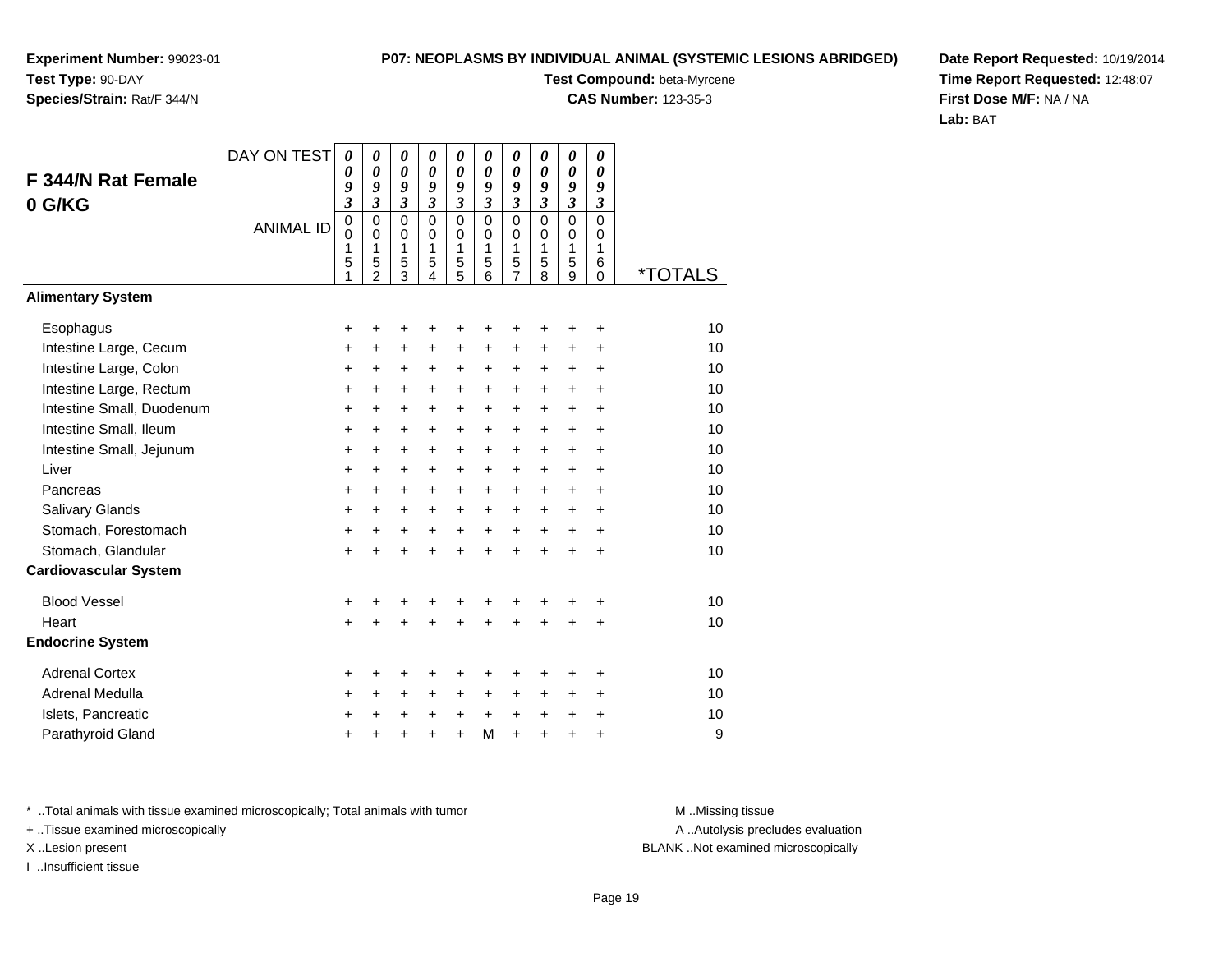### **P07: NEOPLASMS BY INDIVIDUAL ANIMAL (SYSTEMIC LESIONS ABRIDGED)Test Compound:** beta-Myrcene

**CAS Number:** 123-35-3

**Experiment Number:** 99023-01**Test Type:** 90-DAY

### **Species/Strain:** Rat/F 344/N

**Date Report Requested:** 10/19/2014**Time Report Requested:** 12:48:07**First Dose M/F:** NA / NA**Lab:** BAT

| <b>F 344/N Rat Female</b>     | DAY ON TEST      | 0<br>0<br>9                                       | $\boldsymbol{\theta}$<br>$\boldsymbol{\theta}$<br>9                     | 0<br>$\boldsymbol{\theta}$<br>9                                     | 0<br>$\boldsymbol{\theta}$<br>9                                                            | 0<br>$\boldsymbol{\theta}$<br>9                                   | 0<br>$\boldsymbol{\theta}$<br>9                                      | 0<br>$\boldsymbol{\theta}$<br>9                          | 0<br>$\boldsymbol{\theta}$<br>9                                | 0<br>$\boldsymbol{\theta}$<br>9                                             | 0<br>0<br>9                                                     |                       |
|-------------------------------|------------------|---------------------------------------------------|-------------------------------------------------------------------------|---------------------------------------------------------------------|--------------------------------------------------------------------------------------------|-------------------------------------------------------------------|----------------------------------------------------------------------|----------------------------------------------------------|----------------------------------------------------------------|-----------------------------------------------------------------------------|-----------------------------------------------------------------|-----------------------|
| 0 G/KG                        | <b>ANIMAL ID</b> | $\mathfrak{z}$<br>$\mathbf 0$<br>0<br>1<br>5<br>1 | $\overline{\mathbf{3}}$<br>$\mathbf 0$<br>0<br>1<br>5<br>$\overline{2}$ | $\mathfrak{z}$<br>$\mathbf 0$<br>0<br>$\mathbf{1}$<br>$\frac{5}{3}$ | $\mathfrak{z}$<br>$\mathbf 0$<br>$\boldsymbol{0}$<br>1<br>$\overline{5}$<br>$\overline{4}$ | $\overline{\mathbf{3}}$<br>$\mathbf 0$<br>0<br>1<br>$\frac{5}{5}$ | $\boldsymbol{\beta}$<br>$\mathbf 0$<br>0<br>1<br>5<br>$\overline{6}$ | $\mathfrak{z}$<br>$\mathbf 0$<br>0<br>1<br>$\frac{5}{7}$ | $\boldsymbol{\beta}$<br>$\mathbf 0$<br>0<br>1<br>$\frac{5}{8}$ | $\mathfrak{z}$<br>$\mathbf 0$<br>0<br>$\mathbf{1}$<br>5<br>$\boldsymbol{9}$ | $\boldsymbol{\beta}$<br>$\mathbf 0$<br>0<br>1<br>6<br>$\pmb{0}$ | <i><b>*TOTALS</b></i> |
| <b>Pituitary Gland</b>        |                  | $\ddot{}$                                         | $\ddot{}$                                                               | $\ddot{}$                                                           | $\ddot{}$                                                                                  | $\ddot{}$                                                         | $\ddot{}$                                                            | $\ddot{}$                                                | $\ddot{}$                                                      | $\ddot{}$                                                                   | $\ddot{}$                                                       | 10                    |
| <b>Thyroid Gland</b>          |                  | $\ddot{}$                                         | Ŧ.                                                                      | Ŧ.                                                                  | Ŧ.                                                                                         | ÷                                                                 | $\ddot{}$                                                            |                                                          | ÷                                                              | $\ddot{}$                                                                   | $\ddot{}$                                                       | 10                    |
| <b>General Body System</b>    |                  |                                                   |                                                                         |                                                                     |                                                                                            |                                                                   |                                                                      |                                                          |                                                                |                                                                             |                                                                 |                       |
| <b>NONE</b>                   |                  |                                                   |                                                                         |                                                                     |                                                                                            |                                                                   |                                                                      |                                                          |                                                                |                                                                             |                                                                 |                       |
| <b>Genital System</b>         |                  |                                                   |                                                                         |                                                                     |                                                                                            |                                                                   |                                                                      |                                                          |                                                                |                                                                             |                                                                 |                       |
| <b>Clitoral Gland</b>         |                  | +                                                 | +                                                                       | +                                                                   | +                                                                                          | +                                                                 | +                                                                    |                                                          |                                                                | +                                                                           | +                                                               | 10                    |
| Ovary                         |                  | +                                                 | +                                                                       | +                                                                   | +                                                                                          | +                                                                 | +                                                                    | +                                                        | +                                                              | +                                                                           | +                                                               | 10                    |
| <b>Uterus</b>                 |                  | $\ddot{}$                                         | +                                                                       | +                                                                   | +                                                                                          | +                                                                 | +                                                                    |                                                          | +                                                              | +                                                                           | +                                                               | 10                    |
| <b>Hematopoietic System</b>   |                  |                                                   |                                                                         |                                                                     |                                                                                            |                                                                   |                                                                      |                                                          |                                                                |                                                                             |                                                                 |                       |
| <b>Bone Marrow</b>            |                  | +                                                 | +                                                                       | +                                                                   |                                                                                            | +                                                                 | +                                                                    |                                                          |                                                                | +                                                                           | +                                                               | 10                    |
| Lymph Node                    |                  |                                                   |                                                                         |                                                                     |                                                                                            |                                                                   |                                                                      |                                                          |                                                                | +                                                                           |                                                                 | 1                     |
| Lymph Node, Mandibular        |                  | M                                                 | M                                                                       | M                                                                   | M                                                                                          | M                                                                 | M                                                                    | М                                                        | M                                                              | м                                                                           | M                                                               | $\Omega$              |
| Lymph Node, Mesenteric        |                  | $\ddot{}$                                         | +                                                                       | +                                                                   | $\ddot{}$                                                                                  | +                                                                 | +                                                                    | +                                                        | +                                                              | $\ddot{}$                                                                   | +                                                               | 10                    |
| Spleen                        |                  | $\ddot{}$                                         | $\ddot{}$                                                               | $\ddot{}$                                                           | $\ddot{}$                                                                                  | $\ddot{}$                                                         | $\ddot{}$                                                            | $\ddot{}$                                                | $\ddot{}$                                                      | $\ddot{}$                                                                   | $\ddot{}$                                                       | 10                    |
| Thymus                        |                  | $\ddot{}$                                         | $\ddot{}$                                                               | $\ddot{}$                                                           | $\ddot{}$                                                                                  | $\ddot{}$                                                         | $\ddot{}$                                                            | $\ddot{}$                                                | $\ddot{}$                                                      | $\ddot{}$                                                                   | $\ddot{}$                                                       | 10                    |
| <b>Integumentary System</b>   |                  |                                                   |                                                                         |                                                                     |                                                                                            |                                                                   |                                                                      |                                                          |                                                                |                                                                             |                                                                 |                       |
| <b>Mammary Gland</b>          |                  | +                                                 | +                                                                       | +                                                                   | +                                                                                          | +                                                                 | +                                                                    |                                                          | +                                                              | +                                                                           | +                                                               | 10                    |
| Skin                          |                  | $\ddot{}$                                         |                                                                         | +                                                                   | $\ddot{}$                                                                                  |                                                                   | +                                                                    |                                                          |                                                                |                                                                             | $\ddot{}$                                                       | 10                    |
| <b>Musculoskeletal System</b> |                  |                                                   |                                                                         |                                                                     |                                                                                            |                                                                   |                                                                      |                                                          |                                                                |                                                                             |                                                                 |                       |
| <b>Bone</b>                   |                  | +                                                 |                                                                         |                                                                     |                                                                                            |                                                                   |                                                                      |                                                          |                                                                | +                                                                           | +                                                               | 10                    |

\* ..Total animals with tissue examined microscopically; Total animals with tumor **M** . Missing tissue M ..Missing tissue + ..Tissue examined microscopically X ..Lesion present BLANK ..Not examined microscopically

I ..Insufficient tissue

A ..Autolysis precludes evaluation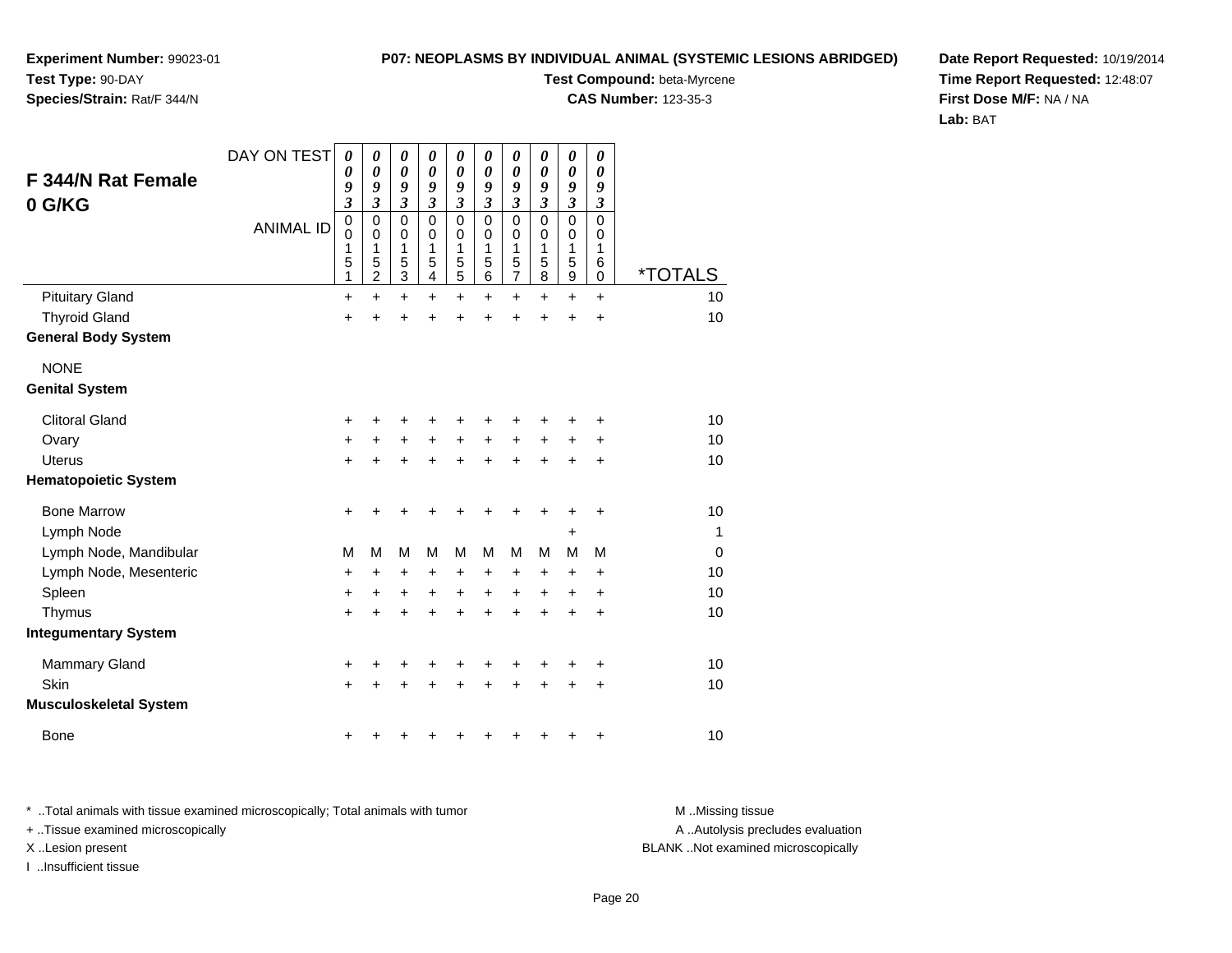**Species/Strain:** Rat/F 344/N

### **P07: NEOPLASMS BY INDIVIDUAL ANIMAL (SYSTEMIC LESIONS ABRIDGED)**

**Test Compound:** beta-Myrcene

**CAS Number:** 123-35-3

**Date Report Requested:** 10/19/2014**Time Report Requested:** 12:48:07**First Dose M/F:** NA / NA**Lab:** BAT

| F 344/N Rat Female<br>0 G/KG              | DAY ON TEST<br><b>ANIMAL ID</b> | $\boldsymbol{\theta}$<br>$\boldsymbol{\theta}$<br>9<br>3<br>$\pmb{0}$<br>$\mathbf 0$<br>1<br>5 | 0<br>$\boldsymbol{\theta}$<br>9<br>3<br>0<br>$\mathbf 0$<br>1<br>5<br>$\overline{2}$ | 0<br>$\boldsymbol{\theta}$<br>9<br>$\boldsymbol{\beta}$<br>$\pmb{0}$<br>$\mathbf 0$<br>1<br>5<br>3 | 0<br>$\boldsymbol{\theta}$<br>9<br>$\boldsymbol{\beta}$<br>$\pmb{0}$<br>$\mathbf 0$<br>1<br>5<br>4 | 0<br>$\boldsymbol{\theta}$<br>9<br>3<br>$\pmb{0}$<br>$\mathbf 0$<br>1<br>5<br>5 | 0<br>$\boldsymbol{\theta}$<br>9<br>$\boldsymbol{\beta}$<br>$\mathbf 0$<br>0<br>1<br>5<br>6 | 0<br>$\boldsymbol{\theta}$<br>9<br>3<br>0<br>$\pmb{0}$<br>1<br>5<br>$\overline{7}$ | 0<br>$\boldsymbol{\theta}$<br>9<br>$\mathfrak{z}$<br>$\pmb{0}$<br>0<br>1<br>5<br>8 | 0<br>$\boldsymbol{\theta}$<br>9<br>3<br>$\pmb{0}$<br>$\mathbf 0$<br>1<br>5<br>9 | 0<br>$\boldsymbol{\theta}$<br>9<br>$\boldsymbol{\beta}$<br>$\mathbf 0$<br>0<br>1<br>6<br>$\mathbf 0$ | <i><b>*TOTALS</b></i> |
|-------------------------------------------|---------------------------------|------------------------------------------------------------------------------------------------|--------------------------------------------------------------------------------------|----------------------------------------------------------------------------------------------------|----------------------------------------------------------------------------------------------------|---------------------------------------------------------------------------------|--------------------------------------------------------------------------------------------|------------------------------------------------------------------------------------|------------------------------------------------------------------------------------|---------------------------------------------------------------------------------|------------------------------------------------------------------------------------------------------|-----------------------|
| Nervous System                            |                                 |                                                                                                |                                                                                      |                                                                                                    |                                                                                                    |                                                                                 |                                                                                            |                                                                                    |                                                                                    |                                                                                 |                                                                                                      |                       |
| <b>Brain</b><br><b>Respiratory System</b> |                                 | $\ddot{}$                                                                                      |                                                                                      |                                                                                                    |                                                                                                    |                                                                                 | +                                                                                          | ٠                                                                                  | ٠                                                                                  | ٠                                                                               | $\ddot{}$                                                                                            | 10                    |
| Lung                                      |                                 | +                                                                                              |                                                                                      |                                                                                                    |                                                                                                    | +                                                                               | +                                                                                          | +                                                                                  | +                                                                                  | +                                                                               | +                                                                                                    | 10                    |
| Nose                                      |                                 | $\ddot{}$                                                                                      | $\ddot{}$                                                                            | $+$                                                                                                | $\ddot{}$                                                                                          | $+$                                                                             | $\ddot{}$                                                                                  | $+$                                                                                | $\ddot{}$                                                                          | $\ddot{}$                                                                       | $\ddot{}$                                                                                            | 10                    |
| Trachea                                   |                                 | $\ddot{}$                                                                                      |                                                                                      | +                                                                                                  | +                                                                                                  | $\pm$                                                                           | $\ddot{}$                                                                                  | $\ddot{}$                                                                          | $\ddot{}$                                                                          | $\ddot{}$                                                                       | $\ddot{}$                                                                                            | 10                    |
| <b>Special Senses System</b>              |                                 |                                                                                                |                                                                                      |                                                                                                    |                                                                                                    |                                                                                 |                                                                                            |                                                                                    |                                                                                    |                                                                                 |                                                                                                      |                       |
| Eye                                       |                                 | +                                                                                              |                                                                                      |                                                                                                    |                                                                                                    |                                                                                 |                                                                                            | +                                                                                  | +                                                                                  |                                                                                 | +                                                                                                    | 10                    |
| Harderian Gland                           |                                 | $\ddot{}$                                                                                      |                                                                                      |                                                                                                    | $\div$                                                                                             | +                                                                               | $\ddot{}$                                                                                  | +                                                                                  | +                                                                                  | +                                                                               | $\ddot{}$                                                                                            | 10                    |
| <b>Urinary System</b>                     |                                 |                                                                                                |                                                                                      |                                                                                                    |                                                                                                    |                                                                                 |                                                                                            |                                                                                    |                                                                                    |                                                                                 |                                                                                                      |                       |
| Kidney                                    |                                 | +                                                                                              |                                                                                      |                                                                                                    |                                                                                                    |                                                                                 | +                                                                                          | +                                                                                  | +                                                                                  |                                                                                 | +                                                                                                    | 10                    |
| <b>Urinary Bladder</b>                    |                                 | $\ddot{}$                                                                                      |                                                                                      | $\ddot{}$                                                                                          | $\ddot{}$                                                                                          | $\ddot{}$                                                                       | $\ddot{}$                                                                                  | $\ddot{}$                                                                          | $\ddot{}$                                                                          | +                                                                               | +                                                                                                    | 10                    |
| <b>SYSTEMIC LESIONS</b>                   |                                 |                                                                                                |                                                                                      |                                                                                                    |                                                                                                    |                                                                                 |                                                                                            |                                                                                    |                                                                                    |                                                                                 |                                                                                                      |                       |
| Multiple Organ                            |                                 | +                                                                                              |                                                                                      |                                                                                                    |                                                                                                    | ٠                                                                               | +                                                                                          | +                                                                                  | +                                                                                  | +                                                                               | +                                                                                                    | 10                    |

\* ..Total animals with tissue examined microscopically; Total animals with tumor **M** . Missing tissue M ..Missing tissue

+ ..Tissue examined microscopically

I ..Insufficient tissue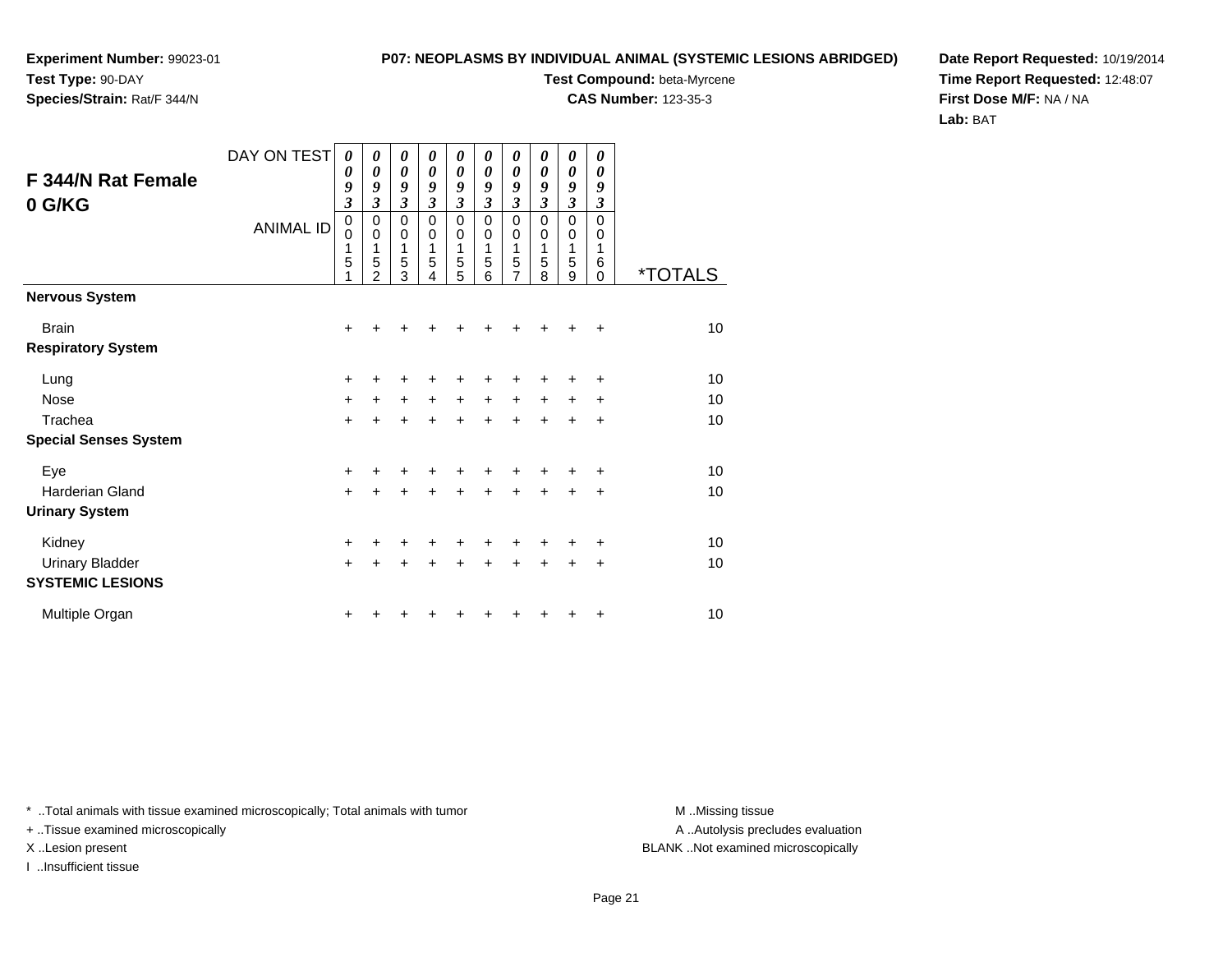### **P07: NEOPLASMS BY INDIVIDUAL ANIMAL (SYSTEMIC LESIONS ABRIDGED)**

**Test Compound:** beta-Myrcene

**CAS Number:** 123-35-3

**Date Report Requested:** 10/19/2014**Time Report Requested:** 12:48:07**First Dose M/F:** NA / NA**Lab:** BAT

| F 344/N Rat Female<br>G/KG<br>0.25                 | DAY ON TEST      | $\boldsymbol{\theta}$<br>0<br>9<br>$\mathfrak{z}$ | 0<br>0<br>9<br>$\mathfrak{z}$                             | 0<br>$\pmb{\theta}$<br>$\boldsymbol{g}$<br>$\mathfrak{z}$      | 0<br>$\boldsymbol{\theta}$<br>9<br>$\overline{\mathbf{3}}$ | $\boldsymbol{\theta}$<br>$\boldsymbol{\theta}$<br>9<br>$\mathfrak{z}$ | 0<br>0<br>9<br>$\overline{\mathbf{3}}$               | 0<br>0<br>9<br>$\overline{\mathbf{3}}$                        | $\boldsymbol{\theta}$<br>$\boldsymbol{\theta}$<br>9<br>$\mathfrak{z}$ | 0<br>$\pmb{\theta}$<br>9<br>$\overline{\mathbf{3}}$ | 0<br>0<br>9<br>$\mathfrak{z}$                        |                   |
|----------------------------------------------------|------------------|---------------------------------------------------|-----------------------------------------------------------|----------------------------------------------------------------|------------------------------------------------------------|-----------------------------------------------------------------------|------------------------------------------------------|---------------------------------------------------------------|-----------------------------------------------------------------------|-----------------------------------------------------|------------------------------------------------------|-------------------|
|                                                    | <b>ANIMAL ID</b> | $\overline{0}$<br>$\pmb{0}$<br>$rac{2}{5}$<br>1   | $\pmb{0}$<br>$\pmb{0}$<br>$\frac{2}{5}$<br>$\overline{2}$ | $\overline{0}$<br>$\pmb{0}$<br>$\frac{2}{5}$<br>$\overline{3}$ | $\overline{0}$<br>$\,0\,$<br>$\frac{2}{5}$<br>4            | $\mathsf 0$<br>0<br>$\frac{2}{5}$<br>$\overline{5}$                   | $\mathbf 0$<br>$\pmb{0}$<br>$\overline{c}$<br>5<br>6 | $\mathsf 0$<br>$\mathbf 0$<br>$\frac{2}{5}$<br>$\overline{7}$ | $\mathsf 0$<br>$\pmb{0}$<br>$\frac{2}{5}$<br>8                        | $\overline{0}$<br>$\pmb{0}$<br>$\frac{2}{5}$<br>9   | $\pmb{0}$<br>0<br>$\overline{c}$<br>6<br>$\mathbf 0$ | *TOTALS           |
| <b>Alimentary System</b>                           |                  |                                                   |                                                           |                                                                |                                                            |                                                                       |                                                      |                                                               |                                                                       |                                                     |                                                      |                   |
| Liver<br>Mesentery<br><b>Cardiovascular System</b> |                  |                                                   |                                                           | $\ddot{}$                                                      |                                                            |                                                                       |                                                      |                                                               |                                                                       |                                                     | $\ddot{}$                                            | $\mathbf{1}$<br>1 |
| <b>NONE</b><br><b>Endocrine System</b>             |                  |                                                   |                                                           |                                                                |                                                            |                                                                       |                                                      |                                                               |                                                                       |                                                     |                                                      |                   |
| <b>NONE</b><br><b>General Body System</b>          |                  |                                                   |                                                           |                                                                |                                                            |                                                                       |                                                      |                                                               |                                                                       |                                                     |                                                      |                   |
| <b>NONE</b><br><b>Genital System</b>               |                  |                                                   |                                                           |                                                                |                                                            |                                                                       |                                                      |                                                               |                                                                       |                                                     |                                                      |                   |
| <b>NONE</b><br><b>Hematopoietic System</b>         |                  |                                                   |                                                           |                                                                |                                                            |                                                                       |                                                      |                                                               |                                                                       |                                                     |                                                      |                   |
| Lymph Node<br><b>Integumentary System</b>          |                  |                                                   |                                                           |                                                                | $+$                                                        |                                                                       | $\ddot{}$                                            |                                                               |                                                                       | $\ddot{}$                                           |                                                      | $\mathbf{3}$      |
| <b>NONE</b><br><b>Musculoskeletal System</b>       |                  |                                                   |                                                           |                                                                |                                                            |                                                                       |                                                      |                                                               |                                                                       |                                                     |                                                      |                   |
| <b>NONE</b><br><b>Nervous System</b>               |                  |                                                   |                                                           |                                                                |                                                            |                                                                       |                                                      |                                                               |                                                                       |                                                     |                                                      |                   |

\* ..Total animals with tissue examined microscopically; Total animals with tumor **M** . Missing tissue M ..Missing tissue

+ ..Tissue examined microscopically

I ..Insufficient tissue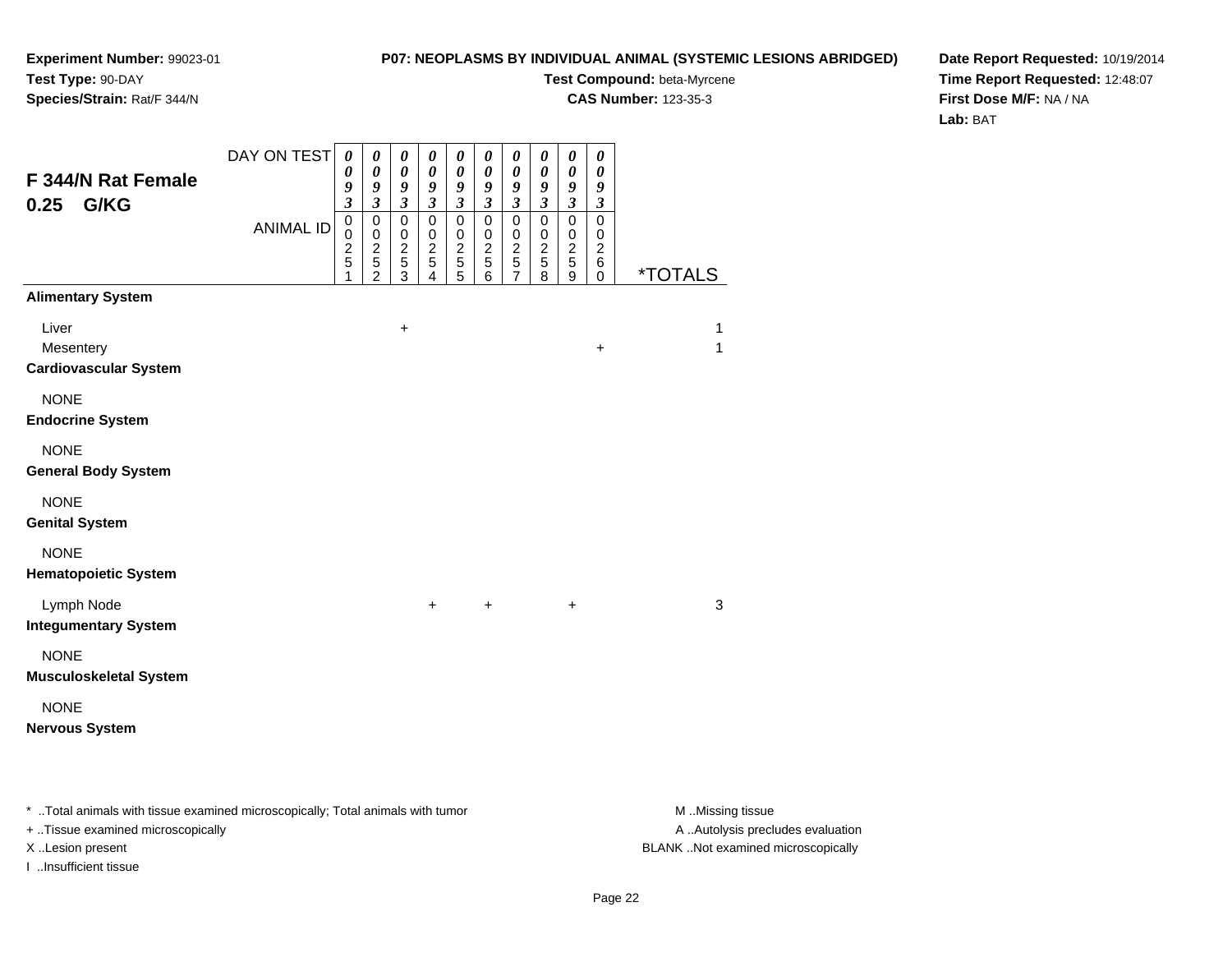### **P07: NEOPLASMS BY INDIVIDUAL ANIMAL (SYSTEMIC LESIONS ABRIDGED)**

**Test Compound:** beta-Myrcene**CAS Number:** 123-35-3

**Date Report Requested:** 10/19/2014**Time Report Requested:** 12:48:07**First Dose M/F:** NA / NA**Lab:** BAT

| F 344/N Rat Female<br>G/KG<br>0.25              | DAY ON TEST      | 0<br>0<br>9<br>$\mathfrak{z}$         | 0<br>$\boldsymbol{\theta}$<br>9<br>3                 | 0<br>$\boldsymbol{\theta}$<br>9<br>3         | 0<br>0<br>9<br>3                | 0<br>$\boldsymbol{\theta}$<br>9<br>3 | 0<br>0<br>9<br>3             | $\boldsymbol{\theta}$<br>$\boldsymbol{\theta}$<br>9<br>$\mathfrak{z}$ | $\boldsymbol{\theta}$<br>$\boldsymbol{\theta}$<br>9<br>3 | $\boldsymbol{\theta}$<br>$\boldsymbol{\theta}$<br>9<br>3 | $\boldsymbol{\theta}$<br>$\theta$<br>9<br>3      |                       |
|-------------------------------------------------|------------------|---------------------------------------|------------------------------------------------------|----------------------------------------------|---------------------------------|--------------------------------------|------------------------------|-----------------------------------------------------------------------|----------------------------------------------------------|----------------------------------------------------------|--------------------------------------------------|-----------------------|
|                                                 | <b>ANIMAL ID</b> | $\pmb{0}$<br>0<br>$\overline{c}$<br>5 | $\pmb{0}$<br>$\mathbf 0$<br>$\overline{c}$<br>5<br>2 | $\mathbf 0$<br>0<br>$\overline{c}$<br>5<br>3 | $\pmb{0}$<br>0<br>$\frac{2}{5}$ | $\mathbf 0$<br>0<br>$rac{2}{5}$<br>5 | 0<br>0<br>$\frac{2}{5}$<br>6 | $\pmb{0}$<br>$\pmb{0}$<br>$rac{2}{5}$<br>$\overline{7}$               | 0<br>0<br>$\frac{2}{5}$<br>8                             | $\pmb{0}$<br>$\mathbf 0$<br>$\frac{2}{5}$<br>9           | $\Omega$<br>0<br>$\overline{c}$<br>6<br>$\Omega$ | <i><b>*TOTALS</b></i> |
| <b>NONE</b><br><b>Respiratory System</b>        |                  |                                       |                                                      |                                              |                                 |                                      |                              |                                                                       |                                                          |                                                          |                                                  |                       |
| <b>NONE</b><br><b>Special Senses System</b>     |                  |                                       |                                                      |                                              |                                 |                                      |                              |                                                                       |                                                          |                                                          |                                                  |                       |
| <b>Harderian Gland</b><br><b>Urinary System</b> |                  | $+$                                   | ÷                                                    |                                              | $\div$                          | $\div$                               | $\div$                       | $\ddot{}$                                                             | +                                                        | +                                                        | $\ddot{}$                                        | 10 <sup>1</sup>       |
| Kidney<br><b>SYSTEMIC LESIONS</b>               |                  | $\ddot{}$                             | +                                                    |                                              |                                 |                                      |                              | +                                                                     | ٠                                                        | ٠                                                        | $\ddot{}$                                        | 10                    |
| Multiple Organ                                  |                  | ÷                                     |                                                      |                                              |                                 |                                      |                              | ٠                                                                     |                                                          | +                                                        | ÷                                                | 10                    |

\* ..Total animals with tissue examined microscopically; Total animals with tumor **M** . Missing tissue M ..Missing tissue

+ ..Tissue examined microscopically

I ..Insufficient tissue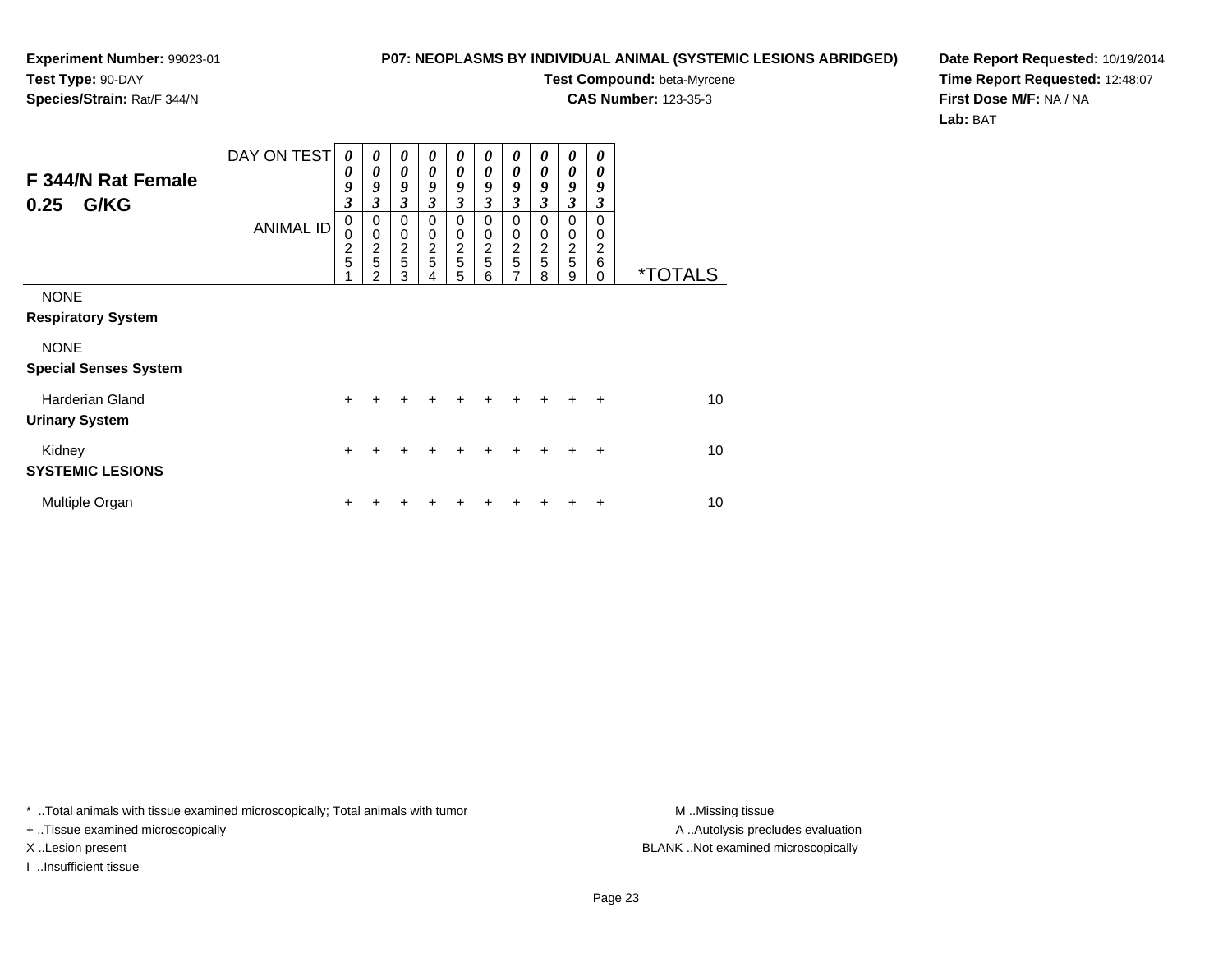### **P07: NEOPLASMS BY INDIVIDUAL ANIMAL (SYSTEMIC LESIONS ABRIDGED)**

**Test Compound:** beta-Myrcene

**CAS Number:** 123-35-3

**Date Report Requested:** 10/19/2014**Time Report Requested:** 12:48:07**First Dose M/F:** NA / NA**Lab:** BAT

|                                            | DAY ON TEST      | $\boldsymbol{\theta}$<br>0                       | $\pmb{\theta}$                                                | $\pmb{\theta}$<br>0                       | $\pmb{\theta}$<br>0                    | $\pmb{\theta}$<br>0                                                          | $\boldsymbol{\theta}$                          | $\pmb{\theta}$                                                     | $\boldsymbol{\theta}$                            | $\boldsymbol{\theta}$                                 | $\pmb{\theta}$<br>0                                                                |              |
|--------------------------------------------|------------------|--------------------------------------------------|---------------------------------------------------------------|-------------------------------------------|----------------------------------------|------------------------------------------------------------------------------|------------------------------------------------|--------------------------------------------------------------------|--------------------------------------------------|-------------------------------------------------------|------------------------------------------------------------------------------------|--------------|
| <b>F 344/N Rat Female</b><br>G/KG<br>0.5   |                  | 9<br>$\overline{\mathbf{3}}$                     | 0<br>9<br>$\overline{\mathbf{3}}$                             | 9<br>$\overline{\mathbf{3}}$              | 9<br>$\overline{\mathbf{3}}$           | 9<br>$\overline{\mathbf{3}}$                                                 | 0<br>9<br>$\mathfrak{z}$                       | $\boldsymbol{\theta}$<br>9<br>$\overline{\mathbf{3}}$              | 0<br>9<br>$\mathfrak{z}$                         | $\boldsymbol{\theta}$<br>9<br>$\overline{\mathbf{3}}$ | 9<br>$\mathfrak{z}$                                                                |              |
|                                            | <b>ANIMAL ID</b> | $\mathbf 0$<br>$\mathbf 0$<br>$\frac{3}{5}$<br>1 | $\mathbf 0$<br>$\mathbf 0$<br>$\frac{3}{5}$<br>$\overline{2}$ | $\mathsf 0$<br>0<br>$\,$ 3 $\,$<br>5<br>3 | $\mathsf 0$<br>0<br>$\frac{3}{5}$<br>4 | $\pmb{0}$<br>$\mathbf 0$<br>$\ensuremath{\mathsf{3}}$<br>$\overline{5}$<br>5 | $\mathbf 0$<br>$\pmb{0}$<br>$\frac{3}{5}$<br>6 | $\overline{0}$<br>$\mathbf 0$<br>$\sqrt{3}$<br>5<br>$\overline{7}$ | $\mathsf 0$<br>$\mathbf 0$<br>$\frac{3}{5}$<br>8 | $\overline{0}$<br>$\pmb{0}$<br>$\frac{3}{5}$<br>9     | $\overline{0}$<br>$\pmb{0}$<br>$\ensuremath{\mathsf{3}}$<br>$\,6\,$<br>$\mathbf 0$ | *TOTALS      |
| <b>Alimentary System</b>                   |                  |                                                  |                                                               |                                           |                                        |                                                                              |                                                |                                                                    |                                                  |                                                       |                                                                                    |              |
| Liver<br><b>Cardiovascular System</b>      |                  |                                                  |                                                               |                                           |                                        |                                                                              |                                                |                                                                    |                                                  |                                                       | $\ddot{}$                                                                          | $\mathbf{1}$ |
| <b>NONE</b><br><b>Endocrine System</b>     |                  |                                                  |                                                               |                                           |                                        |                                                                              |                                                |                                                                    |                                                  |                                                       |                                                                                    |              |
| <b>NONE</b><br><b>General Body System</b>  |                  |                                                  |                                                               |                                           |                                        |                                                                              |                                                |                                                                    |                                                  |                                                       |                                                                                    |              |
| <b>NONE</b><br><b>Genital System</b>       |                  |                                                  |                                                               |                                           |                                        |                                                                              |                                                |                                                                    |                                                  |                                                       |                                                                                    |              |
| <b>NONE</b><br><b>Hematopoietic System</b> |                  |                                                  |                                                               |                                           |                                        |                                                                              |                                                |                                                                    |                                                  |                                                       |                                                                                    |              |
| Lymph Node                                 |                  | $+$                                              |                                                               |                                           | $+$ $+$                                |                                                                              |                                                |                                                                    | +                                                | $+$                                                   |                                                                                    | 5            |
| Spleen                                     |                  | $\ddot{}$                                        | $\ddot{}$                                                     | $+$                                       | $+$                                    |                                                                              | $+$ +                                          | $+$                                                                | $\ddot{}$                                        | $\ddot{+}$                                            | $\ddot{}$                                                                          | 10           |
| Thymus<br><b>Integumentary System</b>      |                  |                                                  |                                                               |                                           |                                        |                                                                              |                                                |                                                                    | +                                                |                                                       |                                                                                    | $\mathbf{1}$ |
| <b>NONE</b>                                |                  |                                                  |                                                               |                                           |                                        |                                                                              |                                                |                                                                    |                                                  |                                                       |                                                                                    |              |
| <b>Musculoskeletal System</b>              |                  |                                                  |                                                               |                                           |                                        |                                                                              |                                                |                                                                    |                                                  |                                                       |                                                                                    |              |
| <b>NONE</b>                                |                  |                                                  |                                                               |                                           |                                        |                                                                              |                                                |                                                                    |                                                  |                                                       |                                                                                    |              |
|                                            |                  |                                                  |                                                               |                                           |                                        |                                                                              |                                                |                                                                    |                                                  |                                                       |                                                                                    |              |
|                                            |                  |                                                  |                                                               |                                           |                                        |                                                                              |                                                |                                                                    |                                                  |                                                       |                                                                                    |              |

\* ..Total animals with tissue examined microscopically; Total animals with tumor **M** . Missing tissue M ..Missing tissue

+ ..Tissue examined microscopically

I ..Insufficient tissue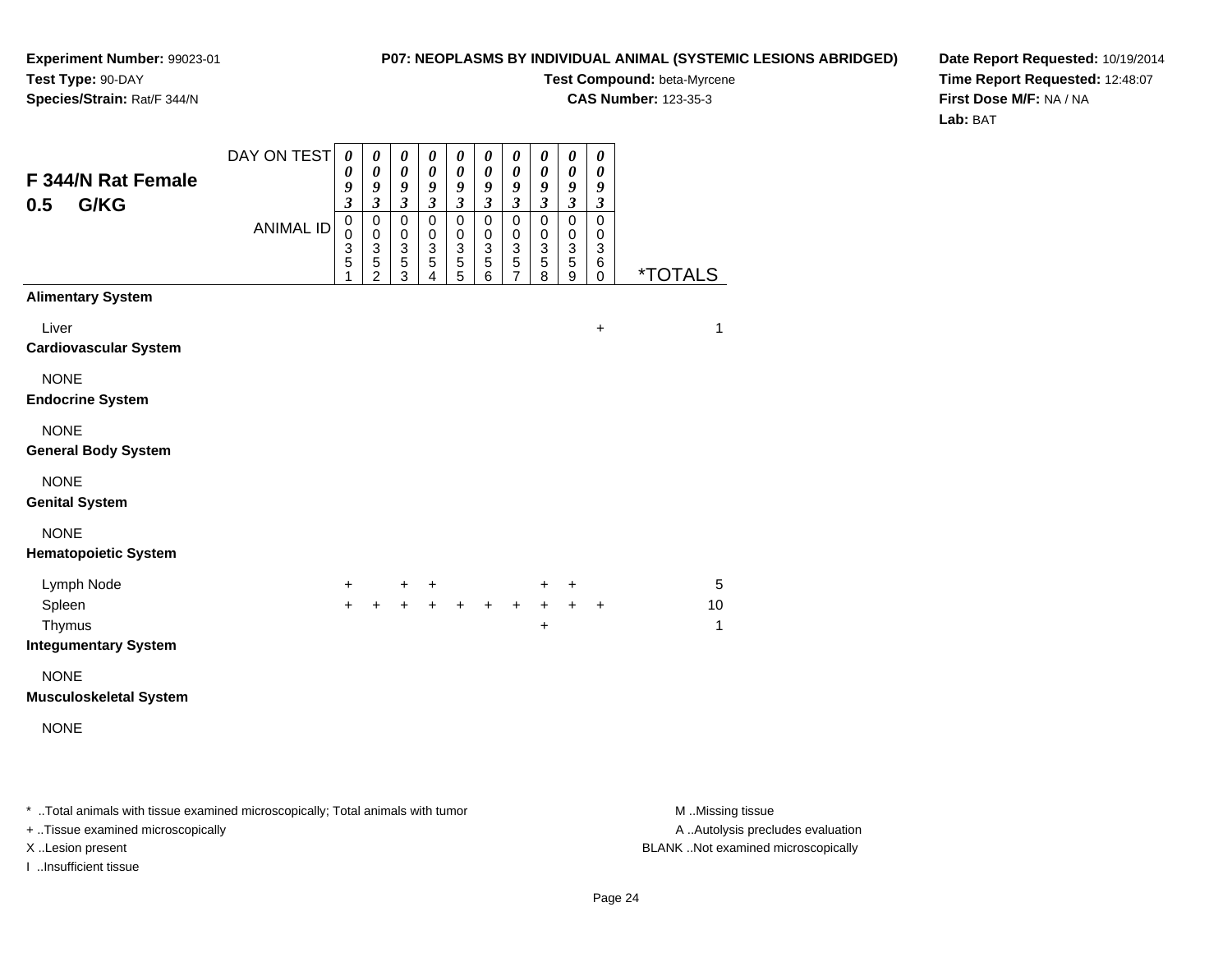### **P07: NEOPLASMS BY INDIVIDUAL ANIMAL (SYSTEMIC LESIONS ABRIDGED)**

**Test Compound:** beta-Myrcene

**CAS Number:** 123-35-3

**Date Report Requested:** 10/19/2014**Time Report Requested:** 12:48:07**First Dose M/F:** NA / NA**Lab:** BAT

| <b>F 344/N Rat Female</b><br>G/KG<br>0.5        | DAY ON TEST      | $\boldsymbol{\theta}$<br>0<br>9<br>3 | 0<br>0<br>9<br>3                                       | $\boldsymbol{\theta}$<br>$\boldsymbol{\theta}$<br>9<br>$\overline{\mathbf{3}}$ | 0<br>$\boldsymbol{\theta}$<br>9<br>3 | 0<br>0<br>9<br>$\mathfrak{z}$                                    | 0<br>0<br>9<br>3             | 0<br>0<br>9<br>$\mathfrak{z}$             | 0<br>0<br>9<br>3             | $\boldsymbol{\theta}$<br>0<br>9<br>3                              | 0<br>0<br>9<br>3             |                       |
|-------------------------------------------------|------------------|--------------------------------------|--------------------------------------------------------|--------------------------------------------------------------------------------|--------------------------------------|------------------------------------------------------------------|------------------------------|-------------------------------------------|------------------------------|-------------------------------------------------------------------|------------------------------|-----------------------|
|                                                 | <b>ANIMAL ID</b> | 0<br>0<br>3<br>5                     | $\mathbf 0$<br>$\mathbf 0$<br>3<br>5<br>$\overline{2}$ | $\Omega$<br>0<br>3<br>5<br>3                                                   | $\Omega$<br>0<br>3<br>5<br>4         | $\Omega$<br>$\begin{smallmatrix}0\3 \end{smallmatrix}$<br>5<br>5 | $\Omega$<br>0<br>3<br>5<br>6 | $\Omega$<br>0<br>$\overline{3}$<br>5<br>7 | $\Omega$<br>0<br>3<br>5<br>8 | $\Omega$<br>0<br>$\ensuremath{\mathsf{3}}$<br>$\overline{5}$<br>9 | $\Omega$<br>0<br>3<br>6<br>0 | <i><b>*TOTALS</b></i> |
| <b>Nervous System</b>                           |                  |                                      |                                                        |                                                                                |                                      |                                                                  |                              |                                           |                              |                                                                   |                              |                       |
| <b>NONE</b><br><b>Respiratory System</b>        |                  |                                      |                                                        |                                                                                |                                      |                                                                  |                              |                                           |                              |                                                                   |                              |                       |
| Nose<br><b>Special Senses System</b>            |                  | $\ddot{}$                            |                                                        |                                                                                |                                      |                                                                  |                              |                                           |                              |                                                                   | $\div$                       | 10 <sup>1</sup>       |
| <b>Harderian Gland</b><br><b>Urinary System</b> |                  | $\ddot{}$                            | +                                                      | +                                                                              |                                      | +                                                                | +                            | +                                         | +                            | +                                                                 | ÷                            | 10 <sup>1</sup>       |
| Kidney<br><b>SYSTEMIC LESIONS</b>               |                  | +                                    |                                                        |                                                                                |                                      |                                                                  |                              |                                           |                              |                                                                   | $\ddot{}$                    | 10                    |
| Multiple Organ                                  |                  | +                                    |                                                        |                                                                                |                                      |                                                                  |                              |                                           |                              |                                                                   | ٠                            | 10                    |

\* ..Total animals with tissue examined microscopically; Total animals with tumor **M** . Missing tissue M ..Missing tissue

+ ..Tissue examined microscopically

I ..Insufficient tissue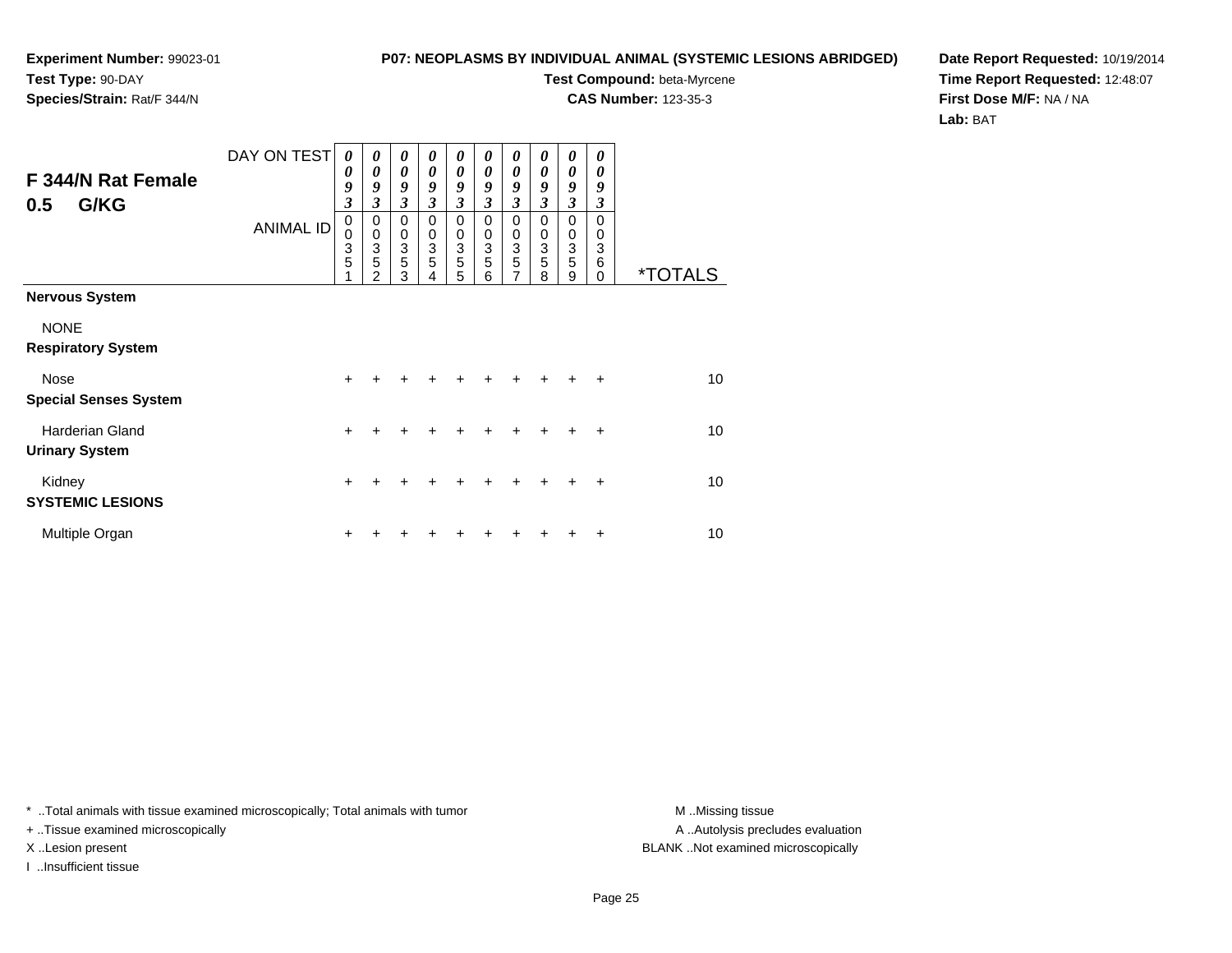**Species/Strain:** Rat/F 344/N

### **P07: NEOPLASMS BY INDIVIDUAL ANIMAL (SYSTEMIC LESIONS ABRIDGED)**

**Test Compound:** beta-Myrcene

**CAS Number:** 123-35-3

**Date Report Requested:** 10/19/2014**Time Report Requested:** 12:48:07**First Dose M/F:** NA / NA**Lab:** BAT

| F 344/N Rat Female<br>G/KG<br>1.0 | DAY ON TEST      | $\boldsymbol{\theta}$<br>0<br>9<br>$\mathfrak{z}$ | 0<br>$\boldsymbol{\theta}$<br>9<br>$\mathfrak{z}$         | 0<br>0<br>9<br>$\mathfrak{z}$                                   | 0<br>0<br>9<br>$\mathfrak{z}$   | 0<br>$\boldsymbol{\theta}$<br>9<br>$\mathfrak{z}$ | 0<br>$\boldsymbol{\theta}$<br>6<br>$\boldsymbol{4}$ | $\boldsymbol{\theta}$<br>$\boldsymbol{\theta}$<br>9<br>$\boldsymbol{\mathfrak{z}}$ | 0<br>0<br>9<br>$\mathfrak{z}$   | $\pmb{\theta}$<br>0<br>9<br>$\boldsymbol{\mathfrak{z}}$       | 0<br>0<br>9<br>$\boldsymbol{\mathfrak{z}}$ |                       |
|-----------------------------------|------------------|---------------------------------------------------|-----------------------------------------------------------|-----------------------------------------------------------------|---------------------------------|---------------------------------------------------|-----------------------------------------------------|------------------------------------------------------------------------------------|---------------------------------|---------------------------------------------------------------|--------------------------------------------|-----------------------|
|                                   | <b>ANIMAL ID</b> | $\mathbf 0$<br>$\pmb{0}$<br>4<br>5                | 0<br>$\mathbf 0$<br>$\overline{4}$<br>5<br>$\overline{2}$ | $\mathbf 0$<br>0<br>$\overline{\mathbf{4}}$<br>$\mathbf 5$<br>3 | $\mathbf 0$<br>0<br>4<br>5<br>4 | $\mathbf 0$<br>0<br>4<br>$\sqrt{5}$<br>5          | $\mathbf 0$<br>$\Omega$<br>$\overline{4}$<br>5<br>6 | $\mathbf 0$<br>0<br>$\overline{\mathbf{4}}$<br>5<br>$\overline{7}$                 | $\mathbf 0$<br>0<br>4<br>5<br>8 | $\pmb{0}$<br>0<br>$\overline{\mathbf{4}}$<br>$\mathbf 5$<br>9 | $\mathbf 0$<br>0<br>4<br>6<br>$\Omega$     | <i><b>*TOTALS</b></i> |
| <b>Alimentary System</b>          |                  |                                                   |                                                           |                                                                 |                                 |                                                   |                                                     |                                                                                    |                                 |                                                               |                                            |                       |
| Esophagus                         |                  |                                                   |                                                           |                                                                 |                                 |                                                   | $\ddot{}$                                           |                                                                                    |                                 |                                                               |                                            | 1                     |
| Intestine Large, Cecum            |                  |                                                   |                                                           |                                                                 |                                 |                                                   | +                                                   |                                                                                    |                                 |                                                               |                                            | 1                     |
| Intestine Large, Colon            |                  |                                                   |                                                           |                                                                 |                                 |                                                   | $\ddot{}$                                           |                                                                                    |                                 |                                                               |                                            | 1                     |
| Intestine Large, Rectum           |                  |                                                   |                                                           |                                                                 |                                 |                                                   | $\ddot{}$                                           |                                                                                    |                                 |                                                               |                                            | 1                     |
| Intestine Small, Duodenum         |                  |                                                   |                                                           |                                                                 |                                 |                                                   | +                                                   |                                                                                    |                                 |                                                               |                                            | 1                     |
| Intestine Small, Ileum            |                  |                                                   |                                                           |                                                                 |                                 |                                                   | +                                                   |                                                                                    |                                 |                                                               |                                            | 1                     |
| Intestine Small, Jejunum          |                  |                                                   |                                                           |                                                                 |                                 |                                                   | +                                                   |                                                                                    |                                 |                                                               |                                            | 1                     |
| Liver                             |                  |                                                   |                                                           |                                                                 |                                 |                                                   | +                                                   |                                                                                    | $\ddot{}$                       |                                                               |                                            | $\overline{c}$        |
| Pancreas                          |                  |                                                   |                                                           |                                                                 |                                 |                                                   | +                                                   |                                                                                    |                                 |                                                               |                                            | 1                     |
| Salivary Glands                   |                  |                                                   |                                                           |                                                                 |                                 |                                                   | +                                                   |                                                                                    |                                 |                                                               |                                            | 1                     |
| Stomach, Forestomach              |                  |                                                   |                                                           |                                                                 |                                 |                                                   | +                                                   |                                                                                    |                                 |                                                               |                                            | 10                    |
| Stomach, Glandular                |                  |                                                   |                                                           |                                                                 |                                 |                                                   | $\ddot{}$                                           |                                                                                    |                                 |                                                               |                                            | 1                     |
| <b>Cardiovascular System</b>      |                  |                                                   |                                                           |                                                                 |                                 |                                                   |                                                     |                                                                                    |                                 |                                                               |                                            |                       |
| <b>Blood Vessel</b>               |                  |                                                   |                                                           |                                                                 |                                 |                                                   | $\ddot{}$                                           |                                                                                    |                                 |                                                               |                                            | 1                     |
| Heart                             |                  |                                                   |                                                           |                                                                 |                                 |                                                   | +                                                   |                                                                                    |                                 |                                                               |                                            | 1                     |
| <b>Endocrine System</b>           |                  |                                                   |                                                           |                                                                 |                                 |                                                   |                                                     |                                                                                    |                                 |                                                               |                                            |                       |
| <b>Adrenal Cortex</b>             |                  |                                                   |                                                           |                                                                 |                                 |                                                   | $\ddot{}$                                           |                                                                                    |                                 |                                                               |                                            | 1                     |
| Adrenal Medulla                   |                  |                                                   |                                                           |                                                                 |                                 |                                                   | $\ddot{}$                                           |                                                                                    |                                 |                                                               |                                            | 1                     |
| Islets, Pancreatic                |                  |                                                   |                                                           |                                                                 |                                 |                                                   | +                                                   |                                                                                    |                                 |                                                               |                                            | 1                     |
| Parathyroid Gland                 |                  |                                                   |                                                           |                                                                 |                                 |                                                   | +                                                   |                                                                                    |                                 |                                                               |                                            | 1                     |

\* ..Total animals with tissue examined microscopically; Total animals with tumor **M** . Missing tissue M ..Missing tissue

+ ..Tissue examined microscopically

I ..Insufficient tissue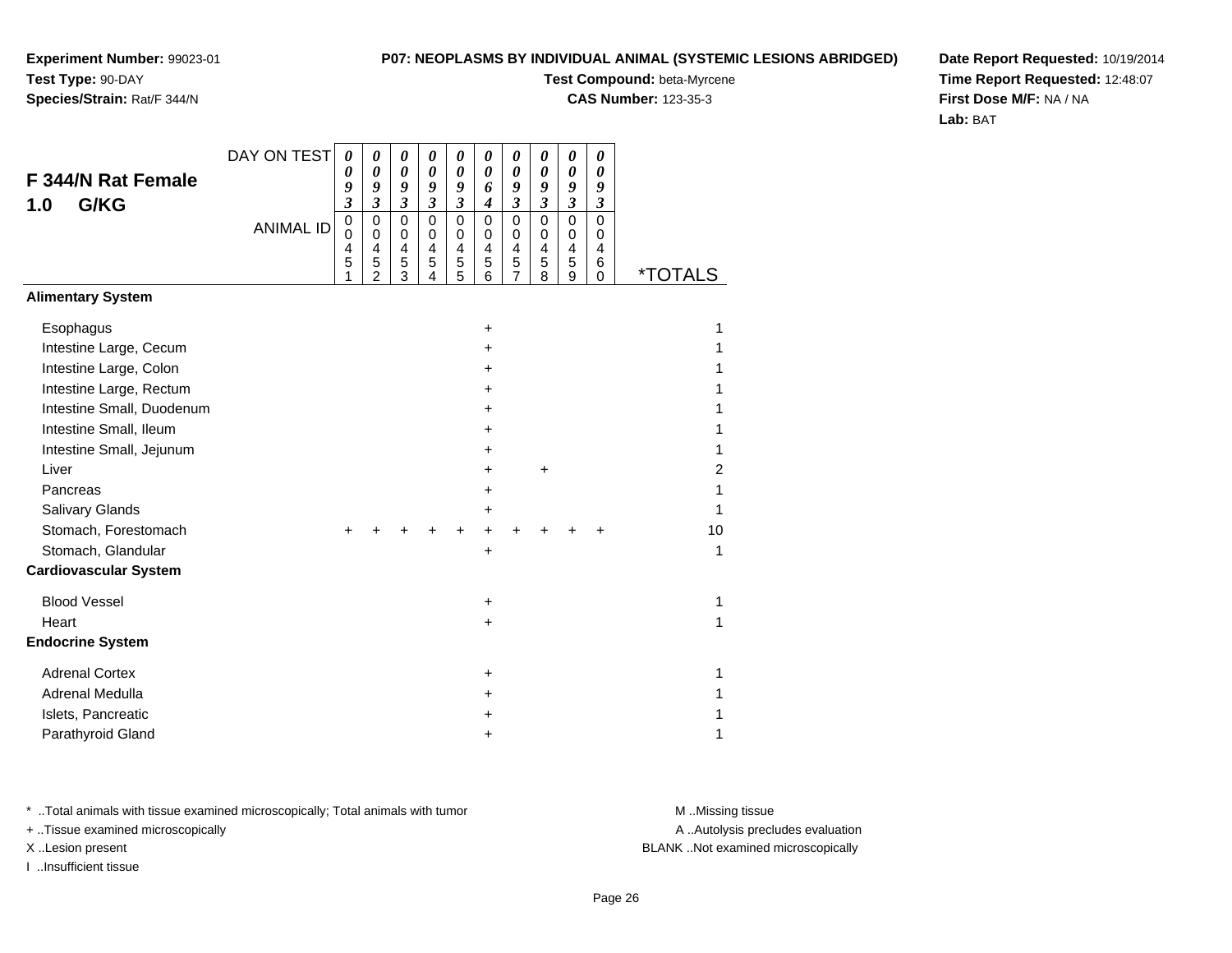### **P07: NEOPLASMS BY INDIVIDUAL ANIMAL (SYSTEMIC LESIONS ABRIDGED)**

**Experiment Number:** 99023-01**Test Type:** 90-DAY

### **Species/Strain:** Rat/F 344/N

**Test Compound:** beta-Myrcene

**CAS Number:** 123-35-3

**Date Report Requested:** 10/19/2014**Time Report Requested:** 12:48:08**First Dose M/F:** NA / NA**Lab:** BAT

| <b>F 344/N Rat Female</b><br>G/KG<br>1.0 | DAY ON TEST<br><b>ANIMAL ID</b> | $\boldsymbol{\theta}$<br>0<br>9<br>$\boldsymbol{\mathfrak{z}}$<br>$\mathbf 0$ | 0<br>0<br>9<br>$\mathfrak{z}$<br>$\mathbf 0$      | $\boldsymbol{\theta}$<br>$\boldsymbol{\theta}$<br>9<br>$\boldsymbol{\beta}$<br>$\mathbf 0$ | 0<br>0<br>9<br>$\overline{\mathbf{3}}$<br>$\mathbf 0$ | 0<br>0<br>9<br>$\mathfrak{z}$<br>$\mathbf 0$        | 0<br>$\boldsymbol{\theta}$<br>6<br>4<br>$\mathbf 0$ | 0<br>0<br>9<br>$\overline{\mathbf{3}}$<br>$\mathbf 0$ | 0<br>0<br>9<br>$\mathfrak{z}$<br>$\mathbf 0$ | 0<br>0<br>9<br>$\boldsymbol{\beta}$<br>$\mathbf 0$ | 0<br>0<br>9<br>$\boldsymbol{\beta}$<br>0 |                       |    |
|------------------------------------------|---------------------------------|-------------------------------------------------------------------------------|---------------------------------------------------|--------------------------------------------------------------------------------------------|-------------------------------------------------------|-----------------------------------------------------|-----------------------------------------------------|-------------------------------------------------------|----------------------------------------------|----------------------------------------------------|------------------------------------------|-----------------------|----|
|                                          |                                 | $\mathbf 0$<br>4<br>5<br>1                                                    | $\mathbf 0$<br>4<br>$\mathbf 5$<br>$\overline{2}$ | 0<br>$\overline{\mathbf{4}}$<br>$\frac{5}{3}$                                              | 0<br>$\overline{\mathbf{4}}$<br>5<br>4                | 0<br>$\overline{\mathbf{4}}$<br>5<br>$\overline{5}$ | 0<br>4<br>5<br>6                                    | 0<br>$\overline{\mathbf{4}}$<br>5<br>7                | 0<br>$\overline{\mathbf{4}}$<br>5<br>8       | 0<br>$\overline{4}$<br>$\sqrt{5}$<br>9             | 0<br>$\overline{4}$<br>6<br>$\mathbf 0$  | <i><b>*TOTALS</b></i> |    |
| <b>Pituitary Gland</b>                   |                                 |                                                                               |                                                   |                                                                                            |                                                       |                                                     | $+$                                                 |                                                       |                                              |                                                    |                                          |                       | 1  |
| <b>Thyroid Gland</b>                     |                                 |                                                                               |                                                   |                                                                                            |                                                       |                                                     | $\ddot{}$                                           |                                                       |                                              |                                                    |                                          |                       | 1  |
| <b>General Body System</b>               |                                 |                                                                               |                                                   |                                                                                            |                                                       |                                                     |                                                     |                                                       |                                              |                                                    |                                          |                       |    |
| <b>NONE</b>                              |                                 |                                                                               |                                                   |                                                                                            |                                                       |                                                     |                                                     |                                                       |                                              |                                                    |                                          |                       |    |
| <b>Genital System</b>                    |                                 |                                                                               |                                                   |                                                                                            |                                                       |                                                     |                                                     |                                                       |                                              |                                                    |                                          |                       |    |
| <b>Clitoral Gland</b>                    |                                 |                                                                               |                                                   |                                                                                            |                                                       |                                                     | +                                                   |                                                       |                                              |                                                    |                                          |                       | 1  |
| Ovary                                    |                                 |                                                                               |                                                   |                                                                                            |                                                       |                                                     | +                                                   |                                                       |                                              |                                                    |                                          |                       | 1  |
| <b>Uterus</b>                            |                                 |                                                                               |                                                   |                                                                                            |                                                       |                                                     | +                                                   |                                                       |                                              |                                                    |                                          |                       | 1  |
| <b>Hematopoietic System</b>              |                                 |                                                                               |                                                   |                                                                                            |                                                       |                                                     |                                                     |                                                       |                                              |                                                    |                                          |                       |    |
| <b>Bone Marrow</b>                       |                                 |                                                                               |                                                   |                                                                                            |                                                       |                                                     | $\ddot{}$                                           |                                                       |                                              |                                                    |                                          |                       | 1  |
| Lymph Node                               |                                 | +                                                                             |                                                   |                                                                                            |                                                       |                                                     |                                                     |                                                       |                                              |                                                    |                                          |                       | 1  |
| Lymph Node, Mandibular                   |                                 |                                                                               |                                                   |                                                                                            |                                                       |                                                     | М                                                   |                                                       |                                              |                                                    |                                          |                       | 0  |
| Lymph Node, Mesenteric                   |                                 |                                                                               |                                                   | +                                                                                          |                                                       | $\ddot{}$                                           | +                                                   |                                                       |                                              |                                                    |                                          |                       | 3  |
| Spleen                                   |                                 | +                                                                             | +                                                 | +                                                                                          | $\ddot{}$                                             | +                                                   | +                                                   | +                                                     | +                                            | +                                                  | +                                        |                       | 10 |
| Thymus                                   |                                 | $\ddot{}$                                                                     | +                                                 | +                                                                                          | +                                                     | $\pm$                                               | +                                                   | +                                                     | +                                            | +                                                  | +                                        |                       | 10 |
| <b>Integumentary System</b>              |                                 |                                                                               |                                                   |                                                                                            |                                                       |                                                     |                                                     |                                                       |                                              |                                                    |                                          |                       |    |
| <b>Mammary Gland</b>                     |                                 |                                                                               |                                                   |                                                                                            |                                                       |                                                     | +                                                   |                                                       |                                              |                                                    |                                          |                       | 1  |
| Skin                                     |                                 |                                                                               |                                                   |                                                                                            |                                                       |                                                     | +                                                   |                                                       |                                              |                                                    |                                          |                       | 1  |
| <b>Musculoskeletal System</b>            |                                 |                                                                               |                                                   |                                                                                            |                                                       |                                                     |                                                     |                                                       |                                              |                                                    |                                          |                       |    |
| <b>Bone</b>                              |                                 |                                                                               |                                                   |                                                                                            |                                                       |                                                     | +                                                   |                                                       |                                              |                                                    |                                          |                       | 1  |

\* ..Total animals with tissue examined microscopically; Total animals with tumor **M** . Missing tissue M ..Missing tissue

+ ..Tissue examined microscopically

I ..Insufficient tissue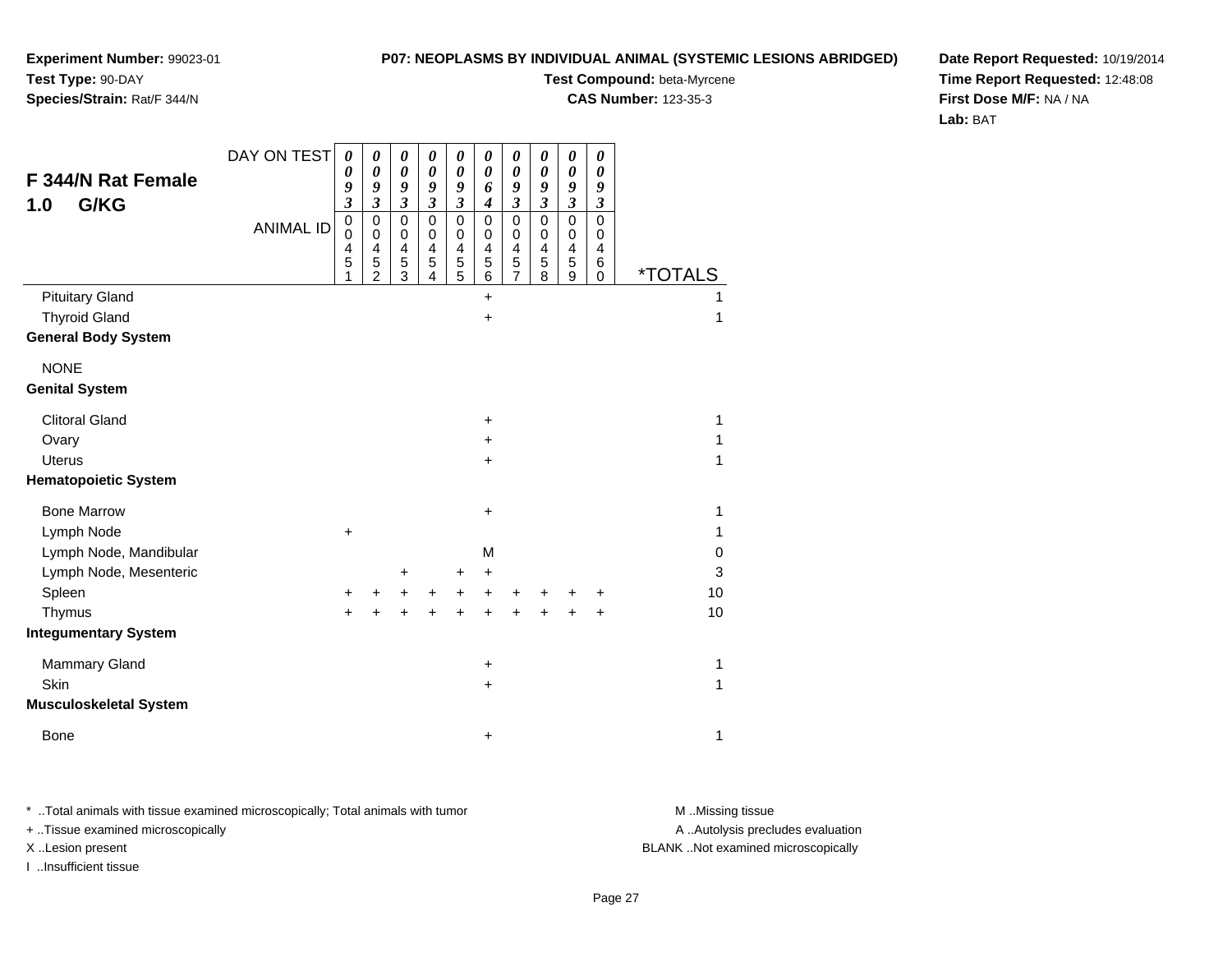**Species/Strain:** Rat/F 344/N

### **P07: NEOPLASMS BY INDIVIDUAL ANIMAL (SYSTEMIC LESIONS ABRIDGED)**

**Test Compound:** beta-Myrcene

**CAS Number:** 123-35-3

**Date Report Requested:** 10/19/2014**Time Report Requested:** 12:48:08**First Dose M/F:** NA / NA**Lab:** BAT

| F 344/N Rat Female<br>G/KG<br>1.0                    | DAY ON TEST<br><b>ANIMAL ID</b> | $\boldsymbol{\theta}$<br>0<br>9<br>$\mathfrak{z}$<br>$\mathbf 0$<br>$\mathbf 0$<br>4<br>5 | 0<br>0<br>9<br>3<br>$\mathbf 0$<br>0<br>4<br>5<br>$\overline{2}$ | 0<br>$\boldsymbol{\theta}$<br>9<br>$\boldsymbol{\beta}$<br>$\mathbf 0$<br>$\pmb{0}$<br>$\overline{4}$<br>5<br>3 | 0<br>0<br>9<br>$\boldsymbol{\beta}$<br>$\mathbf 0$<br>0<br>$\overline{4}$<br>5<br>4 | 0<br>$\boldsymbol{\theta}$<br>9<br>$\boldsymbol{\mathfrak{z}}$<br>$\mathbf 0$<br>$\pmb{0}$<br>$\overline{4}$<br>$\mathbf 5$<br>5 | 0<br>0<br>6<br>4<br>0<br>0<br>$\overline{4}$<br>5<br>6 | 0<br>$\pmb{\theta}$<br>9<br>$\boldsymbol{\mathfrak{z}}$<br>$\pmb{0}$<br>$\pmb{0}$<br>4<br>5<br>$\overline{7}$ | 0<br>0<br>9<br>3<br>$\mathbf 0$<br>0<br>4<br>5<br>8 | 0<br>0<br>9<br>$\overline{\mathbf{3}}$<br>$\mathbf 0$<br>0<br>4<br>5<br>9 | 0<br>0<br>9<br>3<br>$\mathbf 0$<br>0<br>4<br>6<br>0 | <i><b>*TOTALS</b></i> |
|------------------------------------------------------|---------------------------------|-------------------------------------------------------------------------------------------|------------------------------------------------------------------|-----------------------------------------------------------------------------------------------------------------|-------------------------------------------------------------------------------------|----------------------------------------------------------------------------------------------------------------------------------|--------------------------------------------------------|---------------------------------------------------------------------------------------------------------------|-----------------------------------------------------|---------------------------------------------------------------------------|-----------------------------------------------------|-----------------------|
| <b>Nervous System</b>                                |                                 |                                                                                           |                                                                  |                                                                                                                 |                                                                                     |                                                                                                                                  |                                                        |                                                                                                               |                                                     |                                                                           |                                                     |                       |
| <b>Brain</b><br><b>Respiratory System</b>            |                                 |                                                                                           |                                                                  |                                                                                                                 |                                                                                     |                                                                                                                                  | $\ddot{}$                                              |                                                                                                               |                                                     |                                                                           |                                                     | 1                     |
| Lung<br><b>Nose</b><br>Trachea                       |                                 | $\ddot{}$                                                                                 |                                                                  |                                                                                                                 |                                                                                     |                                                                                                                                  | $\ddot{}$<br>+<br>$\pm$                                |                                                                                                               |                                                     |                                                                           |                                                     | 1<br>10<br>1          |
| <b>Special Senses System</b>                         |                                 |                                                                                           |                                                                  |                                                                                                                 |                                                                                     |                                                                                                                                  |                                                        |                                                                                                               |                                                     |                                                                           |                                                     |                       |
| Eye<br>Harderian Gland<br><b>Urinary System</b>      |                                 | +                                                                                         |                                                                  |                                                                                                                 |                                                                                     |                                                                                                                                  | $\ddot{}$                                              |                                                                                                               |                                                     |                                                                           | +                                                   | $\mathbf 1$<br>10     |
| Kidney<br>Urinary Bladder<br><b>SYSTEMIC LESIONS</b> |                                 | $\ddot{}$                                                                                 |                                                                  |                                                                                                                 |                                                                                     |                                                                                                                                  | +                                                      |                                                                                                               |                                                     |                                                                           | ٠                                                   | 10<br>1               |
| Multiple Organ                                       |                                 | +                                                                                         |                                                                  |                                                                                                                 |                                                                                     |                                                                                                                                  |                                                        |                                                                                                               |                                                     |                                                                           | +                                                   | 10                    |

\* ..Total animals with tissue examined microscopically; Total animals with tumor **M** . Missing tissue M ..Missing tissue

+ ..Tissue examined microscopically

I ..Insufficient tissue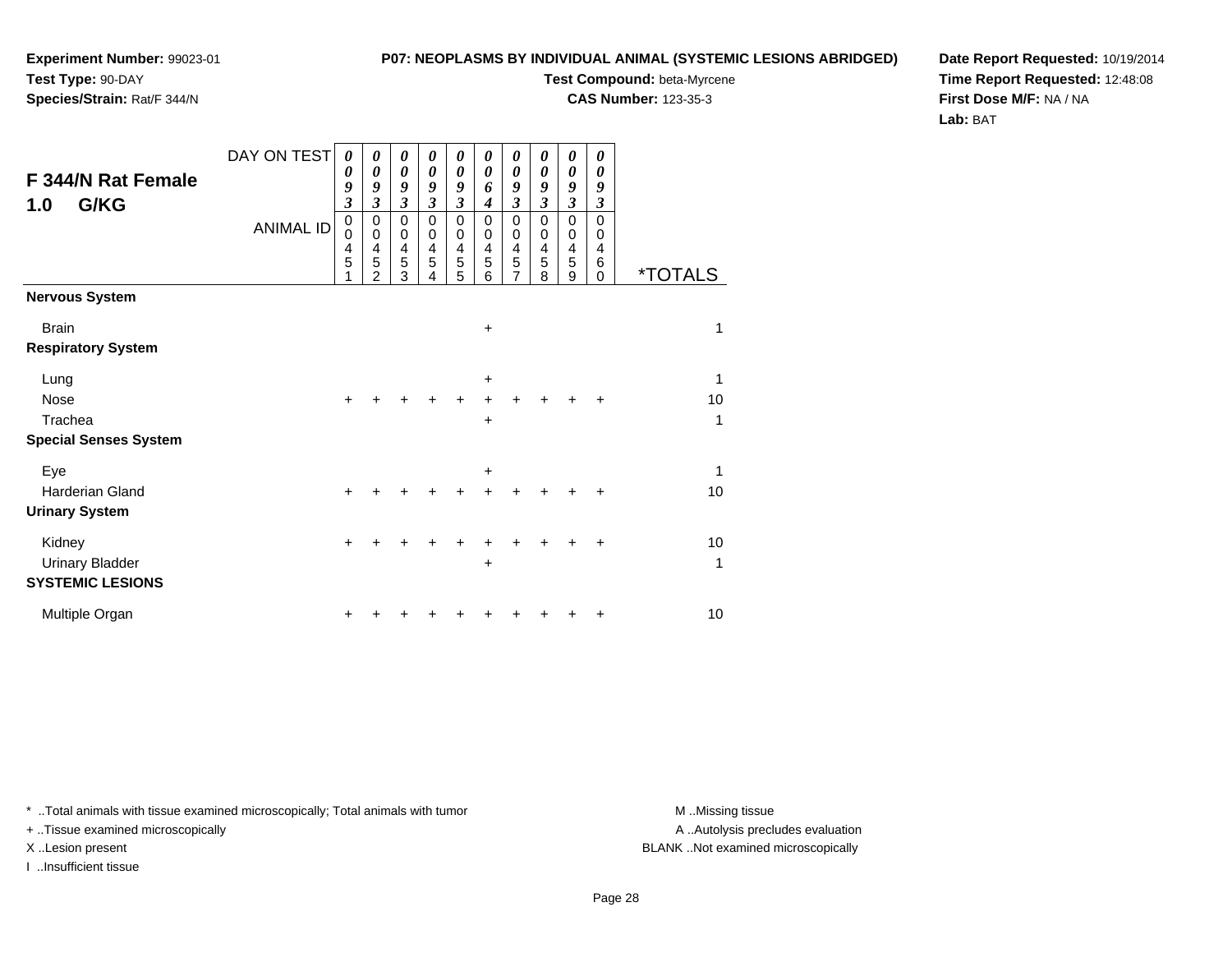# **Species/Strain:** Rat/F 344/N

### **P07: NEOPLASMS BY INDIVIDUAL ANIMAL (SYSTEMIC LESIONS ABRIDGED)**

**Test Compound:** beta-Myrcene

**CAS Number:** 123-35-3

**Date Report Requested:** 10/19/2014**Time Report Requested:** 12:48:08**First Dose M/F:** NA / NA**Lab:** BAT

|                              | DAY ON TEST      | 0                       | 0                                    | 0                          | 0                          | 0                       | 0                                 | 0                          | 0                                 | 0                          | 0                                 |                       |
|------------------------------|------------------|-------------------------|--------------------------------------|----------------------------|----------------------------|-------------------------|-----------------------------------|----------------------------|-----------------------------------|----------------------------|-----------------------------------|-----------------------|
| <b>F 344/N Rat Female</b>    |                  | 0<br>9                  | 0<br>9                               | 0<br>9                     | $\boldsymbol{\theta}$<br>0 | 0<br>9                  | $\boldsymbol{\theta}$<br>9        | 0<br>0                     | 0<br>8                            | 0<br>9                     | 0<br>0                            |                       |
| G/KG<br>2.0                  |                  | $\overline{\mathbf{3}}$ | $\mathfrak{z}$                       | 3                          | 4                          | $\overline{\mathbf{3}}$ | $\overline{\mathbf{3}}$           | 3                          | 7                                 | $\overline{\mathbf{3}}$    | $\boldsymbol{2}$                  |                       |
|                              | <b>ANIMAL ID</b> | 0<br>0<br>5<br>5        | $\mathbf 0$<br>$\mathbf 0$<br>5<br>5 | $\mathbf 0$<br>0<br>5<br>5 | $\mathbf 0$<br>0<br>5<br>5 | 0<br>0<br>5<br>5        | $\mathbf 0$<br>$\Omega$<br>5<br>5 | $\mathbf 0$<br>0<br>5<br>5 | $\mathbf 0$<br>$\Omega$<br>5<br>5 | $\mathbf 0$<br>0<br>5<br>5 | $\mathbf 0$<br>$\Omega$<br>5<br>6 |                       |
|                              |                  | 1                       | $\overline{2}$                       | $\overline{3}$             | 4                          | 5                       | 6                                 | 7                          | 8                                 | 9                          | $\Omega$                          | <i><b>*TOTALS</b></i> |
| <b>Alimentary System</b>     |                  |                         |                                      |                            |                            |                         |                                   |                            |                                   |                            |                                   |                       |
| Esophagus                    |                  | +                       | +                                    | +                          | +                          | +                       | +                                 | +                          |                                   | +                          | +                                 | 10                    |
| Intestine Large, Cecum       |                  | +                       | +                                    | +                          | +                          | +                       | +                                 | +                          | +                                 | +                          | +                                 | 10                    |
| Intestine Large, Colon       |                  | $\ddot{}$               | +                                    | +                          | +                          | +                       | $\ddot{}$                         | +                          | $\ddot{}$                         | $\ddot{}$                  | $\ddot{}$                         | 10                    |
| Intestine Large, Rectum      |                  | +                       | +                                    | +                          | $\ddot{}$                  | +                       | +                                 | +                          | $\ddot{}$                         | $\pm$                      | +                                 | 10                    |
| Intestine Small, Duodenum    |                  | $\ddot{}$               | $\ddot{}$                            | +                          | $\ddot{}$                  | +                       | $\ddot{}$                         | $\ddot{}$                  | $\ddot{}$                         | $\ddot{}$                  | $\ddot{}$                         | 10                    |
| Intestine Small, Ileum       |                  | $\ddot{}$               | +                                    | +                          | $\ddot{}$                  | +                       | $\ddot{}$                         | +                          | $\ddot{}$                         | $\ddot{}$                  | $\ddot{}$                         | 10                    |
| Intestine Small, Jejunum     |                  | $\ddot{}$               | +                                    | +                          | $\ddot{}$                  | $\ddot{}$               | $\ddot{}$                         | $\ddot{}$                  | $\ddot{}$                         | $\ddot{}$                  | $\ddot{}$                         | 10                    |
| Liver                        |                  | $\ddot{}$               | +                                    | +                          | $\ddot{}$                  | $\ddot{}$               | +                                 | $\ddot{}$                  | $\ddot{}$                         | +                          | +                                 | 10                    |
| Pancreas                     |                  | +                       | +                                    | $\ddot{}$                  | $\pm$                      | $\pm$                   | $\pm$                             | $\ddot{}$                  | $\ddot{}$                         | $\pm$                      | +                                 | 10                    |
| <b>Salivary Glands</b>       |                  | $\ddot{}$               | +                                    | $\ddot{}$                  | +                          | +                       | +                                 | $\ddot{}$                  | $\ddot{}$                         | +                          | +                                 | 10                    |
| Stomach, Forestomach         |                  | $\ddot{}$               | $\ddot{}$                            | $\ddot{}$                  | $\ddot{}$                  | $\ddot{}$               | $\ddot{}$                         | $\ddot{}$                  | $\ddot{}$                         | $+$                        | $\ddot{}$                         | 10                    |
| Stomach, Glandular           |                  | +                       | $\ddot{}$                            | $\ddot{}$                  | $\ddot{}$                  | $\ddot{}$               | $\ddot{}$                         | $\ddot{}$                  | $\ddot{}$                         | $\ddot{}$                  | $\ddot{}$                         | 10                    |
| <b>Cardiovascular System</b> |                  |                         |                                      |                            |                            |                         |                                   |                            |                                   |                            |                                   |                       |
| <b>Blood Vessel</b>          |                  | +                       | +                                    | +                          |                            | +                       | +                                 | +                          |                                   | +                          | +                                 | 10                    |
| Heart                        |                  | $\ddot{}$               | $\ddot{}$                            | $\ddot{}$                  | $\ddot{}$                  | $\ddot{}$               | $\ddot{}$                         | $\ddot{}$                  | $\ddot{}$                         | +                          | +                                 | 10                    |
| <b>Endocrine System</b>      |                  |                         |                                      |                            |                            |                         |                                   |                            |                                   |                            |                                   |                       |
| <b>Adrenal Cortex</b>        |                  | ٠                       | +                                    | +                          |                            | +                       | +                                 |                            |                                   |                            | +                                 | 10                    |
| Adrenal Medulla              |                  | +                       | $\ddot{}$                            | +                          | $\ddot{}$                  | +                       | $\ddot{}$                         | +                          | +                                 | +                          | +                                 | 10                    |
| Islets, Pancreatic           |                  | +                       | +                                    | +                          | $\div$                     | $\pm$                   | +                                 | +                          | $\ddot{}$                         | +                          | +                                 | 10                    |
| Parathyroid Gland            |                  | +                       | +                                    | +                          | +                          | +                       | +                                 | +                          | +                                 | +                          | +                                 | 10                    |

\* ..Total animals with tissue examined microscopically; Total animals with tumor **M** . Missing tissue M ..Missing tissue

+ ..Tissue examined microscopically

I ..Insufficient tissue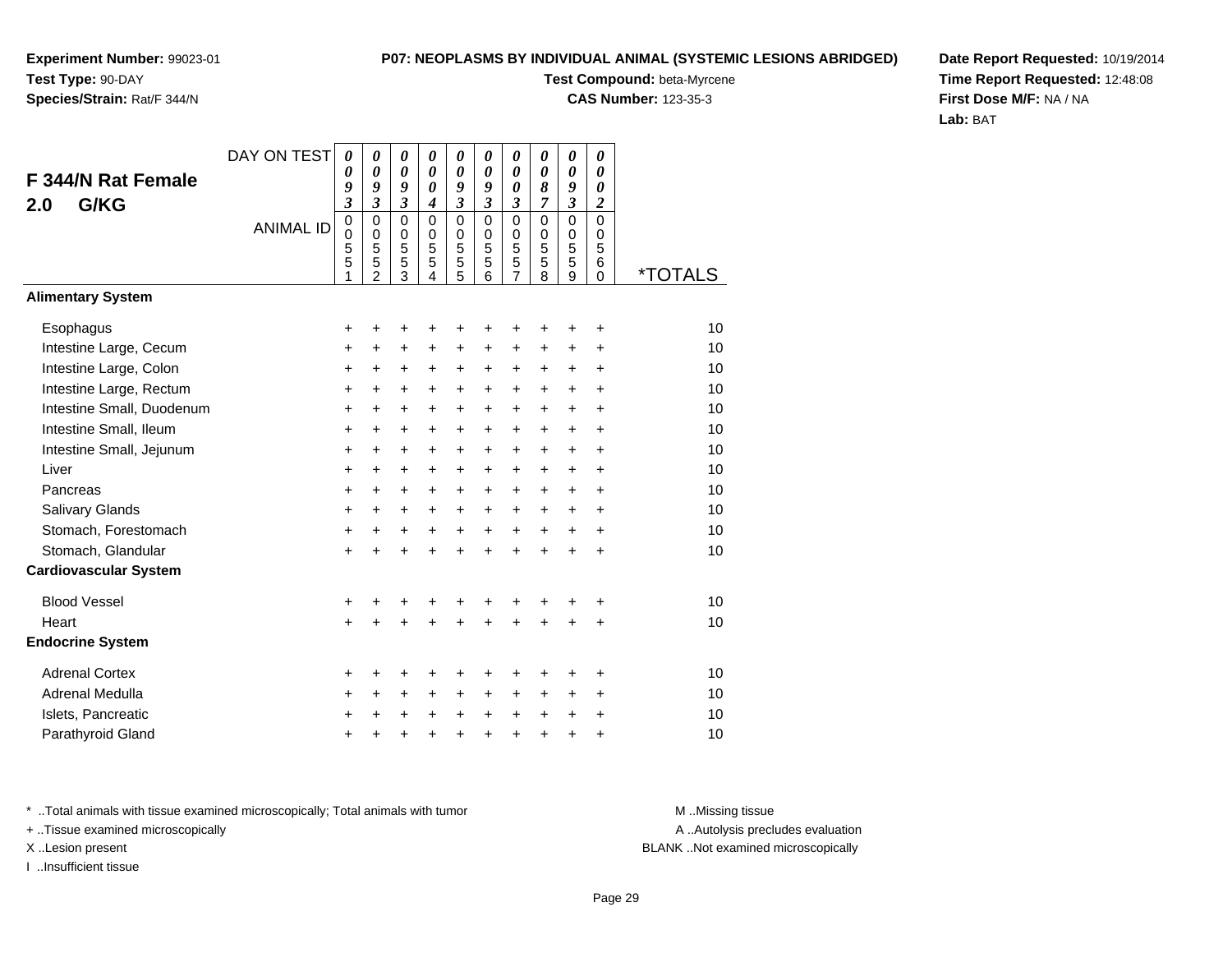### **P07: NEOPLASMS BY INDIVIDUAL ANIMAL (SYSTEMIC LESIONS ABRIDGED)**

**Experiment Number:** 99023-01**Test Type:** 90-DAY

**Species/Strain:** Rat/F 344/N

**Test Compound:** beta-Myrcene

**CAS Number:** 123-35-3

**Date Report Requested:** 10/19/2014**Time Report Requested:** 12:48:08**First Dose M/F:** NA / NA**Lab:** BAT

| F 344/N Rat Female<br>G/KG<br>2.0 | DAY ON TEST<br><b>ANIMAL ID</b> | $\boldsymbol{\theta}$<br>0<br>9<br>$\overline{\mathbf{3}}$<br>$\pmb{0}$<br>0<br>5<br>5<br>1 | 0<br>$\boldsymbol{\theta}$<br>9<br>$\overline{\mathbf{3}}$<br>$\mathbf 0$<br>$\mathbf 0$<br>5<br>5<br>$\overline{c}$ | 0<br>$\boldsymbol{\theta}$<br>9<br>$\overline{\mathbf{3}}$<br>$\mathbf 0$<br>0<br>5<br>5<br>$\overline{3}$ | $\boldsymbol{\theta}$<br>$\boldsymbol{\theta}$<br>$\boldsymbol{\theta}$<br>$\boldsymbol{4}$<br>$\mathbf 0$<br>0<br>5<br>5<br>4 | 0<br>$\boldsymbol{\theta}$<br>9<br>$\overline{\mathbf{3}}$<br>$\mathbf 0$<br>0<br>5<br>5<br>$\overline{5}$ | $\boldsymbol{\theta}$<br>$\boldsymbol{\theta}$<br>9<br>3<br>$\Omega$<br>0<br>5<br>5<br>6 | 0<br>$\boldsymbol{\theta}$<br>0<br>$\boldsymbol{\beta}$<br>$\mathbf 0$<br>0<br>$\overline{5}$<br>$\frac{5}{7}$ | 0<br>0<br>8<br>7<br>$\mathbf 0$<br>0<br>5<br>5<br>8 | 0<br>$\boldsymbol{\theta}$<br>9<br>$\boldsymbol{\mathfrak{z}}$<br>$\mathbf 0$<br>0<br>5<br>$\overline{5}$<br>$\boldsymbol{9}$ | 0<br>0<br>0<br>$\boldsymbol{2}$<br>$\Omega$<br>0<br>5<br>6<br>$\mathbf 0$ | <i><b>*TOTALS</b></i> |
|-----------------------------------|---------------------------------|---------------------------------------------------------------------------------------------|----------------------------------------------------------------------------------------------------------------------|------------------------------------------------------------------------------------------------------------|--------------------------------------------------------------------------------------------------------------------------------|------------------------------------------------------------------------------------------------------------|------------------------------------------------------------------------------------------|----------------------------------------------------------------------------------------------------------------|-----------------------------------------------------|-------------------------------------------------------------------------------------------------------------------------------|---------------------------------------------------------------------------|-----------------------|
| <b>Pituitary Gland</b>            |                                 | +                                                                                           | $\ddot{}$                                                                                                            | $\ddot{}$                                                                                                  | $\ddot{}$                                                                                                                      | $\ddot{}$                                                                                                  | $+$                                                                                      | $\ddot{}$                                                                                                      | $\ddot{}$                                           | $+$                                                                                                                           | $+$                                                                       | 10                    |
| <b>Thyroid Gland</b>              |                                 | +                                                                                           | +                                                                                                                    | +                                                                                                          | +                                                                                                                              | +                                                                                                          |                                                                                          | +                                                                                                              | +                                                   | +                                                                                                                             | +                                                                         | 10                    |
| <b>General Body System</b>        |                                 |                                                                                             |                                                                                                                      |                                                                                                            |                                                                                                                                |                                                                                                            |                                                                                          |                                                                                                                |                                                     |                                                                                                                               |                                                                           |                       |
| <b>NONE</b>                       |                                 |                                                                                             |                                                                                                                      |                                                                                                            |                                                                                                                                |                                                                                                            |                                                                                          |                                                                                                                |                                                     |                                                                                                                               |                                                                           |                       |
| <b>Genital System</b>             |                                 |                                                                                             |                                                                                                                      |                                                                                                            |                                                                                                                                |                                                                                                            |                                                                                          |                                                                                                                |                                                     |                                                                                                                               |                                                                           |                       |
| <b>Clitoral Gland</b>             |                                 | +                                                                                           | ٠                                                                                                                    | +                                                                                                          | +                                                                                                                              | +                                                                                                          |                                                                                          | +                                                                                                              | ٠                                                   | +                                                                                                                             | +                                                                         | 10                    |
| Ovary                             |                                 | +                                                                                           | +                                                                                                                    | +                                                                                                          | $\ddot{}$                                                                                                                      | $\ddot{}$                                                                                                  | $\ddot{}$                                                                                | +                                                                                                              | +                                                   | +                                                                                                                             | +                                                                         | 10                    |
| Uterus                            |                                 | +                                                                                           | +                                                                                                                    | +                                                                                                          | +                                                                                                                              | +                                                                                                          |                                                                                          | +                                                                                                              | +                                                   | +                                                                                                                             | +                                                                         | 10                    |
| <b>Hematopoietic System</b>       |                                 |                                                                                             |                                                                                                                      |                                                                                                            |                                                                                                                                |                                                                                                            |                                                                                          |                                                                                                                |                                                     |                                                                                                                               |                                                                           |                       |
| <b>Bone Marrow</b>                |                                 | $\ddot{}$                                                                                   | +                                                                                                                    | +                                                                                                          | +                                                                                                                              | +                                                                                                          |                                                                                          | +                                                                                                              | +                                                   | +                                                                                                                             | +                                                                         | 10                    |
| Lymph Node                        |                                 |                                                                                             |                                                                                                                      |                                                                                                            |                                                                                                                                |                                                                                                            | +                                                                                        |                                                                                                                |                                                     |                                                                                                                               |                                                                           | $\overline{1}$        |
| Lymph Node, Mandibular            |                                 | M                                                                                           | M                                                                                                                    | M                                                                                                          | М                                                                                                                              | M                                                                                                          | M                                                                                        | M                                                                                                              | M                                                   | M                                                                                                                             | M                                                                         | $\mathbf 0$           |
| Lymph Node, Mesenteric            |                                 | +                                                                                           | +                                                                                                                    | +                                                                                                          | +                                                                                                                              | +                                                                                                          | +                                                                                        | +                                                                                                              | +                                                   | +                                                                                                                             | +                                                                         | 10                    |
| Spleen                            |                                 | +                                                                                           | +                                                                                                                    | +                                                                                                          | +                                                                                                                              | +                                                                                                          | +                                                                                        | +                                                                                                              | +                                                   | +                                                                                                                             | +                                                                         | 10                    |
| Thymus                            |                                 | +                                                                                           | +                                                                                                                    | +                                                                                                          | +                                                                                                                              | +                                                                                                          |                                                                                          | +                                                                                                              | +                                                   | $\ddot{}$                                                                                                                     | $\ddot{}$                                                                 | 10                    |
| <b>Integumentary System</b>       |                                 |                                                                                             |                                                                                                                      |                                                                                                            |                                                                                                                                |                                                                                                            |                                                                                          |                                                                                                                |                                                     |                                                                                                                               |                                                                           |                       |
| <b>Mammary Gland</b>              |                                 | +                                                                                           | +                                                                                                                    | +                                                                                                          | +                                                                                                                              | +                                                                                                          | +                                                                                        | +                                                                                                              | +                                                   | +                                                                                                                             | +                                                                         | 10                    |
| Skin                              |                                 | +                                                                                           |                                                                                                                      | +                                                                                                          | +                                                                                                                              | +                                                                                                          |                                                                                          |                                                                                                                |                                                     | +                                                                                                                             | +                                                                         | 10                    |
| <b>Musculoskeletal System</b>     |                                 |                                                                                             |                                                                                                                      |                                                                                                            |                                                                                                                                |                                                                                                            |                                                                                          |                                                                                                                |                                                     |                                                                                                                               |                                                                           |                       |
| Bone                              |                                 | +                                                                                           |                                                                                                                      |                                                                                                            |                                                                                                                                |                                                                                                            |                                                                                          |                                                                                                                |                                                     | +                                                                                                                             | +                                                                         | 10                    |

\* ..Total animals with tissue examined microscopically; Total animals with tumor **M** . Missing tissue M ..Missing tissue + ..Tissue examined microscopically

I ..Insufficient tissue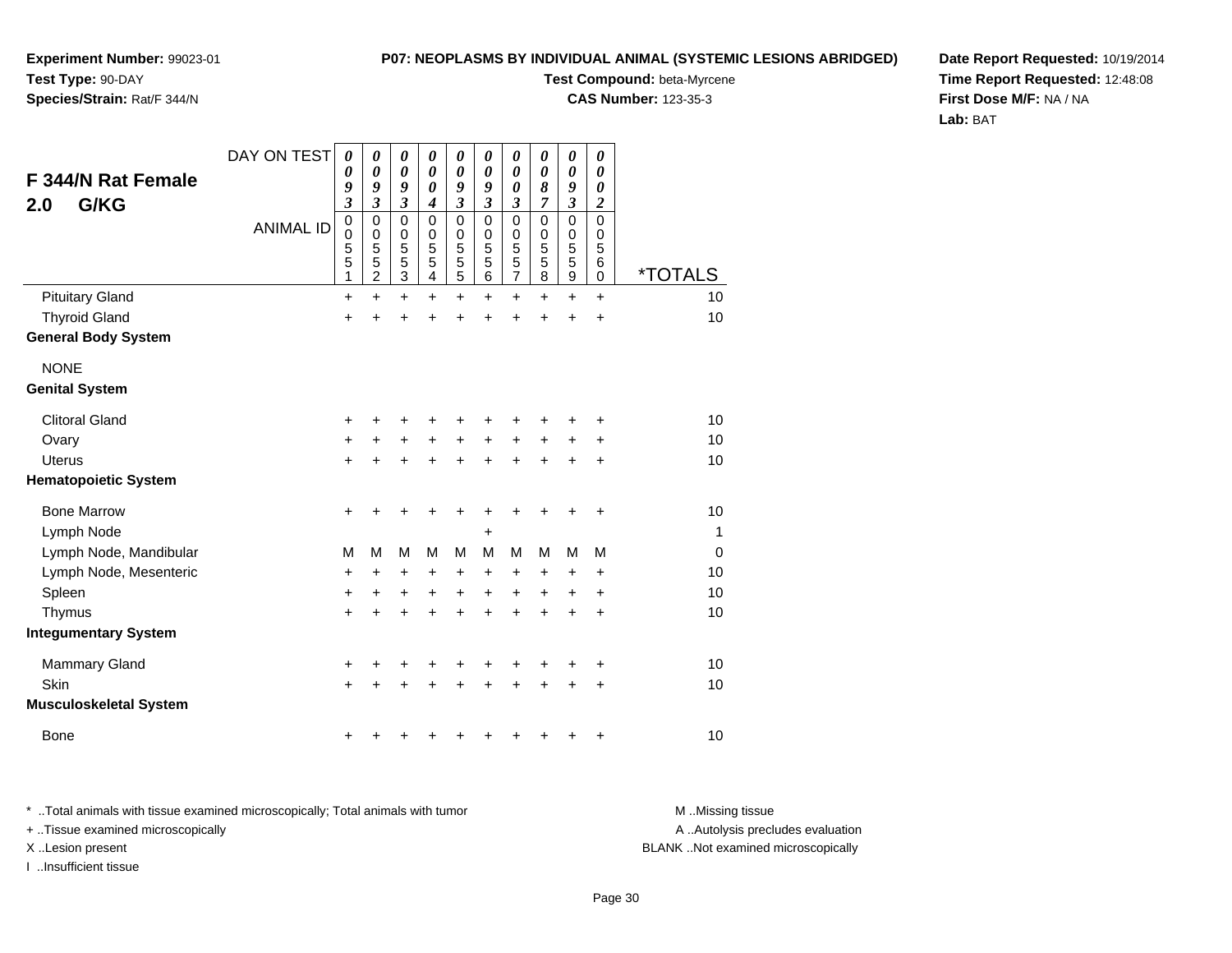**Experiment Number:** 99023-01

### **Test Type:** 90-DAY**Species/Strain:** Rat/F 344/N

### **P07: NEOPLASMS BY INDIVIDUAL ANIMAL (SYSTEMIC LESIONS ABRIDGED)**

**Test Compound:** beta-Myrcene

**CAS Number:** 123-35-3

**Date Report Requested:** 10/19/2014**Time Report Requested:** 12:48:08**First Dose M/F:** NA / NA**Lab:** BAT

| F 344/N Rat Female<br>G/KG<br>2.0         | DAY ON TEST<br><b>ANIMAL ID</b> | 0<br>0<br>9<br>$\mathfrak{z}$<br>$\mathbf 0$<br>0<br>5<br>5<br>1 | 0<br>0<br>9<br>$\mathfrak{z}$<br>0<br>$\mathbf 0$<br>5<br>5<br>$\mathcal{P}$ | 0<br>0<br>9<br>3<br>0<br>$\begin{array}{c} 0 \\ 5 \\ 3 \end{array}$ | 0<br>0<br>0<br>$\boldsymbol{4}$<br>$\mathbf 0$<br>0<br>5<br>5<br>4 | 0<br>0<br>9<br>3<br>$\mathbf 0$<br>0<br>5<br>$\overline{5}$<br>5 | 0<br>$\boldsymbol{\theta}$<br>9<br>3<br>0<br>0<br>5<br>5<br>6 | 0<br>0<br>0<br>3<br>$\mathbf 0$<br>$\boldsymbol{0}$<br>5<br>$\overline{5}$<br>$\overline{7}$ | 0<br>$\boldsymbol{\theta}$<br>8<br>$\overline{7}$<br>$\Omega$<br>$\mathbf 0$<br>5<br>5<br>8 | 0<br>0<br>9<br>$\overline{\mathbf{3}}$<br>$\mathbf 0$<br>0<br>5<br>5<br>9 | 0<br>$\boldsymbol{\theta}$<br>0<br>$\overline{c}$<br>$\mathbf 0$<br>$\mathbf 0$<br>5<br>6<br>$\Omega$ | <i><b>*TOTALS</b></i> |
|-------------------------------------------|---------------------------------|------------------------------------------------------------------|------------------------------------------------------------------------------|---------------------------------------------------------------------|--------------------------------------------------------------------|------------------------------------------------------------------|---------------------------------------------------------------|----------------------------------------------------------------------------------------------|---------------------------------------------------------------------------------------------|---------------------------------------------------------------------------|-------------------------------------------------------------------------------------------------------|-----------------------|
| <b>Nervous System</b>                     |                                 |                                                                  |                                                                              |                                                                     |                                                                    |                                                                  |                                                               |                                                                                              |                                                                                             |                                                                           |                                                                                                       |                       |
| <b>Brain</b><br><b>Respiratory System</b> |                                 | +                                                                |                                                                              |                                                                     |                                                                    |                                                                  |                                                               |                                                                                              |                                                                                             |                                                                           | ٠                                                                                                     | 10                    |
| Lung                                      |                                 | +                                                                |                                                                              |                                                                     |                                                                    |                                                                  |                                                               |                                                                                              |                                                                                             |                                                                           | +                                                                                                     | 10                    |
| Nose                                      |                                 | $\ddot{}$                                                        | +                                                                            | $\pm$                                                               | $\ddot{}$                                                          | $+$                                                              | $\ddot{}$                                                     | $\pm$                                                                                        | $\ddot{}$                                                                                   | $\ddot{}$                                                                 | ÷                                                                                                     | 10                    |
| Trachea                                   |                                 | $\ddot{}$                                                        | $\ddot{}$                                                                    | $\ddot{}$                                                           | $\ddot{}$                                                          | $\ddot{}$                                                        | $\ddot{}$                                                     | $\ddot{}$                                                                                    | $+$                                                                                         | $\ddot{}$                                                                 | +                                                                                                     | 10                    |
| <b>Special Senses System</b>              |                                 |                                                                  |                                                                              |                                                                     |                                                                    |                                                                  |                                                               |                                                                                              |                                                                                             |                                                                           |                                                                                                       |                       |
| Eye                                       |                                 | $\ddot{}$                                                        |                                                                              |                                                                     |                                                                    |                                                                  |                                                               |                                                                                              |                                                                                             |                                                                           | ÷                                                                                                     | 10                    |
| Harderian Gland                           |                                 | $\ddot{}$                                                        | +                                                                            | +                                                                   | +                                                                  | $\ddot{}$                                                        | $\ddot{}$                                                     | $\ddot{}$                                                                                    | $\ddot{}$                                                                                   | +                                                                         | +                                                                                                     | 10                    |
| <b>Urinary System</b>                     |                                 |                                                                  |                                                                              |                                                                     |                                                                    |                                                                  |                                                               |                                                                                              |                                                                                             |                                                                           |                                                                                                       |                       |
| Kidney                                    |                                 | $\ddot{}$                                                        |                                                                              |                                                                     |                                                                    | +                                                                |                                                               |                                                                                              |                                                                                             |                                                                           | +                                                                                                     | 10                    |
| <b>Urinary Bladder</b>                    |                                 | $\ddot{}$                                                        | +                                                                            | $\ddot{}$                                                           | $\ddot{}$                                                          | $\ddot{}$                                                        | $\ddot{}$                                                     | $\ddot{}$                                                                                    | $\ddot{}$                                                                                   | +                                                                         | +                                                                                                     | 10                    |
| <b>SYSTEMIC LESIONS</b>                   |                                 |                                                                  |                                                                              |                                                                     |                                                                    |                                                                  |                                                               |                                                                                              |                                                                                             |                                                                           |                                                                                                       |                       |
| Multiple Organ                            |                                 | +                                                                |                                                                              |                                                                     |                                                                    |                                                                  |                                                               |                                                                                              |                                                                                             |                                                                           | +                                                                                                     | 10                    |

\* ..Total animals with tissue examined microscopically; Total animals with tumor **M** . Missing tissue M ..Missing tissue

+ ..Tissue examined microscopically

I ..Insufficient tissue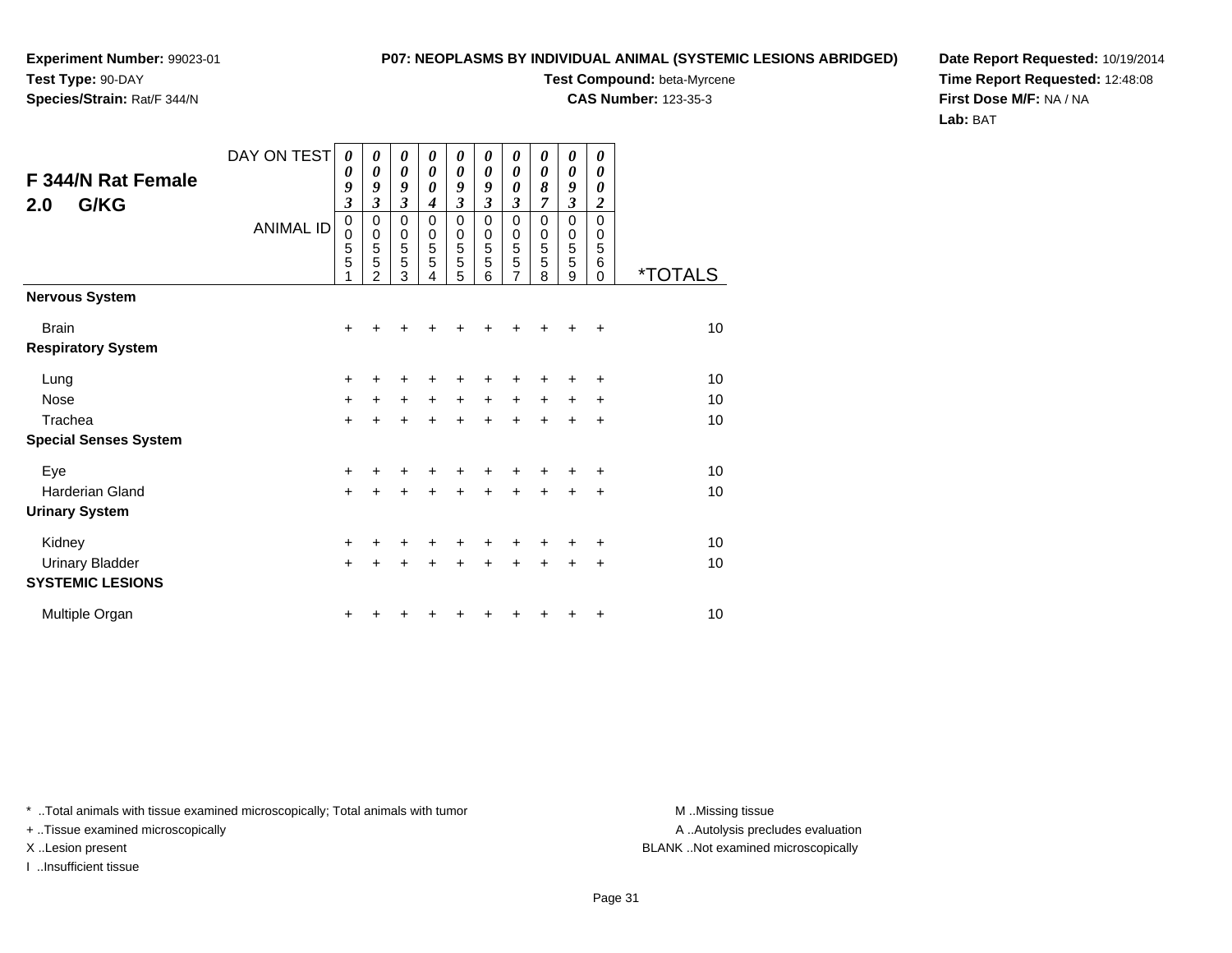### **Species/Strain:** Rat/F 344/N

### **P07: NEOPLASMS BY INDIVIDUAL ANIMAL (SYSTEMIC LESIONS ABRIDGED)**

**Test Compound:** beta-Myrcene

**CAS Number:** 123-35-3

**Date Report Requested:** 10/19/2014**Time Report Requested:** 12:48:08**First Dose M/F:** NA / NA**Lab:** BAT

| <b>F 344/N Rat Female</b><br>G/KG<br>4.0 | DAY ON TEST      | 0<br>$\boldsymbol{\theta}$<br>0<br>$\boldsymbol{\beta}$ | 0<br>$\boldsymbol{\theta}$<br>$\boldsymbol{\theta}$<br>$\boldsymbol{\beta}$ | 0<br>0<br>0<br>$\boldsymbol{\mathfrak{z}}$ | 0<br>$\boldsymbol{\theta}$<br>$\boldsymbol{\theta}$<br>$\boldsymbol{\beta}$ | 0<br>$\boldsymbol{\theta}$<br>0<br>$\boldsymbol{\mathfrak{z}}$ | 0<br>$\boldsymbol{\theta}$<br>0<br>$\boldsymbol{2}$ | 0<br>0<br>0<br>3                                | $\pmb{\theta}$<br>$\boldsymbol{\theta}$<br>0<br>$\boldsymbol{\mathfrak{z}}$ | 0<br>$\boldsymbol{\theta}$<br>$\boldsymbol{\theta}$<br>$\boldsymbol{\beta}$ | 0<br>$\boldsymbol{\theta}$<br>0<br>3         |                       |
|------------------------------------------|------------------|---------------------------------------------------------|-----------------------------------------------------------------------------|--------------------------------------------|-----------------------------------------------------------------------------|----------------------------------------------------------------|-----------------------------------------------------|-------------------------------------------------|-----------------------------------------------------------------------------|-----------------------------------------------------------------------------|----------------------------------------------|-----------------------|
|                                          | <b>ANIMAL ID</b> | $\mathbf 0$<br>$\mathbf 0$<br>6<br>5<br>1               | $\mathbf 0$<br>$\mathbf 0$<br>$6\phantom{1}6$<br>5<br>$\mathfrak{p}$        | 0<br>0<br>6<br>5<br>3                      | $\mathbf 0$<br>0<br>$6\phantom{1}6$<br>5<br>4                               | $\overline{0}$<br>$\pmb{0}$<br>$\,6$<br>$\frac{5}{5}$          | $\mathbf 0$<br>$\mathbf 0$<br>$\,6$<br>5<br>6       | $\overline{0}$<br>0<br>6<br>5<br>$\overline{7}$ | $\mathbf 0$<br>0<br>$6\phantom{1}6$<br>5<br>8                               | $\overline{0}$<br>$\mathbf 0$<br>$\,6$<br>5<br>9                            | $\overline{0}$<br>0<br>6<br>6<br>$\mathbf 0$ | <i><b>*TOTALS</b></i> |
| <b>Alimentary System</b>                 |                  |                                                         |                                                                             |                                            |                                                                             |                                                                |                                                     |                                                 |                                                                             |                                                                             |                                              |                       |
| Esophagus                                |                  | +                                                       | ٠                                                                           | +                                          | +                                                                           | +                                                              | ٠                                                   | +                                               |                                                                             |                                                                             | +                                            | 10                    |
| Intestine Large, Cecum                   |                  | +                                                       | +                                                                           | +                                          | +                                                                           | +                                                              | $\ddot{}$                                           | +                                               | $\ddot{}$                                                                   | $\ddot{}$                                                                   | ÷                                            | 10                    |
| Intestine Large, Colon                   |                  | +                                                       | +                                                                           | +                                          | +                                                                           | $\ddot{}$                                                      | +                                                   | +                                               | +                                                                           | $\ddot{}$                                                                   | $\ddot{}$                                    | 10                    |
| Intestine Large, Rectum                  |                  | +                                                       | $\ddot{}$                                                                   | +                                          | $\ddot{}$                                                                   | $\ddot{}$                                                      | $\ddot{}$                                           | $\ddot{}$                                       | $\ddot{}$                                                                   | $\ddot{}$                                                                   | $\ddot{}$                                    | 10                    |
| Intestine Small, Duodenum                |                  | $\ddot{}$                                               | +                                                                           | $\ddot{}$                                  | $\ddot{}$                                                                   | $\ddot{}$                                                      | $\ddot{}$                                           | $\ddot{}$                                       | $\ddot{}$                                                                   | $\ddot{}$                                                                   | $\ddot{}$                                    | 10                    |
| Intestine Small, Ileum                   |                  | +                                                       | +                                                                           | +                                          | +                                                                           | +                                                              | +                                                   | +                                               | $\ddot{}$                                                                   | $\ddot{}$                                                                   | $\ddot{}$                                    | 10                    |
| Intestine Small, Jejunum                 |                  | +                                                       | $\ddot{}$                                                                   | $\ddot{}$                                  | $\ddot{}$                                                                   | $\ddot{}$                                                      | $\ddot{}$                                           | $\ddot{}$                                       | $\ddot{}$                                                                   | $\ddot{}$                                                                   | $\ddot{}$                                    | 10                    |
| Liver                                    |                  | $\ddot{}$                                               | $\ddot{}$                                                                   | $\ddot{}$                                  | +                                                                           | $\ddot{}$                                                      | $\ddot{}$                                           | $\ddot{}$                                       | $\ddot{}$                                                                   | $+$                                                                         | +                                            | 10                    |
| Pancreas                                 |                  | $\ddot{}$                                               | $\ddot{}$                                                                   | $\ddot{}$                                  | $\ddot{}$                                                                   | $\ddot{}$                                                      | $+$                                                 | $\ddot{}$                                       | $\ddot{}$                                                                   | $+$                                                                         | $\ddot{}$                                    | 10                    |
| Salivary Glands                          |                  | $\ddot{}$                                               | +                                                                           | +                                          | +                                                                           | $\ddot{}$                                                      | $\ddot{}$                                           | $\ddot{}$                                       | $\ddot{}$                                                                   | $\ddot{}$                                                                   | $\ddot{}$                                    | 10                    |
| Stomach, Forestomach                     |                  | $\ddot{}$                                               | +                                                                           | +                                          | $\ddot{}$                                                                   | $\ddot{}$                                                      | $\ddot{}$                                           | $\ddot{}$                                       | $\ddot{}$                                                                   | $+$                                                                         | $\ddot{}$                                    | 10                    |
| Stomach, Glandular                       |                  | $+$                                                     | $\ddot{}$                                                                   | $\ddot{}$                                  | $\ddot{}$                                                                   | $\ddot{}$                                                      | $\ddot{}$                                           | $\ddot{}$                                       | $\ddot{}$                                                                   | $\ddot{}$                                                                   | $\ddot{}$                                    | 10                    |
| <b>Cardiovascular System</b>             |                  |                                                         |                                                                             |                                            |                                                                             |                                                                |                                                     |                                                 |                                                                             |                                                                             |                                              |                       |
| <b>Blood Vessel</b>                      |                  | +                                                       |                                                                             | +                                          | +                                                                           |                                                                |                                                     |                                                 |                                                                             |                                                                             | +                                            | 10                    |
| Heart                                    |                  | $\ddot{}$                                               |                                                                             | $\ddot{}$                                  | $\ddot{}$                                                                   | $\ddot{}$                                                      | $\ddot{}$                                           | $\ddot{}$                                       | ÷                                                                           |                                                                             | $\ddot{}$                                    | 10                    |
| <b>Endocrine System</b>                  |                  |                                                         |                                                                             |                                            |                                                                             |                                                                |                                                     |                                                 |                                                                             |                                                                             |                                              |                       |
| <b>Adrenal Cortex</b>                    |                  | +                                                       |                                                                             | +                                          | +                                                                           |                                                                |                                                     | +                                               |                                                                             |                                                                             | +                                            | 10                    |
| Adrenal Medulla                          |                  | +                                                       | $\ddot{}$                                                                   | $\ddot{}$                                  | $\ddot{}$                                                                   | $\ddot{}$                                                      | $\ddot{}$                                           | +                                               | $\ddot{}$                                                                   | $\ddot{}$                                                                   | $\ddot{}$                                    | 10                    |
| Islets, Pancreatic                       |                  | +                                                       |                                                                             | +                                          | +                                                                           | $\ddot{}$                                                      | $\pm$                                               | $\pm$                                           | $\ddot{}$                                                                   | $\ddot{}$                                                                   | $\ddot{}$                                    | 10                    |
| Parathyroid Gland                        |                  | +                                                       | +                                                                           | +                                          | +                                                                           | +                                                              | +                                                   | +                                               | +                                                                           | $\ddot{}$                                                                   | +                                            | 10                    |

\* ..Total animals with tissue examined microscopically; Total animals with tumor **M** . Missing tissue M ..Missing tissue

+ ..Tissue examined microscopically

I ..Insufficient tissue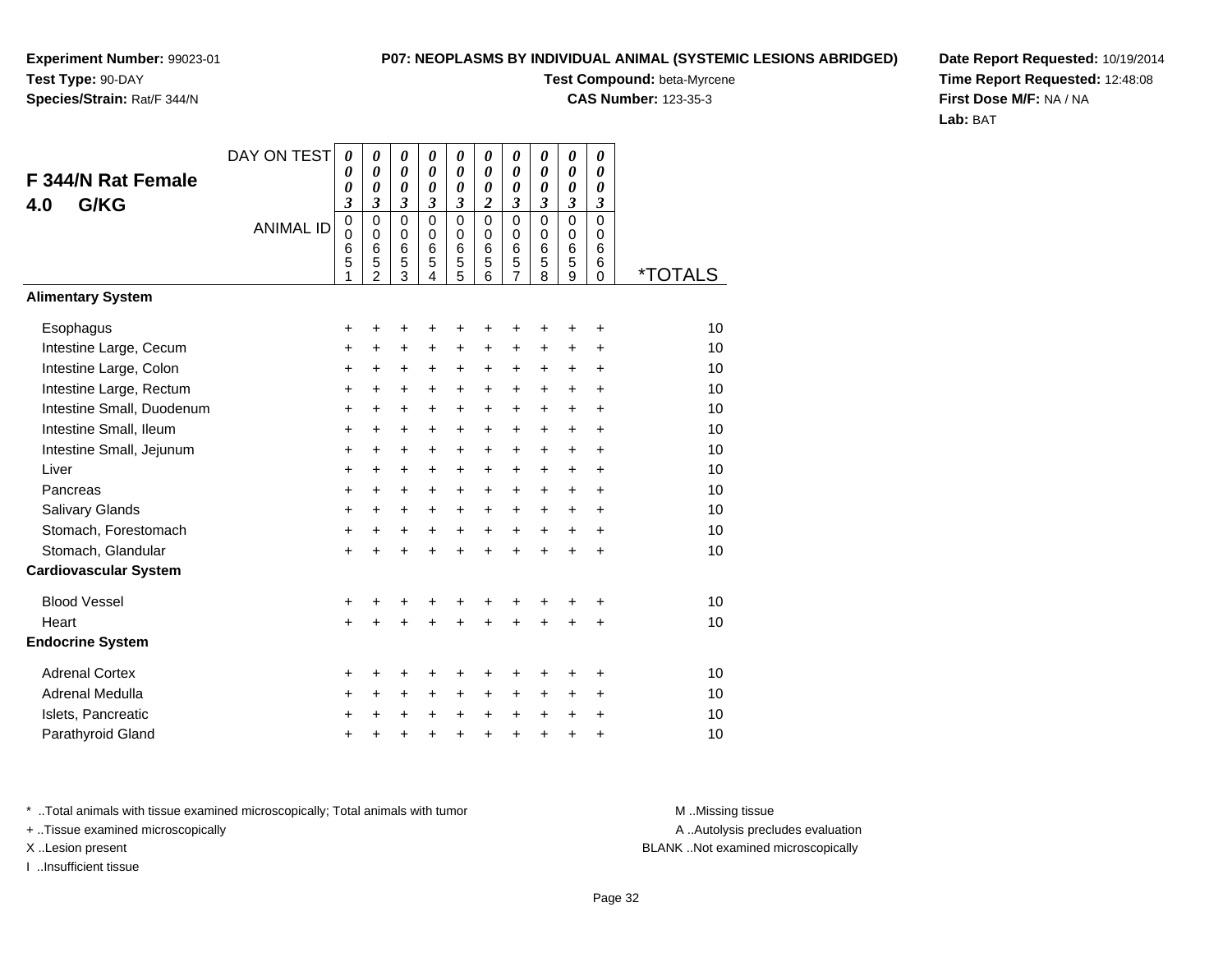**P07: NEOPLASMS BY INDIVIDUAL ANIMAL (SYSTEMIC LESIONS ABRIDGED)**

**Experiment Number:** 99023-01**Test Type:** 90-DAY

### **Species/Strain:** Rat/F 344/N

**Test Compound:** beta-Myrcene

**CAS Number:** 123-35-3

**Date Report Requested:** 10/19/2014**Time Report Requested:** 12:48:08**First Dose M/F:** NA / NA**Lab:** BAT

| <b>F 344/N Rat Female</b><br>G/KG<br>4.0 | DAY ON TEST<br><b>ANIMAL ID</b> | $\boldsymbol{\theta}$<br>0<br>$\boldsymbol{\theta}$<br>3<br>$\mathbf 0$<br>$\mathbf 0$<br>6<br>5<br>1 | $\boldsymbol{\theta}$<br>$\boldsymbol{\theta}$<br>$\boldsymbol{\theta}$<br>3<br>$\mathbf 0$<br>0<br>$\,6$<br>5<br>$\overline{2}$ | 0<br>$\boldsymbol{\theta}$<br>0<br>$\boldsymbol{\beta}$<br>0<br>0<br>$\,6$<br>5<br>$\overline{3}$ | 0<br>0<br>$\boldsymbol{\theta}$<br>3<br>$\mathbf 0$<br>0<br>$6\phantom{1}6$<br>5<br>$\overline{\mathbf{4}}$ | 0<br>0<br>$\boldsymbol{\theta}$<br>$\boldsymbol{\beta}$<br>$\mathbf 0$<br>0<br>6<br>$\frac{5}{5}$ | 0<br>0<br>0<br>$\boldsymbol{2}$<br>$\mathbf 0$<br>$\Omega$<br>6<br>5<br>6 | 0<br>$\boldsymbol{\theta}$<br>$\boldsymbol{\theta}$<br>3<br>$\mathbf 0$<br>0<br>$\,6$<br>$\frac{5}{7}$ | 0<br>0<br>0<br>3<br>$\mathbf 0$<br>0<br>6<br>5<br>8 | 0<br>0<br>0<br>3<br>0<br>$\boldsymbol{0}$<br>$\,$ 6 $\,$<br>5<br>$\overline{9}$ | 0<br>0<br>0<br>3<br>$\mathbf 0$<br>0<br>6<br>6<br>0 | <i><b>*TOTALS</b></i> |
|------------------------------------------|---------------------------------|-------------------------------------------------------------------------------------------------------|----------------------------------------------------------------------------------------------------------------------------------|---------------------------------------------------------------------------------------------------|-------------------------------------------------------------------------------------------------------------|---------------------------------------------------------------------------------------------------|---------------------------------------------------------------------------|--------------------------------------------------------------------------------------------------------|-----------------------------------------------------|---------------------------------------------------------------------------------|-----------------------------------------------------|-----------------------|
| <b>Pituitary Gland</b>                   |                                 | $\ddot{}$                                                                                             | $\ddot{}$                                                                                                                        | $\ddot{}$                                                                                         | $\ddot{}$                                                                                                   | $\ddot{}$                                                                                         | $\ddot{}$                                                                 | $\ddot{}$                                                                                              | $+$                                                 | $\ddot{}$                                                                       | $+$                                                 | 10                    |
| <b>Thyroid Gland</b>                     |                                 | $\ddot{}$                                                                                             | +                                                                                                                                | $\ddot{}$                                                                                         | +                                                                                                           | $\ddot{}$                                                                                         | $\ddot{}$                                                                 | $\ddot{}$                                                                                              | $\ddot{}$                                           | $\ddot{}$                                                                       | $\ddot{}$                                           | 10                    |
| <b>General Body System</b>               |                                 |                                                                                                       |                                                                                                                                  |                                                                                                   |                                                                                                             |                                                                                                   |                                                                           |                                                                                                        |                                                     |                                                                                 |                                                     |                       |
| <b>NONE</b><br><b>Genital System</b>     |                                 |                                                                                                       |                                                                                                                                  |                                                                                                   |                                                                                                             |                                                                                                   |                                                                           |                                                                                                        |                                                     |                                                                                 |                                                     |                       |
| <b>Clitoral Gland</b>                    |                                 | +                                                                                                     | +                                                                                                                                | +                                                                                                 | +                                                                                                           | +                                                                                                 | +                                                                         | +                                                                                                      | +                                                   | +                                                                               | ٠                                                   | 10                    |
| Ovary                                    |                                 | +                                                                                                     | +                                                                                                                                | $\ddot{}$                                                                                         | $\ddot{}$                                                                                                   | $\ddot{}$                                                                                         | $\ddot{}$                                                                 | $\ddot{}$                                                                                              | $\ddot{}$                                           | $\ddot{}$                                                                       | +                                                   | 10                    |
| <b>Uterus</b>                            |                                 | $\ddot{}$                                                                                             | $\ddot{}$                                                                                                                        | $\ddot{}$                                                                                         | $\ddot{}$                                                                                                   | $\ddot{}$                                                                                         | $\ddot{}$                                                                 | $\ddot{}$                                                                                              | $\ddot{}$                                           | $\ddot{}$                                                                       | $\ddot{}$                                           | 10                    |
| <b>Hematopoietic System</b>              |                                 |                                                                                                       |                                                                                                                                  |                                                                                                   |                                                                                                             |                                                                                                   |                                                                           |                                                                                                        |                                                     |                                                                                 |                                                     |                       |
| <b>Bone Marrow</b>                       |                                 | +                                                                                                     |                                                                                                                                  |                                                                                                   |                                                                                                             | +                                                                                                 | +                                                                         | +                                                                                                      |                                                     |                                                                                 | +                                                   | 10                    |
| Lymph Node, Mandibular                   |                                 | M                                                                                                     | М                                                                                                                                | М                                                                                                 | M                                                                                                           | M                                                                                                 | M                                                                         | M                                                                                                      | M                                                   | M                                                                               | M                                                   | $\mathbf 0$           |
| Lymph Node, Mesenteric                   |                                 | +                                                                                                     | +                                                                                                                                | +                                                                                                 | +                                                                                                           | +                                                                                                 | +                                                                         | +                                                                                                      | ÷                                                   | ٠                                                                               | ÷                                                   | 10                    |
| Spleen                                   |                                 | $\ddot{}$                                                                                             | $\ddot{}$                                                                                                                        | $\ddot{}$                                                                                         | +                                                                                                           | $\ddot{}$                                                                                         | $\ddot{}$                                                                 | $\ddot{}$                                                                                              | $\ddot{}$                                           | +                                                                               | +                                                   | 10                    |
| Thymus                                   |                                 | $\ddot{}$                                                                                             | $\ddot{}$                                                                                                                        | $\ddot{}$                                                                                         | $\ddot{}$                                                                                                   | $\ddot{}$                                                                                         | $\ddot{}$                                                                 | $\ddot{}$                                                                                              | $\ddot{}$                                           | +                                                                               | $\ddot{}$                                           | 10                    |
| <b>Integumentary System</b>              |                                 |                                                                                                       |                                                                                                                                  |                                                                                                   |                                                                                                             |                                                                                                   |                                                                           |                                                                                                        |                                                     |                                                                                 |                                                     |                       |
| <b>Mammary Gland</b>                     |                                 | +                                                                                                     |                                                                                                                                  |                                                                                                   |                                                                                                             | +                                                                                                 |                                                                           |                                                                                                        |                                                     |                                                                                 | +                                                   | 10                    |
| Skin                                     |                                 | $\ddot{}$                                                                                             |                                                                                                                                  | +                                                                                                 |                                                                                                             | $\ddot{}$                                                                                         | $\ddot{}$                                                                 | $\ddot{}$                                                                                              | $\ddot{}$                                           | +                                                                               | +                                                   | 10                    |
| <b>Musculoskeletal System</b>            |                                 |                                                                                                       |                                                                                                                                  |                                                                                                   |                                                                                                             |                                                                                                   |                                                                           |                                                                                                        |                                                     |                                                                                 |                                                     |                       |
| <b>Bone</b>                              |                                 | +                                                                                                     |                                                                                                                                  |                                                                                                   |                                                                                                             | ٠                                                                                                 | +                                                                         | +                                                                                                      | ٠                                                   | +                                                                               | $\ddot{}$                                           | 10                    |

\* ..Total animals with tissue examined microscopically; Total animals with tumor **M** . Missing tissue M ..Missing tissue

+ ..Tissue examined microscopically

I ..Insufficient tissue